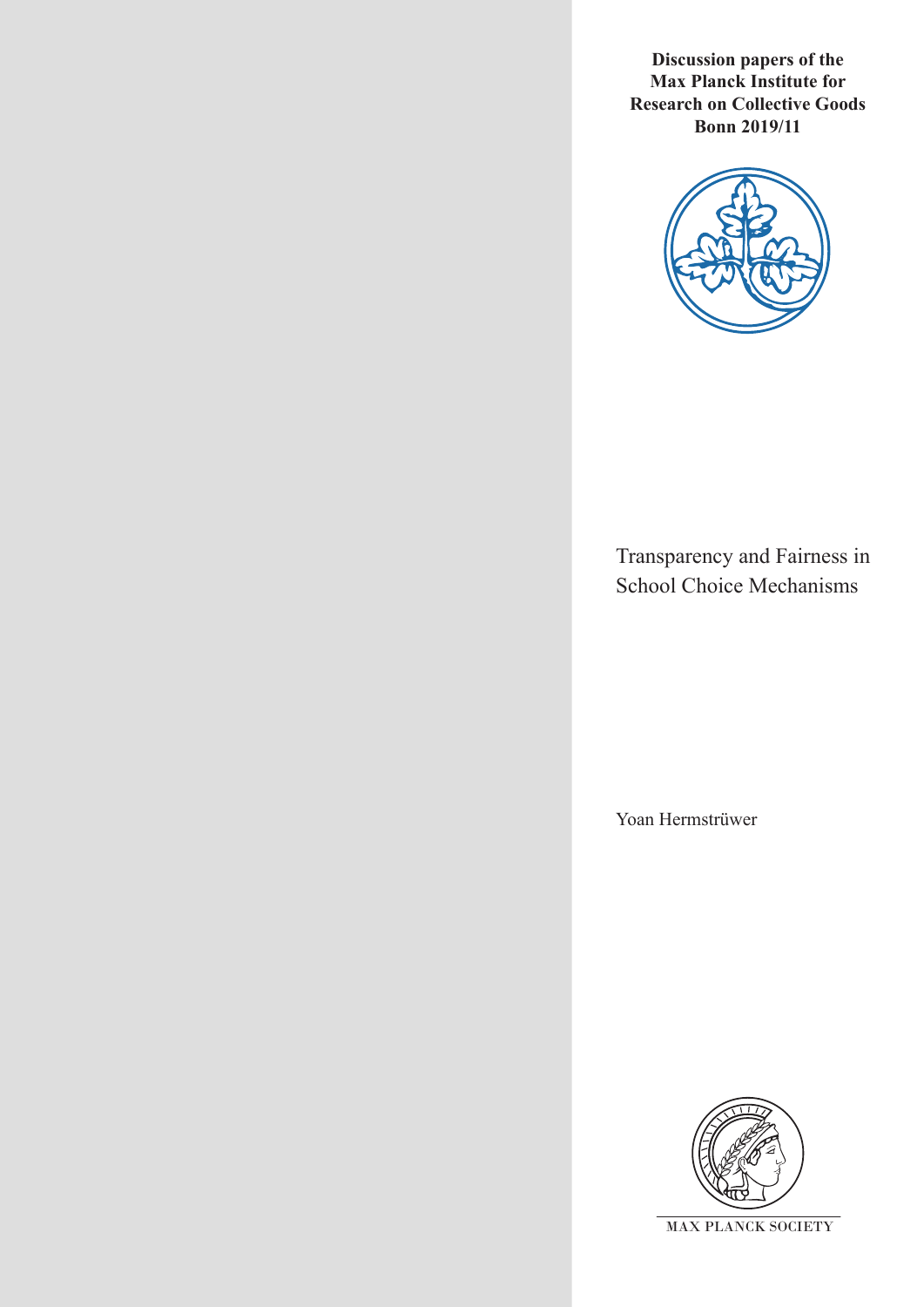

# **Transparency and Fairness in School Choice Mechanisms**

Yoan Hermstrüwer

August 2019

Max Planck Institute for Research on Collective Goods, Kurt-Schumacher-Str. 10, D-53113 Bonn http://www.coll.mpg.de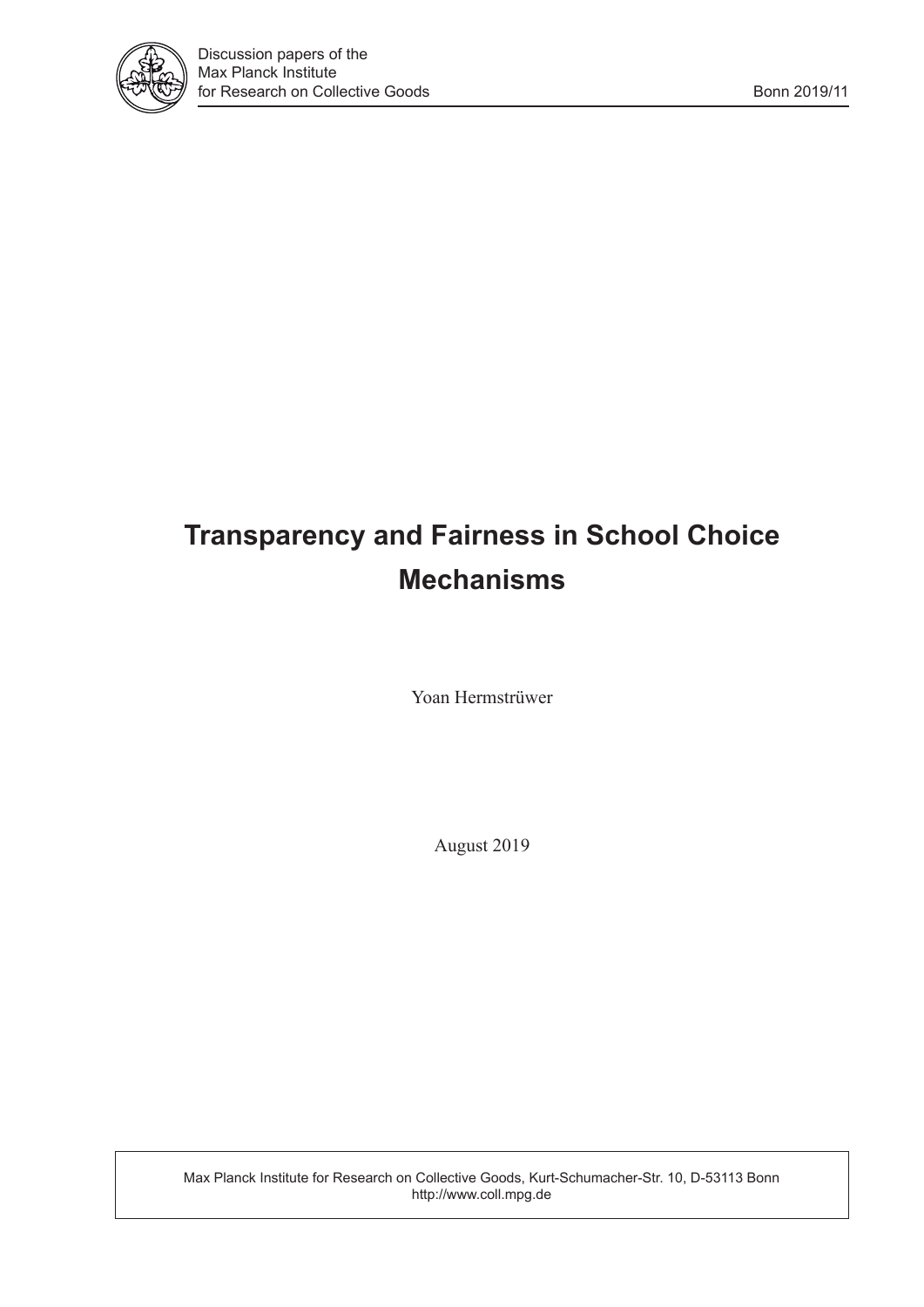# Transparency and Fairness in School Choice Mechanisms

Yoan Hermstrüwer\*

#### Abstract

This article explores the impact of procedural information on the behavior of applicants under two of the most commonly used school admissions procedures: the Gale-Shapley mechanism and the Boston mechanism. In a lab experiment, I compare the impact of information about the mechanism, information about individually optimal application strategies, and information about both. I find that strategic and full information increase truth-telling and stability under the Gale-Shapley mechanism. Under the Boston mechanism, however, the adoption of equilibrium strategies remains unaffected. Contrary to prevailing assumptions in matching theory, I show that the Boston mechanism improves perceived fairness. These results underscore the importance of procedural information and suggest that eliminating justified envy may not be a sufficient condition of fairness.

JEL Codes: C78, C92, D47, I20, K10.

Keywords: matching markets, school choice, transparency, fairness, law and market design.

\*Senior Research Fellow at the Max Planck Institute for Research on Collective Goods; Fellow at the Transatlantic Technology Law Forum, Stanford Law School, Stanford, CA. E-mail: [hermstruewer@coll.mpg.de](mailto:hermstruewer@coll.mpg.de) Address: Max Planck Institute for Research on Collective Goods, Kurt-Schumacher-Str. 10, 53113, Bonn, Germany. I would like to thank Phil Brookins, Christoph Engel, Lars Freund, Werner Güth, Svenja Hippel, Oliver Kirchkamp, Dorothea Kübler, Pascal Langenbach, Eugenio Verrina, Fabian Winter, and participants of the 3rd Workshop on Mechanism Design for Social Good Workshop (MD4SG '19) held in conjunction with the 20th ACM Conference on Economics and Computation (EC '19) in Phoenix for their valuable advice. Funding from the Max Planck Society is gratefully acknowledged.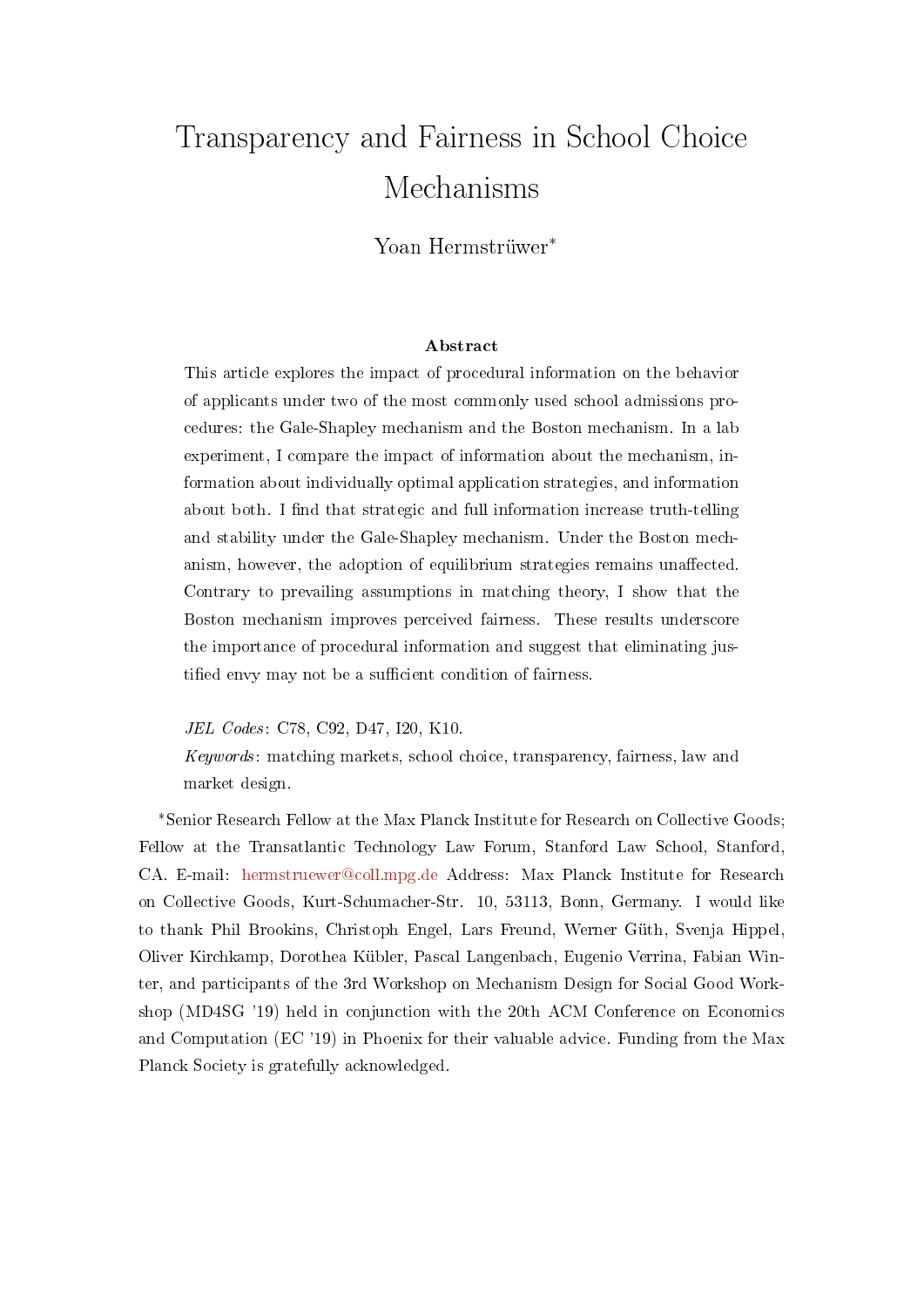## 1 Introduction

One of the core challenges in the design of matching markets is to implement mechanisms that achieve stable outcomes and spur market participants to reveal their preferences truthfully. This is a particularly daunting task in matching markets, i.e. markets in which prices do not determine how resources are allocated.<sup>[1](#page-3-0)</sup> Many of the procedures used in matching markets are not secured against strategic manipulations. Accordingly, many participants have an incentive to manipulate their preferences in order to improve the outcome of the respective allocation procedure.

In the context of school choice, the problem of these mechanisms is that they provide an advantage to sophisticated applicants. These applicants are likely to belong to affluent or privileged households. Providing a strategic advantage to these applicants carries the risk of infringing upon constitutional equal protection rights and hampering efforts to facilitate social inclusion and promote equal opportunity. While legal scholars have pointed out that school choice is far from being a boon to fairness and autonomous choice (Ryan and Heise [2002;](#page-46-0) Minow  $2011$ ; Rauch  $2015$ ; Garnett  $2017$ ), most attempts to design fairer and more efficient assignment procedures have come from market designers. Many public school districts, including Boston (Abdulkadiro§lu et al. [2005\)](#page-41-0), New Orleans (Abdulkadiro§lu et al. [2017\)](#page-41-1), New York City (Abdulkadiro§lu, Pathak, and Roth [2005\)](#page-41-2), Philadelphia, and Washington, D.C. have benefited from the "market design revolution" by adopting assignment procedures that are strategy-proof and designed to produce stable outcomes.<sup>[2](#page-3-1)</sup>

<span id="page-3-0"></span>The core idea underlying the adoption of these mechanisms is to create a level

<sup>1.</sup> Matching markets include school choice procedures (Abdulkadiro§lu and Sönmez [2003\)](#page-41-3), kidney exchange procedures (Roth, Sönmez, and Ünver [2004\)](#page-46-2), or the resettlement of refugees (Delacrétaz, Kominers, and Teytelboym [2016\)](#page-42-0). For an overview of law and market design as a discipline, see Posner and Weyl [\(2018\)](#page-45-1).

<span id="page-3-1"></span><sup>2.</sup> Strategy-proofness is a synonym for incentive compatibility and means that it is not possible to game the mechanism by not revealing preferences truthfully. Stability means that there is no pair of student and school that is not matched with each other but would prefer to be matched with each other. The normative virtue of stability is that it prevents a systematic violation of school priorities and eliminates justified envy among students.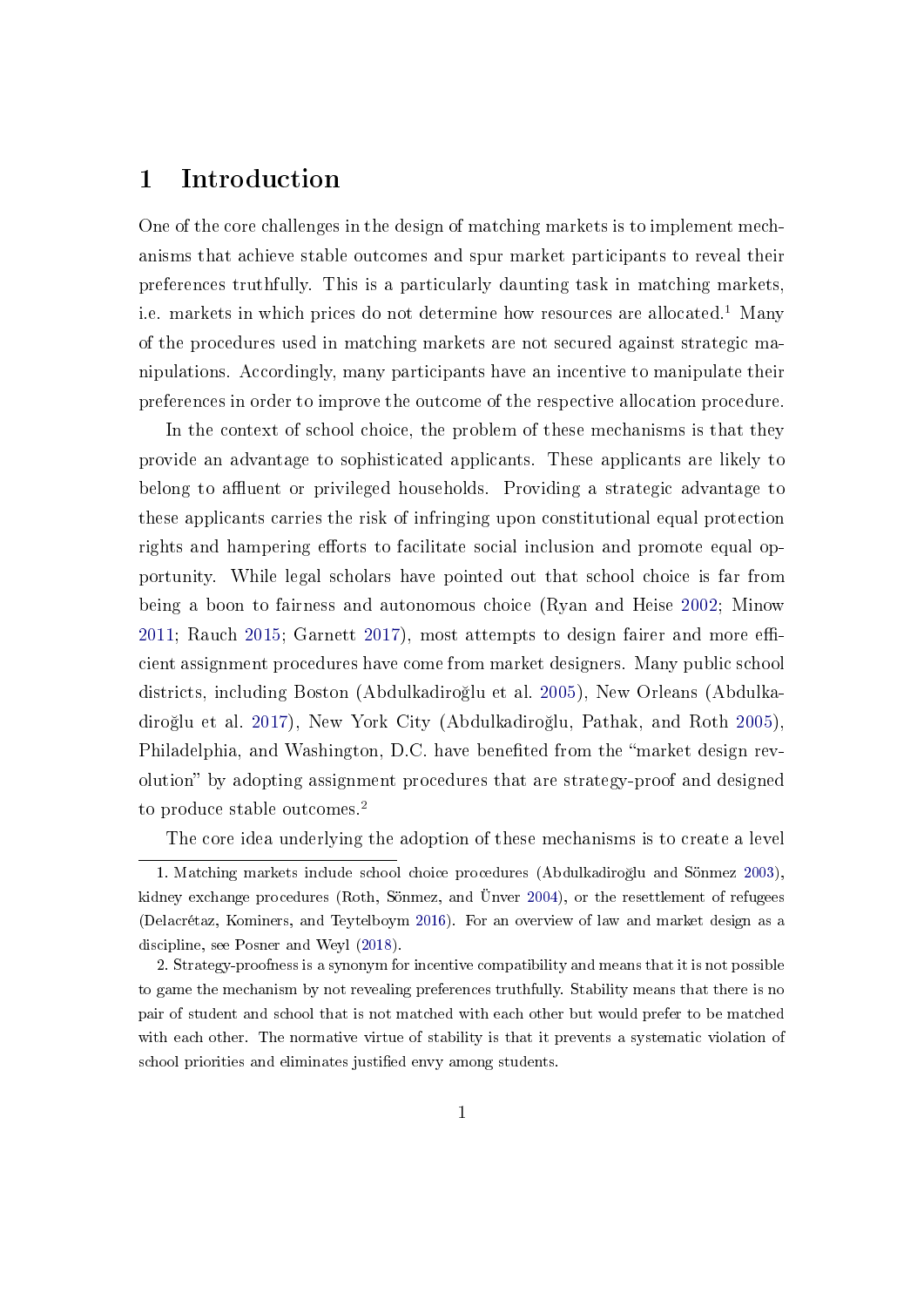playing field for students and prevent the potentially discriminatory effects engendered by non-strategy-proof mechanisms, the most prominent example being the Boston (BOS) mechanism used by Boston Public Schools until 2005 (Abdulkadiro§lu [2013\)](#page-41-4).[3](#page-4-0) The problem is that individuals tend to manipulate their preferences even when mechanisms are strategy-proof. While participants on at least one side of the market can safely reveal their true preferences under the Gale-Shapley (GS) mechanism (Gale and Shapley [1962\)](#page-43-1) and the Top Trading Cycles (TTC) mechanism (Shapley and Scarf [1974\)](#page-46-3), evidence for attempts to game these mechanisms has been documented in various lab experiments (Chen and Sönmez [2006;](#page-42-1) Pais and Pintér [2008;](#page-45-2) Calsamiglia, Haeringer, and Klijn [2010;](#page-42-2) Klijn, Pais, and Vorsatz [2013\)](#page-44-0). The static GS mechanism, in which applicants make a single decision (i.e. submit a complete rank-order preference list), is particularly vulnerable to preference manipulations, but it remains widely used in practice (Klijn, Pais, and Vorsatz [2019\)](#page-44-1). Accordingly, recent empirical evidence suggests that physicians manipulate their preferences under the National Resident Matching Program (NRMP), one of the most prominent implementations of a strategy-proof assignment procedure in the US (Rees-Jones and Skowronek [2018\)](#page-46-4).

Considering the substantial efforts put into implementing strategy-proof mechanisms, it is quite remarkable that students attempt to game the system when there is nothing to be gamed.<sup>[4](#page-4-1)</sup> One potential explanation is that knowing the rules may not be the same as understanding the rules. On the one hand, cognitive abilities are likely to determine whether students adopt an adequate strategy (see Basteck and Mantovani [2018\)](#page-41-5). On the other hand, it is far from clear whether the fairness of a mechanism should be assessed based on its allocative or incentive properties (Kamada and Kojima [2019\)](#page-44-2) rather than on its transparency. Perhaps most importantly, it is not clear whether matching mechanisms can work properly without providing comprehensible procedural information (see Pathak [2017;](#page-45-3)

<span id="page-4-0"></span><sup>3.</sup> A detailed explanation of the Boston mechanism and the Gale-Shapley mechanism can be found in Section [3.](#page-15-0)

<span id="page-4-1"></span><sup>4.</sup> In many countries, there is an industry that sells advice on adequate application strategies to parents and applicants. This industry has an incentive to uphold the opacity of existing application procedures and exploit it for commercial profit.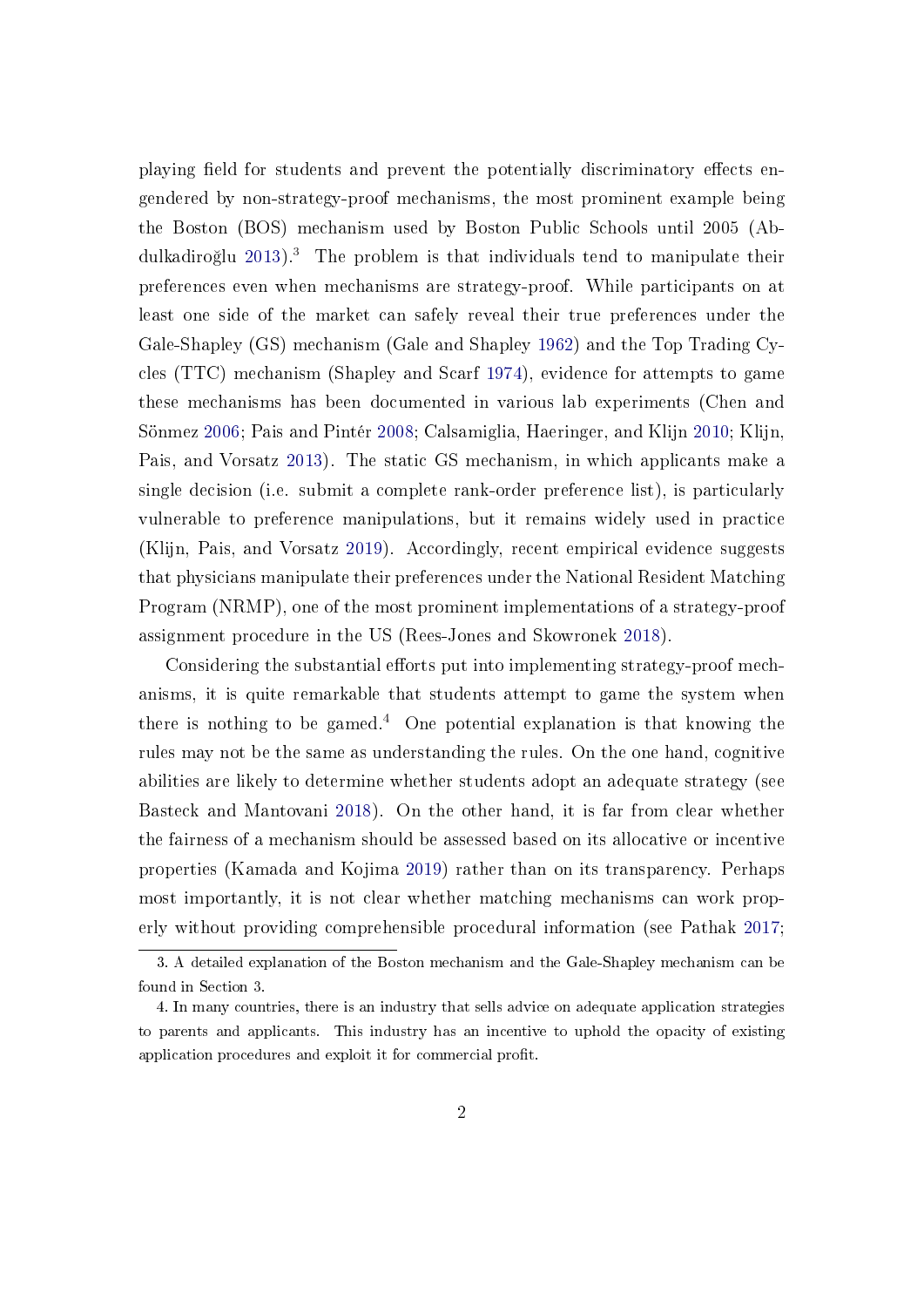Rees-Jones [2017;](#page-46-5) Guillen and Hakimov [2018\)](#page-43-2). Tackling this conundrum, I address the following questions: What kind of procedural information do students exactly need to make better school choices, how do cognitive abilities affect these choices, and what is the impact of procedural information on the perceived fairness of the assignment procedure?

To investigate these questions, I conduct an experiment designed to identify the effects of three different information environments under two of the most commonly used mechanisms: the student-proposing GS mechanism and the BOS mechanism. Under the student-proposing GS mechanism, students are incentivized to reveal their preferences truthfully. Under the BOS mechanism, students are incentivized to adopt two different dropping strategies, depending on their type. Students of the first type have an incentive to manipulate their top choice and rank a less preferred school as first choice on their rank-order list  $(skip-the-top)$ . Students of the second type have an incentive to manipulate their second choice and rank a less preferred as second choice on their rank-order list while upholding their top choice ( $skip$ -the $middle$ ). In the first environment, students only receive information about the rules of the assignment procedure (baseline). This treatment is designed to increase the salience of the equilibrium strategy and dampen the effect of false inferences about adequate strategies. In the second environment, students only receive information about the equilibrium strategies under the respective mechanism without an explanation of the procedure (strategic information). While students are told that acting strategically will never be beneficial under the GS mechanism, they receive type-specific information about equilibrium strategies under the BOS mechanism. In the third environment, students receive full procedural information both about the procedure and the respective equilibrium strategies (combined information). This treatment mimicks the practice adopted by several US public school districts (that use the GS or the TTC mechanism and tell students not to strategize) and the German clearinghouse in charge of university admissions (that partly uses the BOS mechanism and tells students how to strategize).

I find that truth-telling rates do not significantly differ between the GS and the BOS mechanism in the baseline treatment. Under the GS mechanism, strate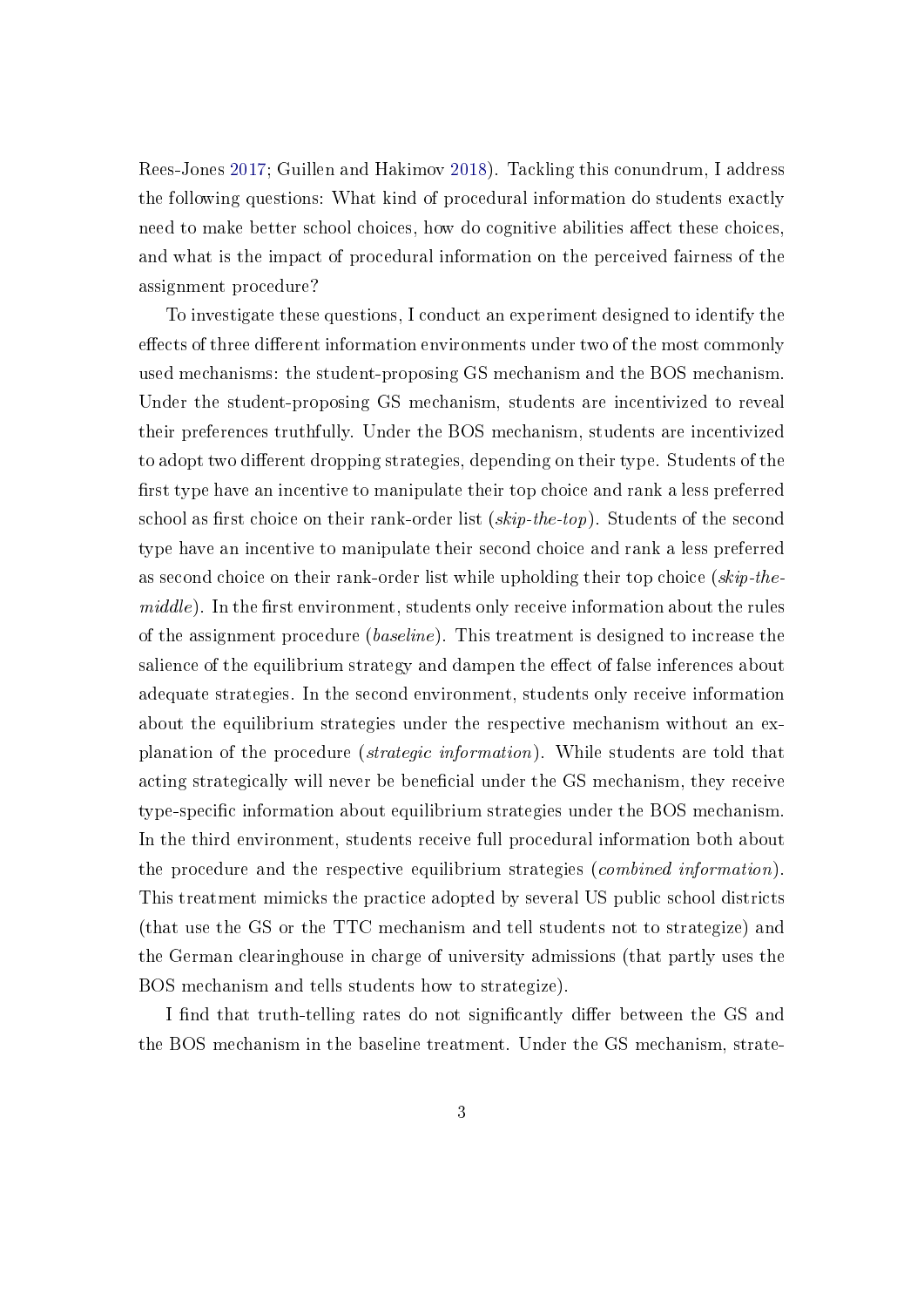gic and combined information strongly increase truth-telling rates as compared to the baseline treatment. Truth-telling rates do not significantly differ between the strategic and the combined information treatments. Under the BOS mechanism, the strategic and the combined information treatments have a negative effect on truth-telling but no positive effect on the adoption of equilibrium strategies. While the frequency of stable matchings is extremely low (approximately 30 %) in the GS baseline treatment, the strategic and combined information treatments significantly and strongly increase stability under the GS mechanism (100 % and 87.50  $%$ ). Moreover, cognitive reflection abilities facilitate sensible strategies only for students facing a particularly complex strategic problem, i.e. those students who can improve their matching by adopting a skip-the-middle strategy. Finally, my fairness measures yield results that may hint at a conundrum in law and market design: fairness assessments are not higher under the GS mechanism. Rather, my results suggest that strategic and combined information under the BOS mechanism have a positive impact on perceived outcome fairness.

While this is the first study to investigate the relationship between different kinds of procedural information, cognitive abilities and fairness, it is closely related to a growing strand in the literature on school matching markets. There is some evidence that combining a thorough explanation of the mechanism with strategic advice in the German university admissions procedure increases truth-telling (Braun et al. [2014\)](#page-41-6). However, the authors of that study use advice as a robustness check under a non-strategy-proof mechanism, whereas my study is intended to isolate the effect of different information environments across different mechanisms, measure the role of cognitive abilities, and elicit fairness assessments. In an investigation of the TTC mechanism, Guillen and Hing [\(2014\)](#page-44-3) observe higher truth-telling rates when applicants receive correct strategic advice, and lower truthtelling rates when strategic advice is wrong. Similarly, Guillen and Hakimov [\(2018\)](#page-43-2) find that descriptions of strategy-proofness entail higher truth-telling rates under the TTC mechanism, while descriptions of the mechanism decrease truth-telling rates. Finally, Ding and Schotter [\(2017,](#page-42-3) [2019\)](#page-42-4) show that inter-generational advice and chatting through social networks have a positive effect on strategies, welfare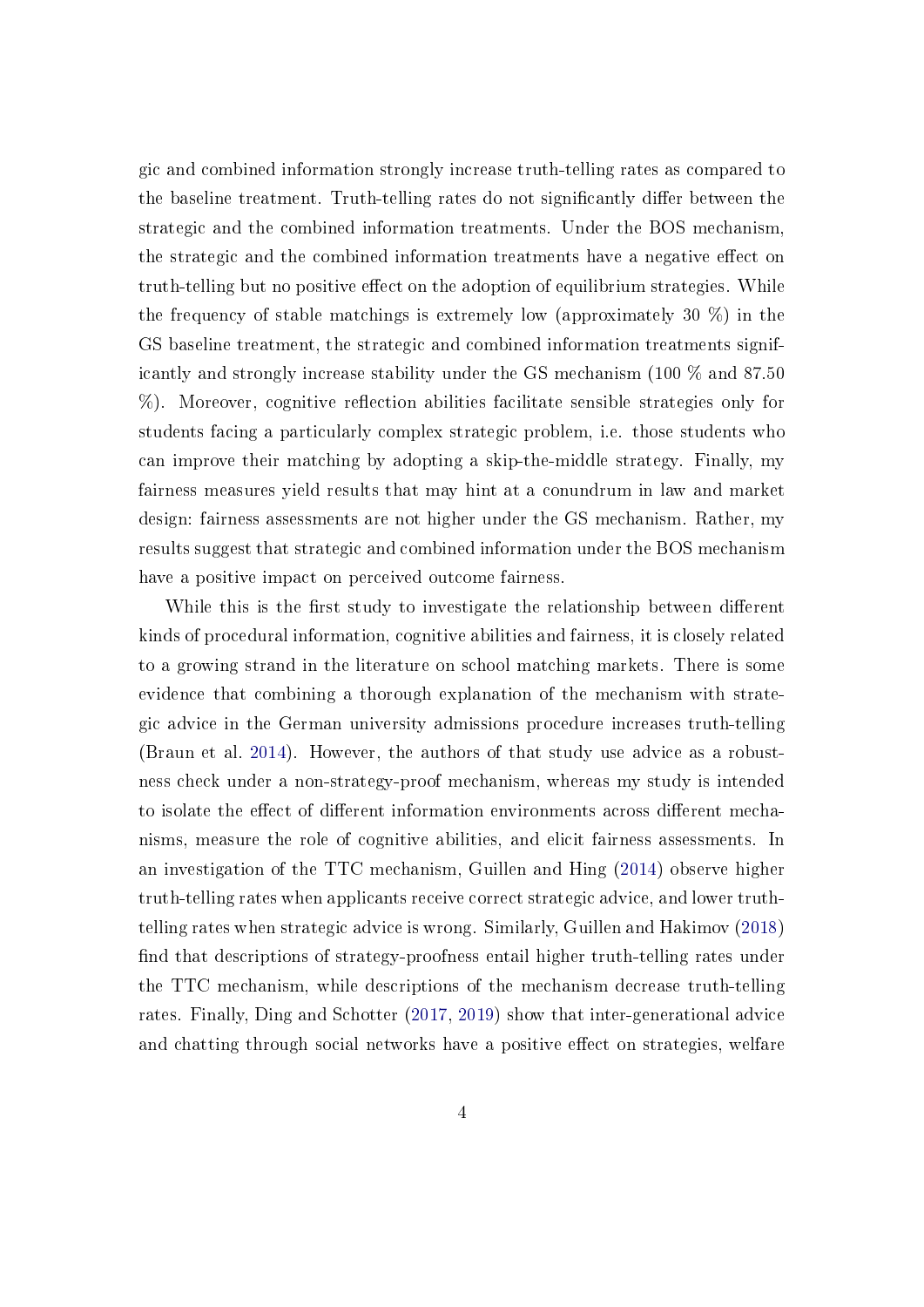and stability under the GS mechanism and the BOS mechanism. However, non of these studies explores the impact of controlled strategic information on the behavior of different types of applicants, stability, and perceived fairness in a comparison of a strategy-proof and non-strategy-proof mechanisms.

My study also relates to other strands in the literature on matching markets. Evidence suggests that truth-telling is sensitive to seemingly innocuous changes of the choice structure. Restricting the admissible number of schools on a rank-order list, for example, may prompt students to manipulate their preferences (Haeringer and Klijn [2009;](#page-44-4) Calsamiglia, Haeringer, and Klijn [2010\)](#page-42-2).<sup>[5](#page-7-0)</sup> In addition, there is a growing experimental literature that explores whether a dynamic implementation of the GS mechanism may improve applicants' comprehension of the assignment procedure. A dynamic implementation follows a step-by-step procedure, in which students sequentially reveal their preferences after each rejection. Exploring a dynamic implementation of the GS mechanism, Echenique, Wilson, and Yariv  $(2016)$  find that proposers do not submit offers that reflect their true preference orderings (i.e. skip potential partners) and that less than 50 % of the markets yield a stable matching. Klijn, Pais, and Vorsatz [\(2019\)](#page-44-1) show that the dynamic student-proposing GS mechanism slightly outperforms the static implementation with respect to truth-telling, stability and efficiency. By contrast, the results presented in this article suggest that strategic information may compensate for the weaknesses associated with static mechanism implementations.

Furthermore, evidence indicates that the choices made under matching mechanisms are sensitive to variations in the information structure. While the GS mechanism outperforms the TTC mechanism in truth-telling under incomplete information about the preferences of other applicants (Chen and Sönmez [2006\)](#page-42-1), the opposite can be observed in complete information environments (Chen, Liang, and Sönmez [2016\)](#page-42-6). Truth-telling has been shown to decrease when applicants ob-

<span id="page-7-0"></span><sup>5.</sup> The intuition is fairly simple: If the number of acceptable schools exceeds the number of schools that can be included in the rank-order list, students may be afraid of being rejected at their most preferred school and thus "wasting" a choice. To prevent this risk, students may be better off by skipping preferred schools and including less preferred schools in their rank-order list.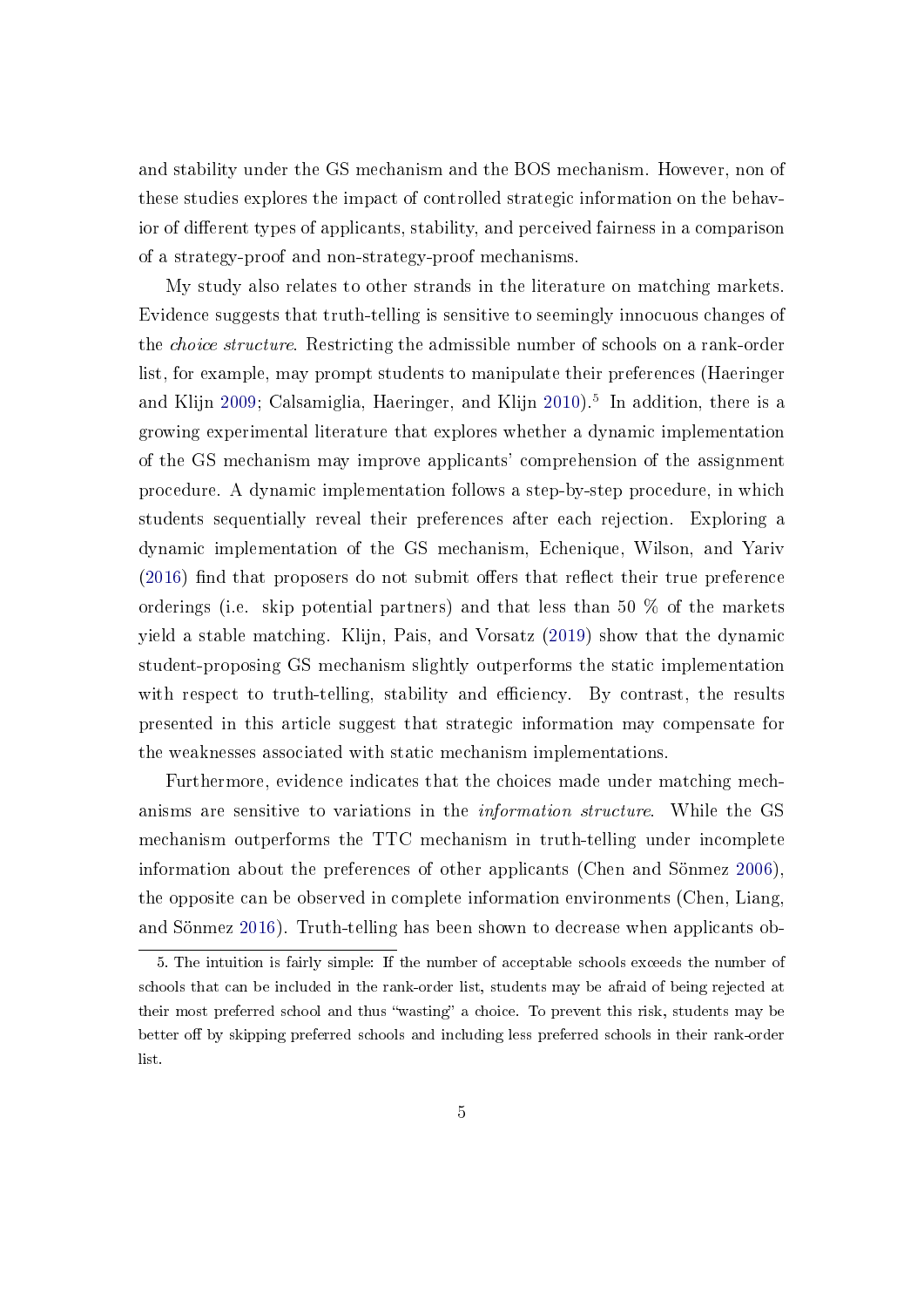tain more information about other students' preferences (Pais and Pintér [2008;](#page-45-2) Pais, Pintér, and Veszteg [2011\)](#page-45-4) or other students' strategies (Guillen and Hakimov [2017\)](#page-43-3). However, recent experimental evidence also suggests that applicants adopt the truth-telling strategy too frequently when they would be better off by adopting a specific truncation strategy under the GS mechanism (Featherstone and Mayefsky [2015\)](#page-43-4). My study takes a different approach in that I manipulate information about the rules of the respective mechanism rather than information about preferences or strategies.

Finally, there is some evidence that the outcome of a matching mechanism depends on *risk preferences* and *personality traits*. For example, Klijn, Pais, and Vorsatz [\(2013\)](#page-44-0) find evidence that, under the GS mechanism, truth-telling drops as risk aversion increases, while Basteck and Mantovani [\(2018\)](#page-41-5) show that students with lower cognitive abilities fail to strategize well under the BOS mechanism, which entails lower payoffs and over-representation at low-ranked schools. This article contributes to this literature by showing that the relevance of cognitive abilities depends on the complexity of the strategy required to achieve an individually optimal outcome.

The remainder of this article is organized as follows. In Section [2,](#page-8-0) I discuss the legal background. Section [3](#page-15-0) presents a brief summary of the theory. Section [4](#page-19-0) describes my experimental design and predictions. Section [5](#page-26-0) reports the results of the experiment. Section [6](#page-37-0) concludes.

## <span id="page-8-0"></span>2 Remedies to procedural opacity in school choice

<span id="page-8-1"></span>The remedies to tackle the problem of complex school choice procedures differ across jurisdictions. While many US public school districts have simplified their assignment procedures by adopting the GS mechanism (Section [2.1\)](#page-8-1), other countries, including Germany, cling to assignment procedures based on the BOS mechanism and try to increase the transparency of their deficiencies (Section [2.2\)](#page-12-0).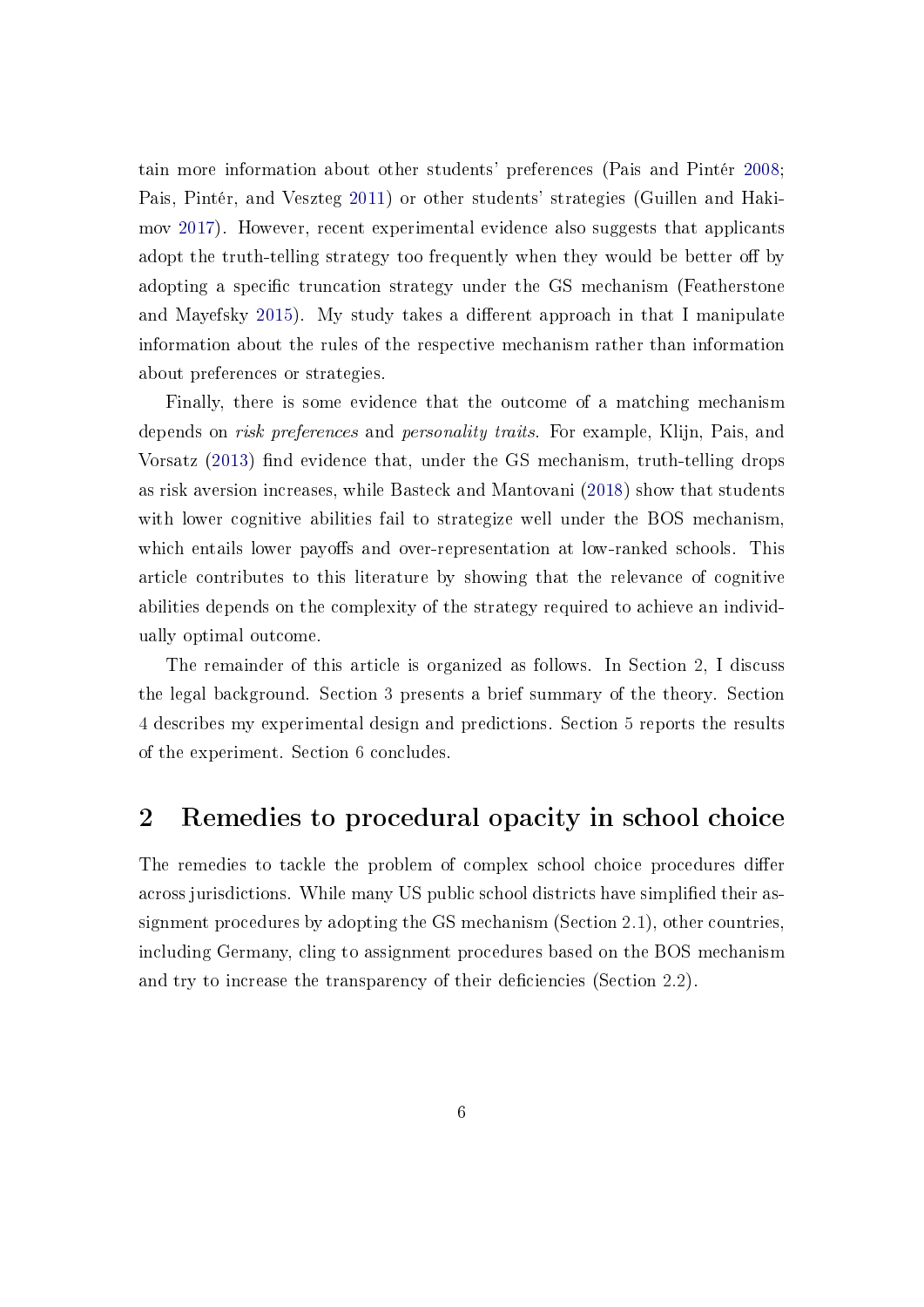#### 2.1 Designing simplicity: The US example

In the US, school choice refers to an explicit administrative framework backed by constitutional law that grants parents and applicants the right to select from a menu of schools and rank these schools according to their preferences. The idea of parental choice came up in the context of religious freedom at the time of Pierce v. Society of Sisters [268 U.S. 510, 535 (1925)]. Yet the idea of school choice as a means to foster civil rights only gained traction in the wake of Brown v. Board of Education [347 U.S. 483 (1954)]. This hallmark decision not only marked a turning point towards school choice policies intended to promote racial desegregation and equal opportunity (Minow [2010;](#page-45-5) Hitzig, [forthcoming\)](#page-44-5). It can also be considered the embodiment of liberal and utilitarian values, i.e. of autonomy or the more market-oriented conception of consumer sovereignty (Minow [2011\)](#page-45-0). The idea of free choice coupled with public funding of schools was prominently endorsed by Milton Friedman (Friedman [1962\)](#page-43-5). In the spirit of this liberal turn, the Supreme Court eventually upheld a voucher system designed to support poor families in school choice procedures (Zelman v. Simmons Harris [536 U.S. 639 (2002)]).

Despite this evolution of constitutional jurisprudence and a rigorous interpretation of the Equal Protection Clause enshrined in the Fourteenth Amendment (see Mead and Lewis  $2016$  $2016$ ),<sup>6</sup> school choice remains vulnerable. One of the most important problems is the complexity of admissions criteria and assignment procedures. Many parents and applicants, especially those with a less advantaged socio-economic background, do not have the information that is necessary to engage in strategic considerations and make sensible choices (Ryan and Heise [2002;](#page-46-0) Minow [2011\)](#page-45-0). While access to information and simple assignment procedures are crucial to create a level playing field, courts have avoided taking a clear position on these issues (see Parents Involved v. Seattle School District No. 1 [551 U.S. 701 (2007)]).

The first move to address concerns about transparency and fairness in assignment procedures came from the Boston School Committee in 2005. The Boston

<span id="page-9-0"></span><sup>6.</sup> The Equal Protection Clause is the main source of constitutional non-discrimination doctrine at the federal level.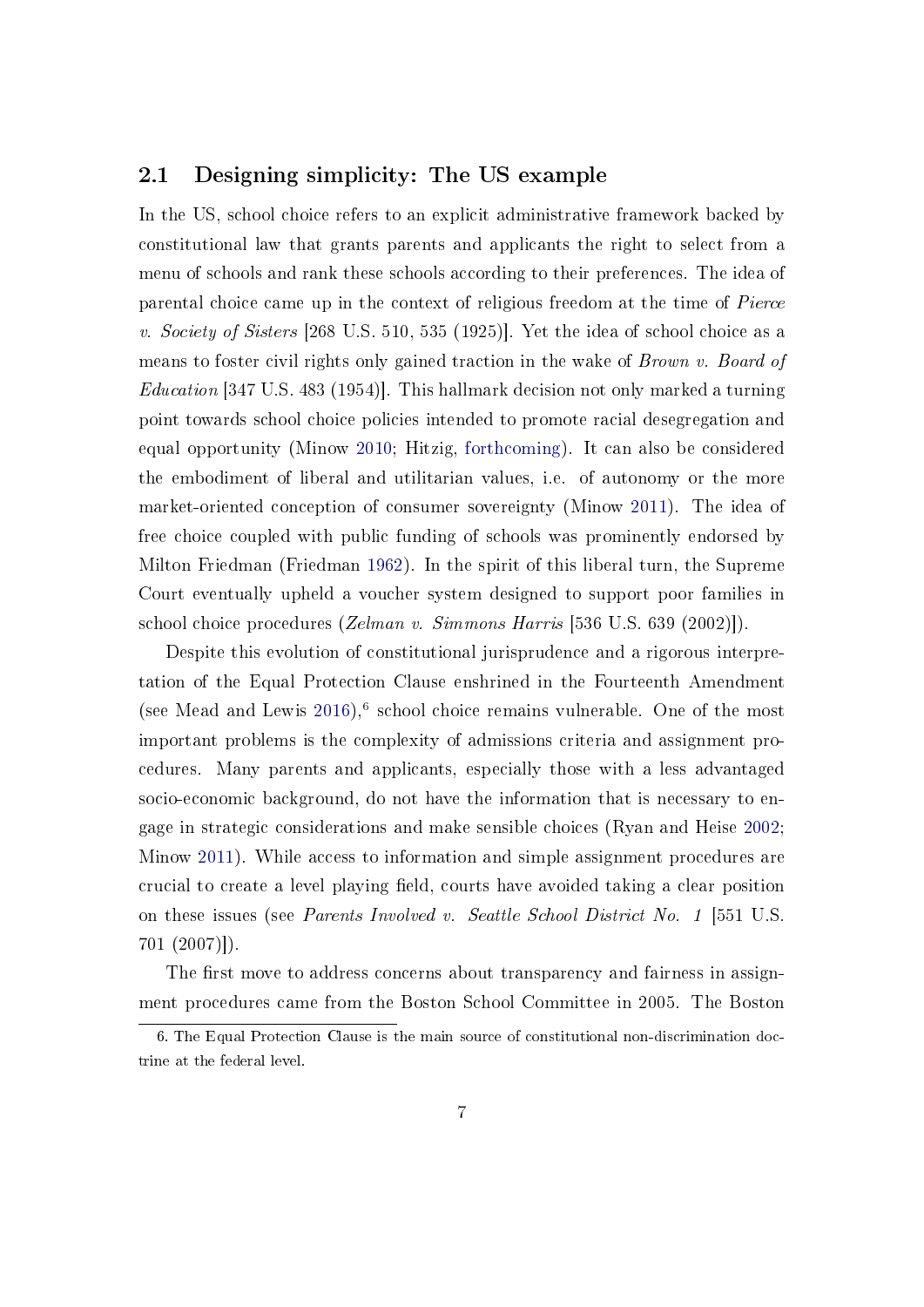Public Schools had previously used the BOS mechanism  $-$  a mechanism that involves the immediate acceptance of student applications by schools and is therefore vulnerable to strategic manipulations (Abdulkadiro§lu et al. [2005\)](#page-41-0). Students anticipating that they would have low chances of being admitted at their first choice school, could improve their chances of being admitted at their second choice school by ranking it first. Students who would not strategize and rank schools according to their true preferences, incurred the risk of losing their priority to strategizing students. This assignment procedure harmed parents who did not strategize well.

In order to eliminate the incentives to game the system and create a level playing field, the Boston Public Schools eventually adopted the student-optimal stable GS mechanism. Many other public school districts, including New York City, Chicago and Cleveland, followed and abolished assignment procedures based on the BOS mechanism (Pathak and Sönmez [2013\)](#page-45-6). In England, assignment procedures based on the BOS mechanism  $-$  procedures using the *first-preferences-first* criterion – were first outlawed in 2007 (Pathak and Sönmez [2013\)](#page-45-6). Under Section 1.9.c) of the 2014 School Admissions Code, *first-preferences-first* remains outlawed as an oversubscription criterion in England.[7](#page-10-0)

The problem of these reforms is that they are incomplete. School choice requires informed decisions. Yet the mere introduction of strategy-proof mechanisms may be insufficient to create a level playing field if parents and applicants do not understand the incentives set by the assignment procedure. Nudging parents through default options is not the only solution to this problem (Rauch [2015\)](#page-46-1). In fact, it is far from clear whether nudges that do not provide specific information actually enable parents to make informed decisions at all. To mitigate the problem of incomplete information, many US public school districts using strategy-proof procedures provide specific information about the strategic implications of the assignments procedures used. More specifically, applicants are told that attempts to game the assignment procedure by not ranking schools according to their true preferences are not individually beneficial.

<span id="page-10-0"></span><sup>7.</sup> See <https://www.gov.uk/government/publications/school-admissions-code2>, last accessed on August 5, 2019.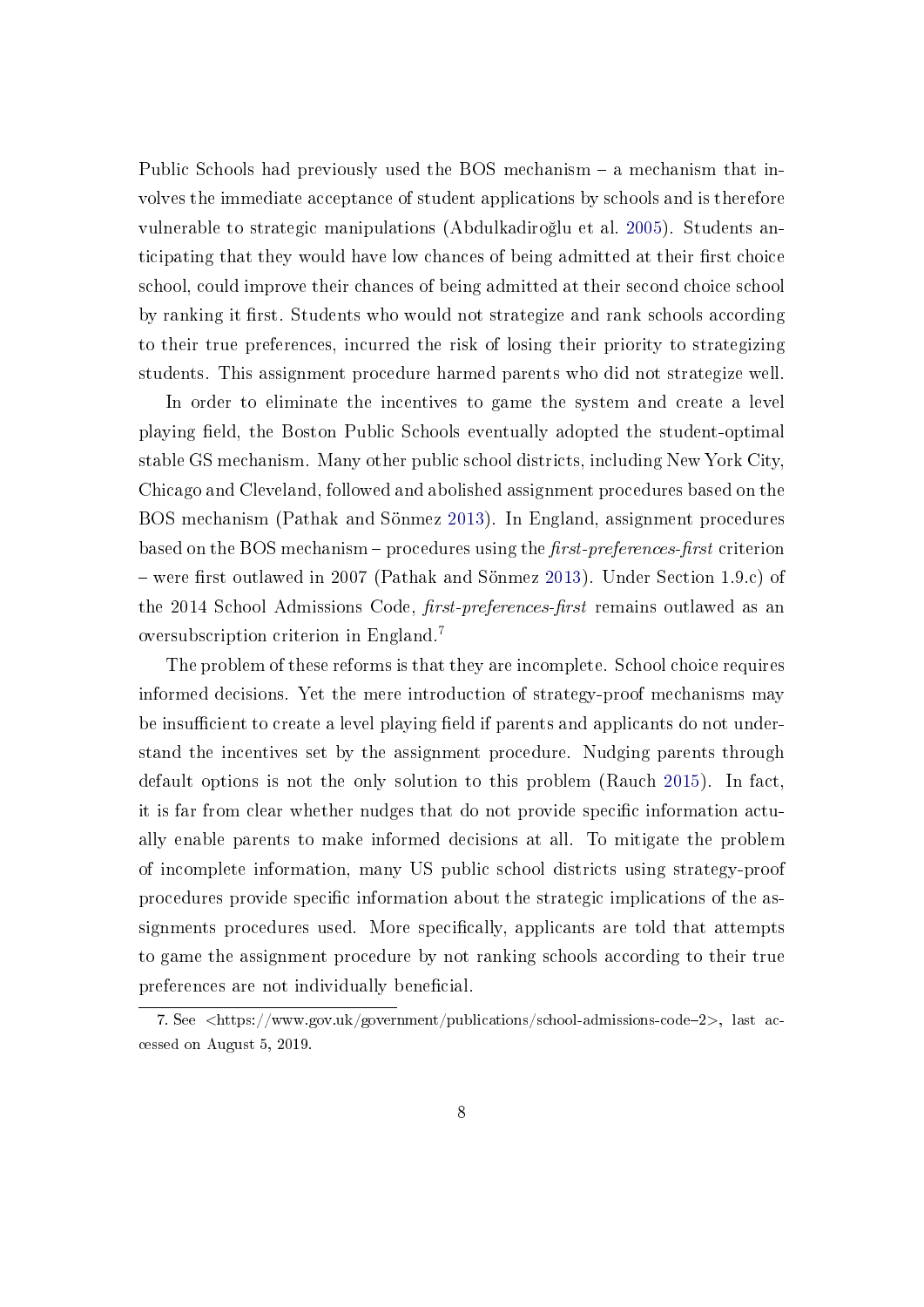The Office of the State Superintendent of Education in the District of Columbia, for example, provides the following information:

"Developed specifically for My School DC by the Institute for Innovation in Public School Choice (IIPSC), the lottery is based on the Nobel Prize-winning work of economist Al Roth of Stanford University. (...) The two most important things to know about the program are: 1) Students should rank schools in the order they like most to increase their chances of being matched to their desired school. 2) Students who apply early get no advantage in the matching process.  $(...)$  This is why the system is strategy-proof  $-$  and why students are best served by ranking schools according to their true choices.<sup>[8](#page-11-0)8</sup>

The Office of Access and Enrollment in the Chicago Public Schools System provides comparable procedural information:

"The selection process is designed to offer the student the highest possible choice" on their application that they are qualified for and where there are available seats. It is EXTREMELY IMPORTANT for you to list the schools/programs on the application in the ORDER OF YOUR CHOICE. You will list the program you want MOST as your first choice, the program you want next as your second choice, and so on. This is the order in which the student will be considered."<sup>[9](#page-11-1)</sup>

Not all public school districts using strategy-proof assignment procedures provide procedural information (an overview of information provided by other public school districts can be found in Appendix A.1.). And even those that do, often do not make it very salient. This is likely to work to the detriment of uninformed or unsophisticated parents and applicants who do not know where to search for procedural information in the first place. It is therefore not clear what the impact of procedural information is, especially when search costs are high. Furthermore,

<span id="page-11-1"></span><span id="page-11-0"></span><sup>8.</sup> See <https://www.myschooldc.org/faq/faqs>, last accessed on August 5, 2019.

<sup>9.</sup> See <https://cps.edu/AccessAndEnrollment/Pages/OAE.aspx>, last accessed on August 5, 2019.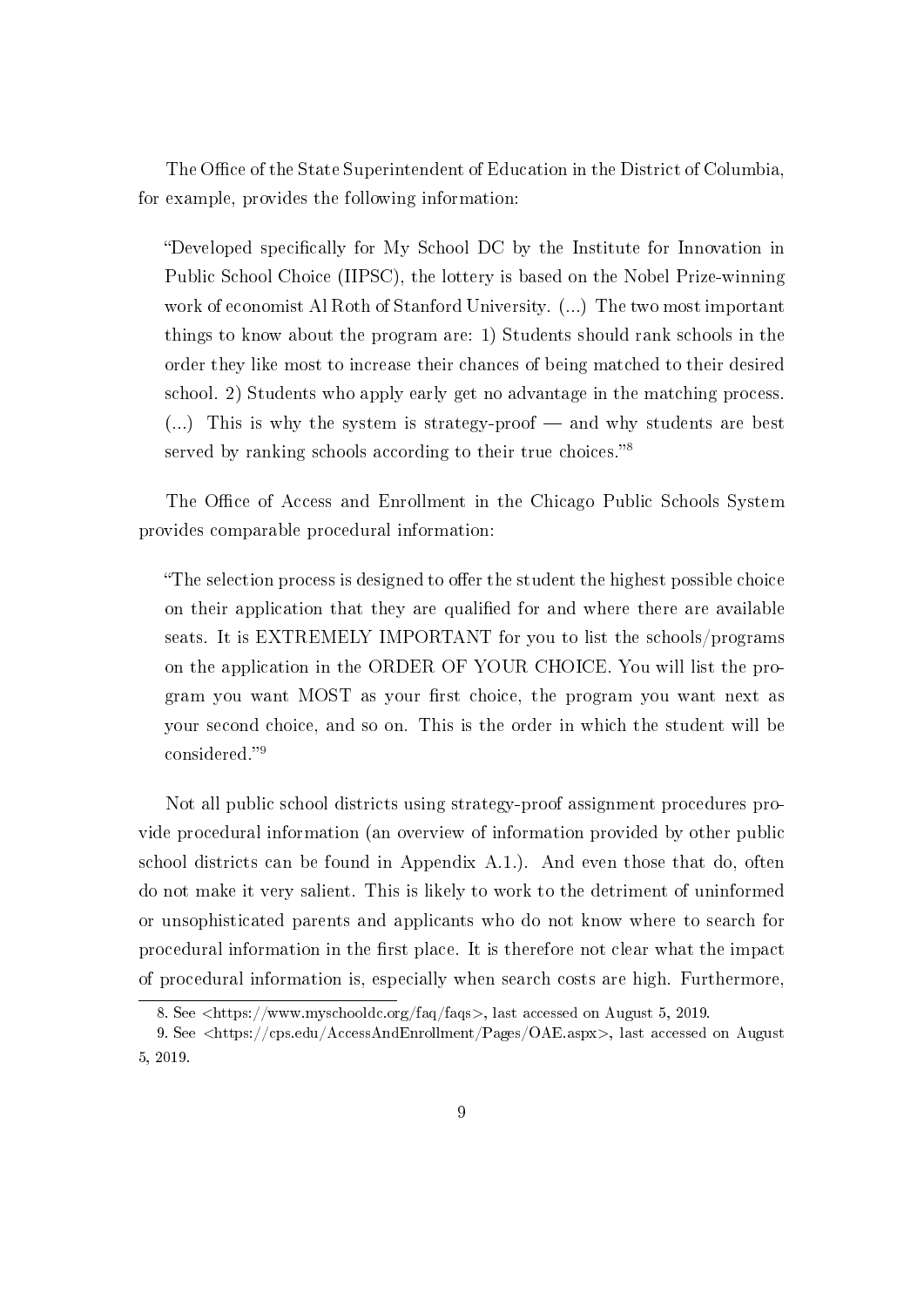even if parents and applicants end up stumbling over the information, it is questionable whether they will trust it and rank schools accordingly.[10](#page-12-1)

### <span id="page-12-0"></span>2.2 Explaining complexity: The German example

The German university admissions procedure for medical school illustrates the economic and legal problems of non-strategy-proof matching mechanisms (Westkamp [2013;](#page-46-6) Braun, Dwenger, and Kübler [2010;](#page-41-7) Braun et al. [2014\)](#page-41-6). The tools to reduce the adverse impact of complexity and facilitate sensible choices when submitting rank-order lists over universities are therefore quite different from those discussed in the context of school choice in the US. Rather than telling students not to strategize, the university admissions clearinghouse (Stiftung für Hochschulzulassung) tells students how to strategize. The reason for pointing students at the possibility of gaming the admissions procedure mainly stems from the implementation of two sequential mechanisms.

The first mechanism is centralized and operated by the university admissions clearinghouse (centralized mechanism). The objective of the centralized mechanism is to provide an advantage to top students and increase their chances of being admitted to a university of their preferred choice. To achieve this objective, university admissions law sets a top student quota.<sup>[11](#page-12-2)</sup> According to the Constitutional Court, considering high school grades as the main admissions criterion in the centralized mechanism is compatible with the freedom of profession and the right to equal protection under Art. 12 Sec. 1 and Art. 3 Sec. 1 of the German Constitution (BVerfG, December 19, 2017 – 1 BvL  $3/14$ , 1 BvL  $4/14$ , paras.  $127-138$  $127-138$ ).<sup>12</sup> Students are ranked according to their high school grade from best

<span id="page-12-1"></span><sup>10.</sup> The same problem arose when designing the 2017 FCC spectrum auction. While the market designers in charge considered using a Vickrey auction, they eventually refrained from using it, because they feared that bidders would not trust explanations that bidding true valuations is a dominant strategy (Milgrom and Tadelis [2019\)](#page-45-7).

<span id="page-12-2"></span><sup>11.</sup> The student quota serves to determine the number of eligible students based on a cutoff in the average high school grades (numerus clausus).

<span id="page-12-3"></span><sup>12.</sup> Before 2018, the clearinghouse considered both high school grades and geographic preferences in the admissions criteria. Students who were not admitted at the university they had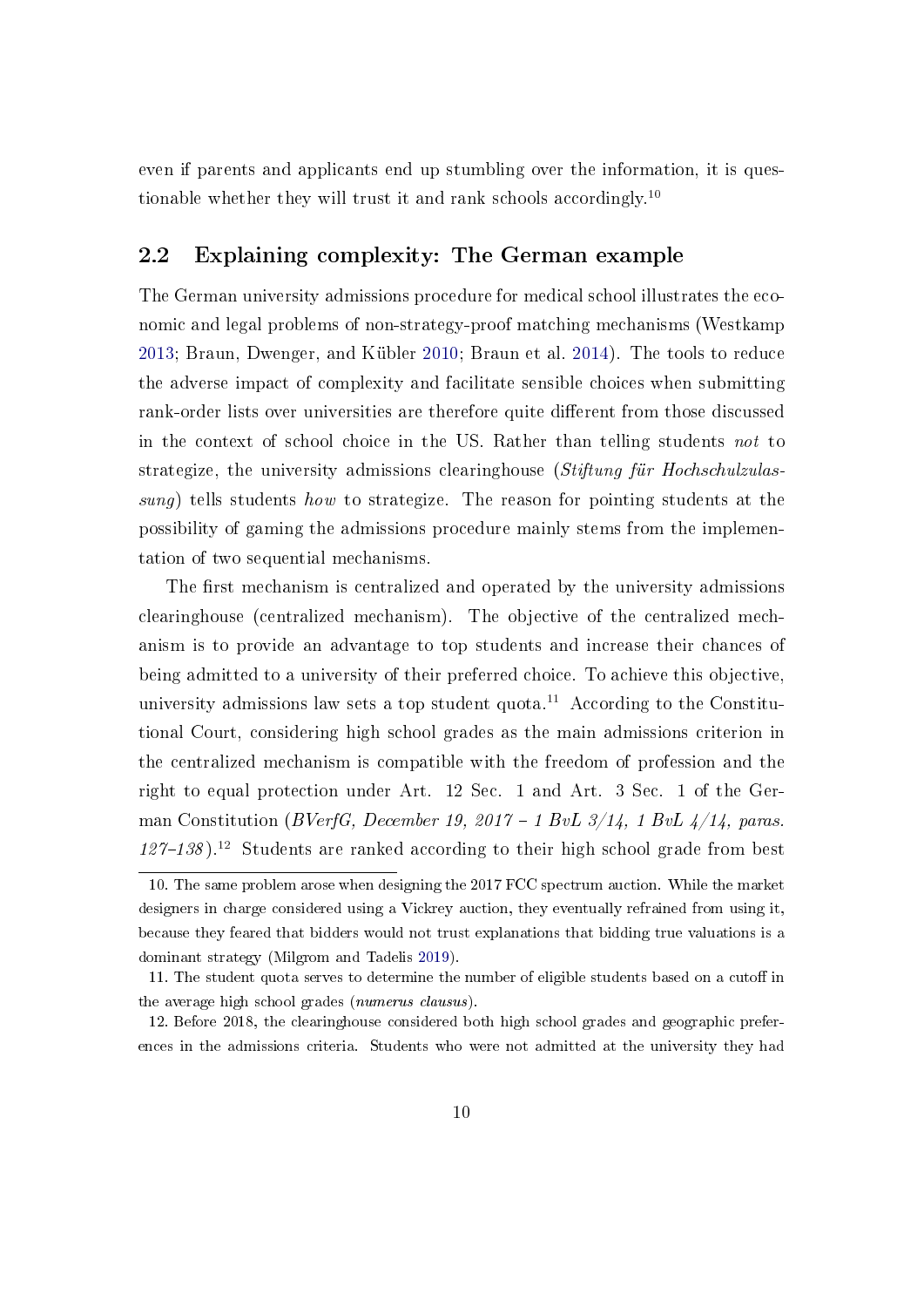to worst. Eligible students are selected according to their rank on the grade-order list until the number of selected students is equal to the number of seats in the top student quota. Finally, students are assigned to seats using the BOS mechanism.

The second mechanism is decentralized and operated by the universities once the first mechanism has been implemented (university mechanism). The objective of the university mechanism is to increase the chances of all remaining students of being admitted at their preferred university. To achieve this objective, each university sets a quota (residual quota). Students are ranked according to the priorities determined by each university. While admissions criteria vary across universities, most weight is usually given to high school grades. The pool of eligible students includes both top students who were not assigned a seat in the centralized mechanism and the remaining students. Top students who were assigned a seat in the centralized mechanism do not participate in the second mechanism. All top students are allowed to submit two different rank-order lists – one for each mechanism , since they can be assigned a seat both in the centralized and in the university mechanism. Eligible students are selected according to university priorities until all seats available under the residual quota have been assigned. Finally, students are assigned to seats using the university-proposing GS mechanism.<sup>[13](#page-13-0)</sup>

The problem of this sequential procedure is that it is highly vulnerable to gaming. Since the admissions procedure consists of two different mechanisms, top students have to consider their chances of being admitted under each mechanism. If top students submit a long rank-order list in the centralized mechanism, they run the risk of being matched with a university that is low on their rank-order list, while

ranked first on their rank-order list, ran the risk of not being admitted at the universities with a lower rank on their rank-order list if competing students had ranked these universities on top of their rank-order list. Students who were not assigned a seat at their first choice had therefore lower chances of being admitted under the top student quota even if they had better high school grades than competing students. The Constitutional Court declared that this procedure is unconstitutional (see BVerfG, December 19, 2017 – 1 BvL  $3/14$ , 1 BvL  $4/14$ , paras. 134–137).

<span id="page-13-0"></span><sup>13.</sup> Under the university-proposing GS mechanism, universities submit offers to students. Under the student-proposing GS mechanism investigated in this article, students submit applications to universities. For the proposing side of the matching market, the GS mechanism is strategyproof and yields the best stable matching.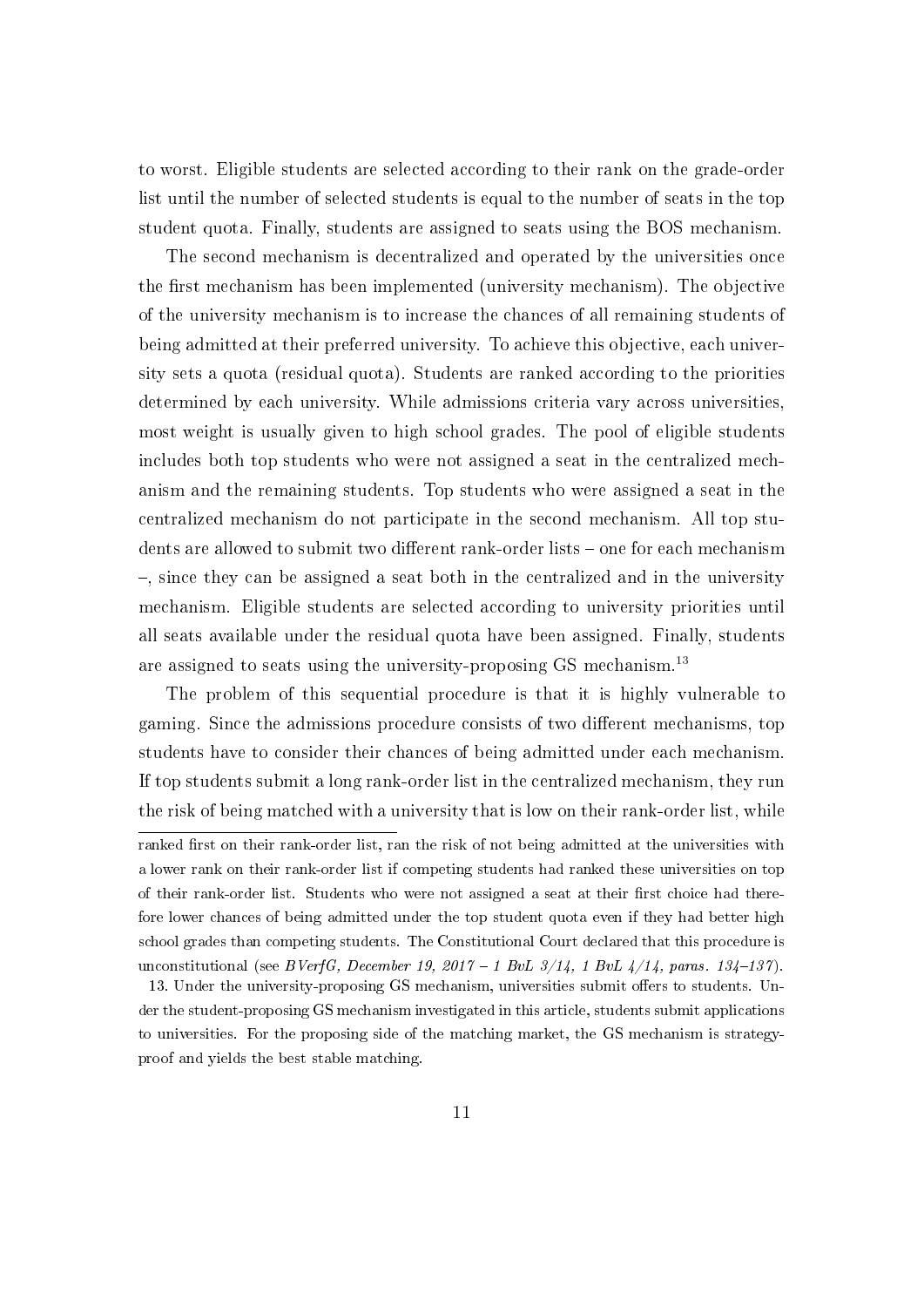they could have been matched with a more preferred university in the university mechanism (Braun, Dwenger, and Kübler [2010;](#page-41-7) Westkamp [2013\)](#page-46-6).<sup>[14](#page-14-0)</sup> Therefore, top students can improve their chances of being matched with one of their preferred universities if they truncate their rank-order list for the centralized mechanism by ranking only a few top choices.

The Constitutional Court's decision does not consider this incentive problem. It even seems at odds with the logic of the admissions procedure and the incentives for students to misreport their preferences. Before 2018, rank-order lists were restricted to six universities under the centralized mechanism. The Constitutional Court considered that this restriction constitutes a violation of the fundamental rights granted under Art. 12 Sec. 1 and Art. 3 Sec. 1 of the German Constitution (BVerfG, December 19, 2017 – 1 BvL  $3/14$ , 1 BvL  $4/14$ , para. 138). From a matching perspective, this extension of freedom runs counter to the truncation incentives set by the procedure. Since students should rank less than six universities in the centralized mechanism, extending the freedom to rank universities can be seen as basically useless.

While the Constitutional Court declared that the restriction of rank-order lists to six universities is unconstitutional under the centralized mechanism, it upheld a similar restriction applying to the university mechanism (BVerfG, December 19, 2017 – 1 BvL  $3/14$ , 1 BvL  $4/14$ , paras. 159–163). It is striking that this restriction was maintained for reasons of procedural efficiency. From a matching perspective, stability and strategy-proofness are at risk whenever such constraints are imposed: When the number of universities that may be included in a rankorder list is restricted, ranking universities truthfully may not be safe for students who have more than six acceptable universities, even if the mechanism is strategyproof in principle (Haeringer and Klijn [2009;](#page-44-4) Calsamiglia, Haeringer, and Klijn [2010\)](#page-42-2). Students who fear being rejected by their preferred university may therefore uprank a less preferred university on their rank-order list to increase their

<span id="page-14-0"></span><sup>14.</sup> In addition, the matching would be unstable if a preferred university would also prefer to be matched with the top student who was assigned a seat under the centralized mechanism rather than with a student it was matched with under the university mechanism.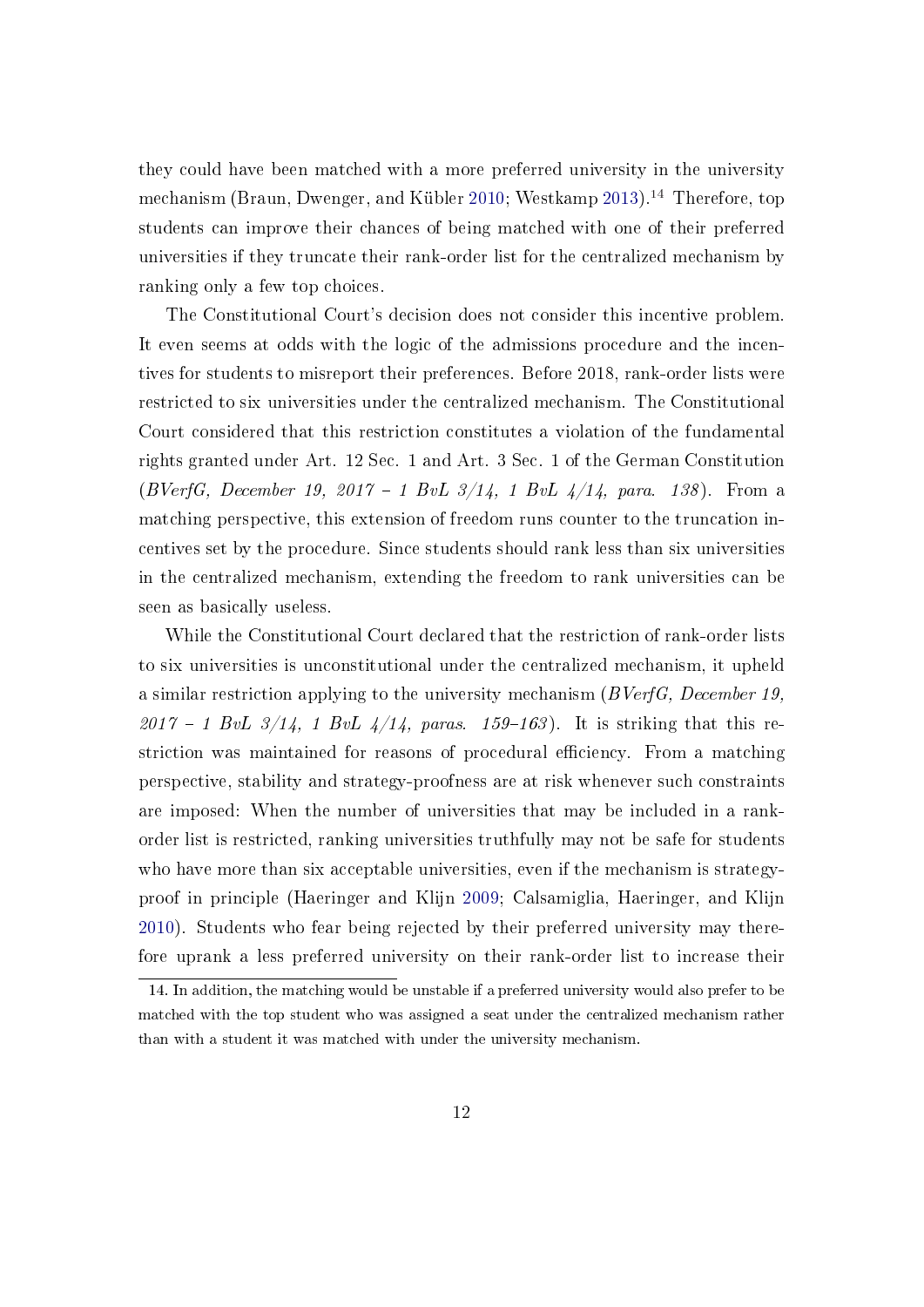chances of getting an acceptable offer  $-$  a problem that is even more acute when the preferences of other students are unknown.

To facilitate the strategic considerations that students need to grapple with, the clearinghouse provides explicit information about some of the strategic implications of the procedure by telling top students how they can benefit from manipulating their rank-order lists. More specifically, top students are told that they should consider truncating their rank-order list in the centralized mechanism and only rank the most preferred universities.<sup>[15](#page-15-1)</sup> Students who do not strategize accordingly incur the risk of foregoing a preferred seat under the university mechanism. However, it is not clear whether procedural information can effectively compensate the inequalities between sophisticated and unsophisticated students arising from the use of non-strategy-proof mechanisms. While this article does not explore information about a *truncation strategy*, it follows the general spirit of the German practice and investigates the impact of information about a dropping strategy.

## <span id="page-15-0"></span>3 Theory

A school choice problem is set up as follows. There is a non-empty finite set of students  $I = \{i_1, i_2, ..., i_n\}$  and a non-empty finite set of schools  $U = \{u_1, u_2, ..., u_n\}$ . Each student i has a strict preference ordering  $\succ_i$  over schools and being unmatched  $U\cup \{\emptyset\}$ , where  $\emptyset$  stands for being unmatched and  $\succ_I=\{\succ_{i_1},\succ_{i_2},...,\succ_{i_n}\}$ denotes the profile of all student preference orderings. Each school  $u$  has a strict priority ordering  $\succ_u$  over students, where  $\succ_{U} = \{\succ_{u_1}, \succ_{u_2}, ..., \succ_{u_n}\}$  denotes the

<span id="page-15-1"></span><sup>15.</sup> Unter Umständen ist es sinnvoll, wenn Sie in der Abiturbestenquote nicht alle sechs möglichen Ortswünsche angeben, sondern sich auf die Hochschulen beschränken, an denen Sie auch tatsächlich das Studium aufnehmen möchten. Nennen Sie beispielsweise in der Abiturbestenquote nur eine Hochschule, kann es zwar passieren, dass Sie an dieser Hochschule nicht ausgewählt werden. Sie haben aber die Möglichkeit, im zeitlich später durchgeführten Auswahlverfahren der Hochschulen eventuell an dieser Hochschule zugelassen zu werden, da oft die Auswahlkriterien günstiger sind als in der Abiturbestenquote." See  $\langle$ https://zv.hochschulstart.de/index.php?id=281>, last accessed on August 5, 2019.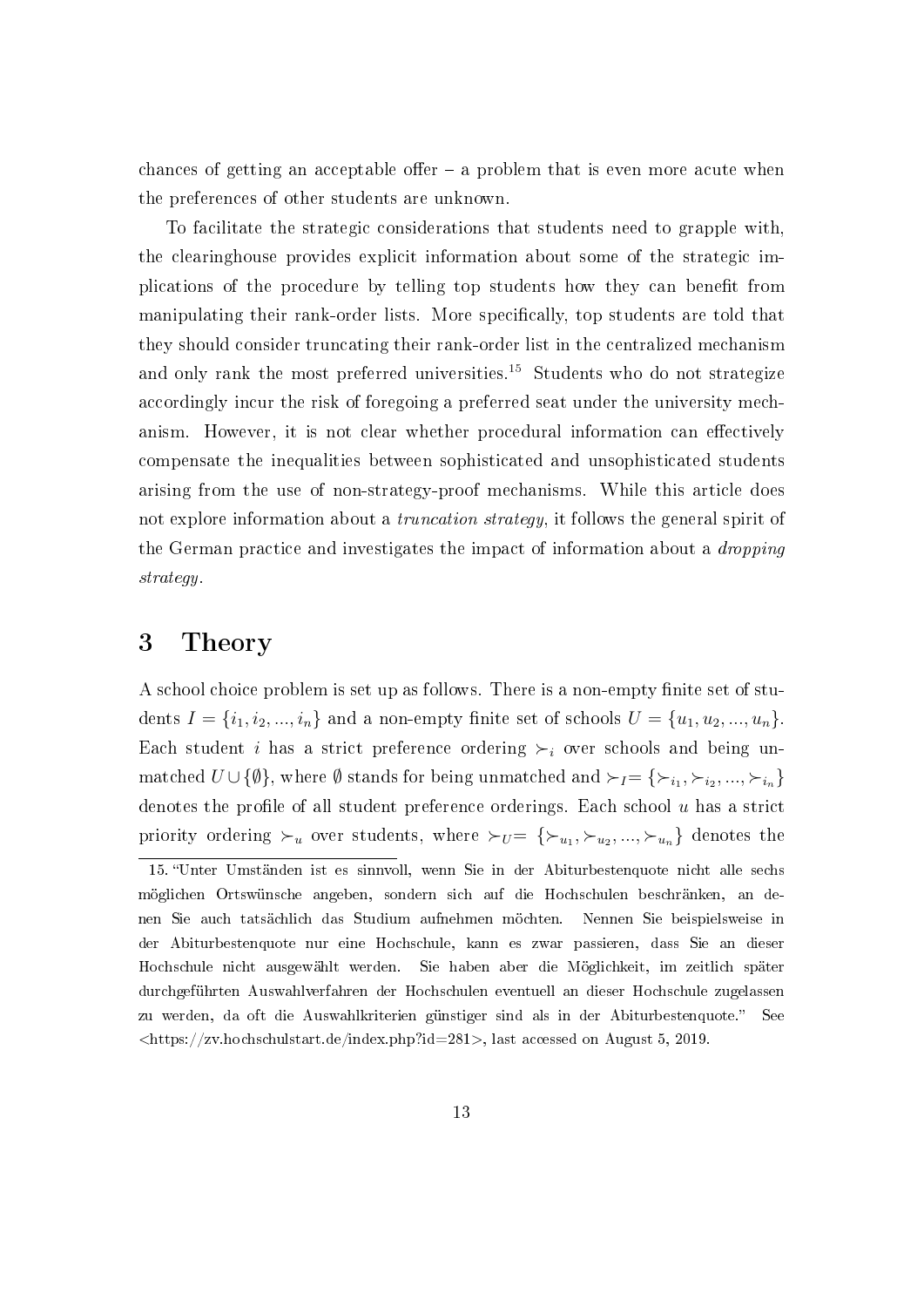profile of priority orderings over students. Each school u has a capacity  $q_u > 0$ . The school choice problem is given by  $P = (\succ_I, \succ_U)$ . A matching is a mapping  $\mu: I \to U$  from students to schools. The mapping specifies which student is assigned to which school, where  $\mu_u \subseteq I$  and  $\mu_i \in U \cup \{\emptyset\}$ . The matching  $\mu_{i_1} = u_1$ indicates that student  $i_1$  is matched to school  $u_1$ , while the matching  $\mu_{u_1} = i_1$ denotes that school  $u_1$  is matched to  $i_1$ . A matching  $\mu$  that assigns  $i_1$  to  $u_1$ ,  $i_2$  to  $u_2$ ,  $i_3$  to  $u_3$ , and  $i_n$  to  $u_n$  is given by:

$$
\mu = \left( \begin{array}{ccc} i_1 & i_2 & i_3 & i_n \\ u_1 & u_2 & u_3 & u_n \end{array} \right)
$$

The three core properties that most matching mechanisms seek to achieve are efficiency, stability and strategy-proofness. Efficiency and stability refer to the allocative properties of the matching.

A matching is efficient if there is no  $\mu^*$  so that  $\mu^* \succeq_i \mu_i$  for all  $i \in I$  and  $\mu^* \succ_i \mu_i$  for at least one  $i \in I$ , i.e. if there is no other matching that all students weakly prefer over their current matching and at least one student strictly prefers over her current matching. Note that the concept of efficiency – unlike the concept of stability – only considers the preferences of students.

A matching  $\mu_i$  is stable if it is individually rational, non-wasteful and envyfree. First, the rationality condition is satisfied if  $\mu_i \succeq_i \emptyset$  for all  $i \in I$ , i.e. if no student strictly prefers to remain unmatched over her current matching. Second, a matching is non-wasteful if  $u \succ_i \mu_i$ , then  $|\mu_u| = q_u$  for all  $i \in I$ , i.e. if a student prefers another school to her current matching, this school must have exhausted its capacity. Third, a matching eliminates justified envy if there is no pair  $(i, u)$ , where  $u \succ_i \mu_i$  and  $i \succ_u \mu_u$  for all  $i \in I$  and all  $u \in U$ , i.e. there is no pair of a student and a school that is not matched with each other but would prefer to be matched with each other (no blocking pair).

Strategy-proofness refers to the incentives set by the matching mechanism rather than the allocative properties of the matching. Accordingly, a mechanism  $\varphi$  is strategy-proof for students if  $\varphi_I(\succ_I, \succ_{-I}) \succeq_i \varphi_I(\succ_I')$  $I_{I}^{'}$ ,  $\succ_{-I}$ ) for all  $i \in I$ ,  $\succ_{I}$ ,  $\succ'_{I}$ I ,  $\succ_{-I}$ . This means that no student has an incentive to misreport her preferences,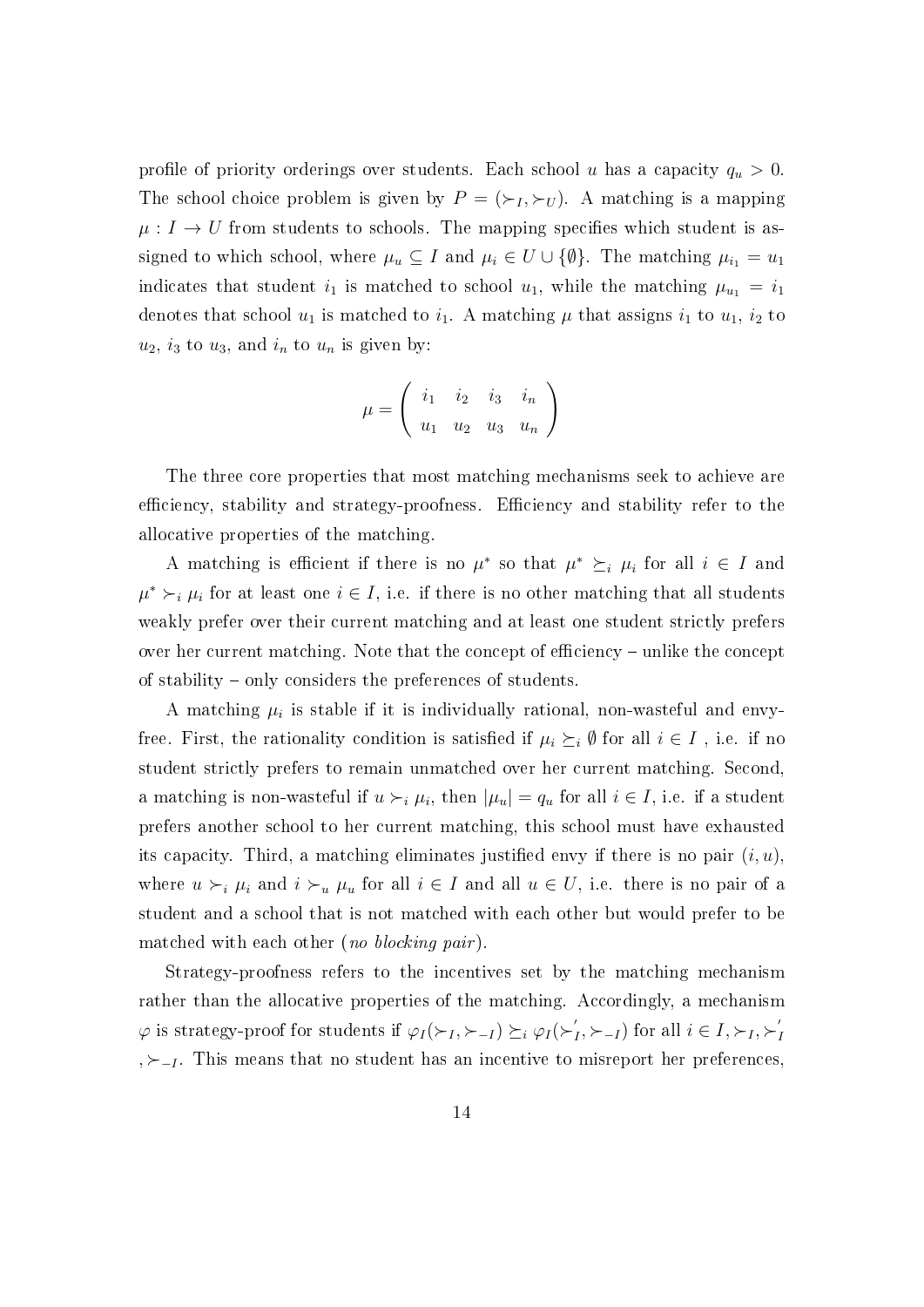regardless of how other students report their preferences.

While all properties can be seen as normatively desirable, two are of particular relevance in the legal context of this article. On the one hand, a stable matching prevents the violation of school priorities and eliminates justified envy among students. Since no pair of a student and a school has an incentive to deviate from the existing matching, stability is usually assumed to eliminate the threat of appeals and lawsuits (Abdulkadiroğlu, Pathak, and Roth [2005\)](#page-41-2). Specifically, the existence of blocking pairs may be conceptualized as an infringement upon equal protection rights, depending on the legal requirements for the right to bring an action to court *(locus standi)* and the burden imposed on plaintiffs to prove an injury resulting from an assignment procedure (Ehlers and Morrill [2018\)](#page-42-7). On the other hand, strategy-proofness makes sure that the outcome generated by the mechanism does not depend on the strategic sophistication of students. Hence, it is impossible for students to game the procedure by manipulating their rank-order lists.

On a normative view, both stability and strategy-proofness can be conceptualized as criteria of two different kinds of fairness. It is important to note that the respective fairness notions are derived from specific allocative and incentive properties without necessarily reflecting actual fairness sentiments. If the outcome produced by the matching mechanism eliminates justified envy, stability can be said to foster outcome fairness (Balinski and Sönmez [1999;](#page-41-8) Kamada and Kojima [2019\)](#page-44-2). This idea is in line with fairness notions that prominently feature in distributive justice theories, where  $-$  given an initially equal distribution of buying power the absence of envy indicates the equal satisfaction of preferences of all citizens (Elster [1992;](#page-43-6) Dworkin [1981,](#page-42-8) p. 285). If the rules of the matching mechanism do not provide any advantage to sophisticated students, strategy-proofness can be said to foster *procedural fairness* (Pathak and Sönmez [2008\)](#page-45-8). Specifically, strategy-proofness embodies an egalitarian fairness notion, as (i) the revelation of preferences is completely independent from the allocation procedure imposed on citizens (Dworkin [1981,](#page-42-8) p. 290) and (ii) the final allocation of resources is not determined by the initial distribution of strategic abilities in society.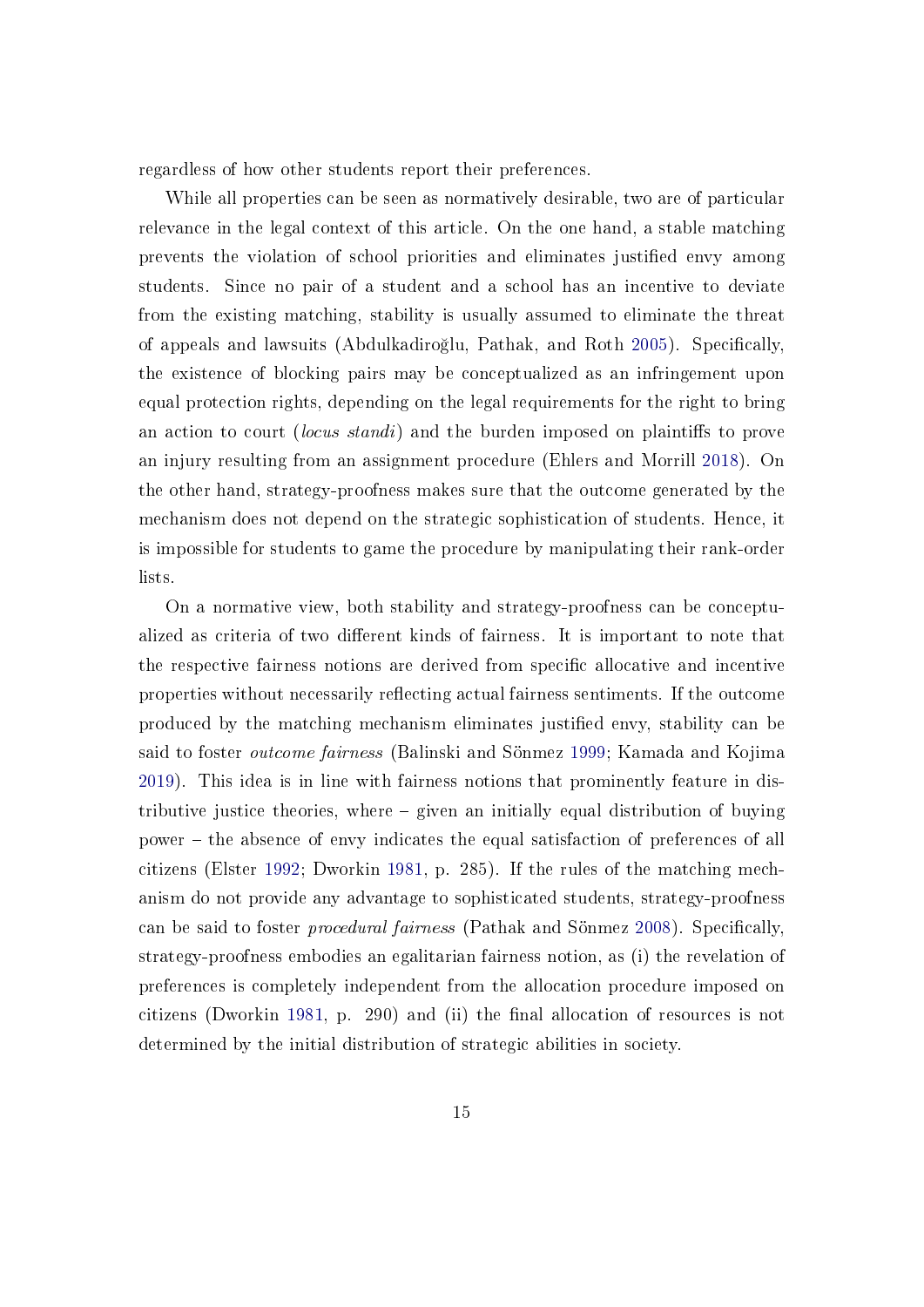#### 3.1 Gale-Shapley mechanism

The student-proposing GS mechanism proposed by Gale and Shapley [\(1962\)](#page-43-1) proceeds as follows:

In the first step, each student applies to her preferred university. Each university tentatively admits students in the order of the university's priority rankings until the capacity is exhausted or no acceptable students are left. All other students are rejected, the rejection being final.

In the k-th step, each student rejected in  $k-1$  applies to her most preferred university on the rank-order list of universities that have not rejected her before. If no university is left on the rank-order list, the student applies nowhere. Each university considers the offers on hold from previous steps and new offers. Each university tentatively admits students in the order of the university's priority ranking until the remaining capacity is exhausted or no acceptable students are left. All other students are rejected, the rejection being final.

The algorithm ends when no more rejections are issued. Each university is matched to the students it is holding.

The student-proposing GS mechanism features two well-known properties. On the one hand, the GS mechanism results in a stable matching (Gale and Shapley [1962\)](#page-43-1). This matching is student-optimal, because it is the most preferred stable matching for students and the least preferred stable matching for schools (Dubins and Freedman [1981\)](#page-42-9). On the other hand, the GS mechanism is strategy-proof for proposing students, with truth-telling being a weakly dominant strategy (Dubins and Freedman [1981;](#page-42-9) Roth [1982\)](#page-46-7).[16](#page-18-0)

#### 3.2 Boston mechanism

The BOS mechanism (Abdulkadiro§lu and Sönmez [2003;](#page-41-3) Abdulkadiro§lu et al. [2005;](#page-41-0) Ergin and Sönmez [2006\)](#page-43-7) proceeds as follows:

<span id="page-18-0"></span><sup>16.</sup> Roth [\(1982\)](#page-46-7) shows that no stable matching mechanism is strategy-proof for both sides of the market.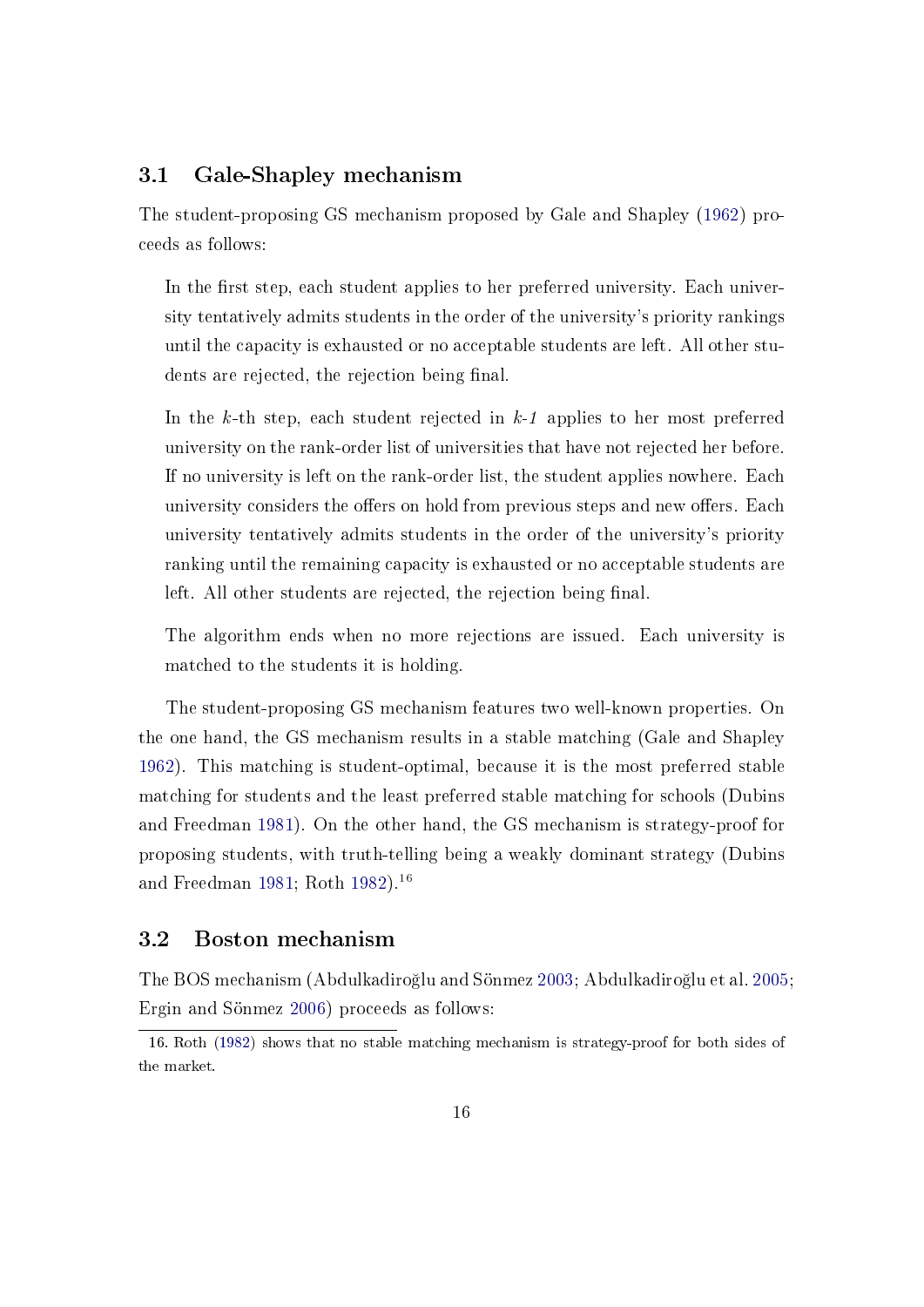In the first step, each student applies to her preferred university. Each university immediately admits students in the order of the university's priority ranking until the capacity is exhausted or no acceptable students are left. All other students are rejected, the rejection being final. Each admitted student becomes a permanent match. The capacities of each university are adjusted to account for students admitted in this step.

In the k-th step, each student rejected in  $k-1$  applies to her most preferred university on the rank-order list of universities that have not rejected her before. If no university is left on the rank-order list, the student applies nowhere. Each university immediately admits students in the order of the university's priority ranking until the remaining capacity is exhausted or no acceptable students are left. All other students are rejected, the rejection being final. Each admitted student becomes a permanent match. The capacities of each university are adjusted to account for students admitted in this step.

The algorithm ends when no more rejections are issued.

In contrast to the GS mechanism, the BOS mechanism can be considered an immediate acceptance mechanism (Featherstone and Niederle [2016\)](#page-43-8). While acceptance is deferred to the very end of the procedure under the GS mechanism, it is immediate under the BOS mechanism. This is why the BOS mechanism is not strategy-proof: If a university admits a student early in the procedure and exhausts its capacities, it incurs the risk of being unable to admit higher-priority students in later steps of the procedure (priority violation).

## <span id="page-19-0"></span>4 Experimental design

#### 4.1 Basic setup

The experiment is designed to identify the effects of three different information environments under the student-proposing GS mechanism and the BOS mechanism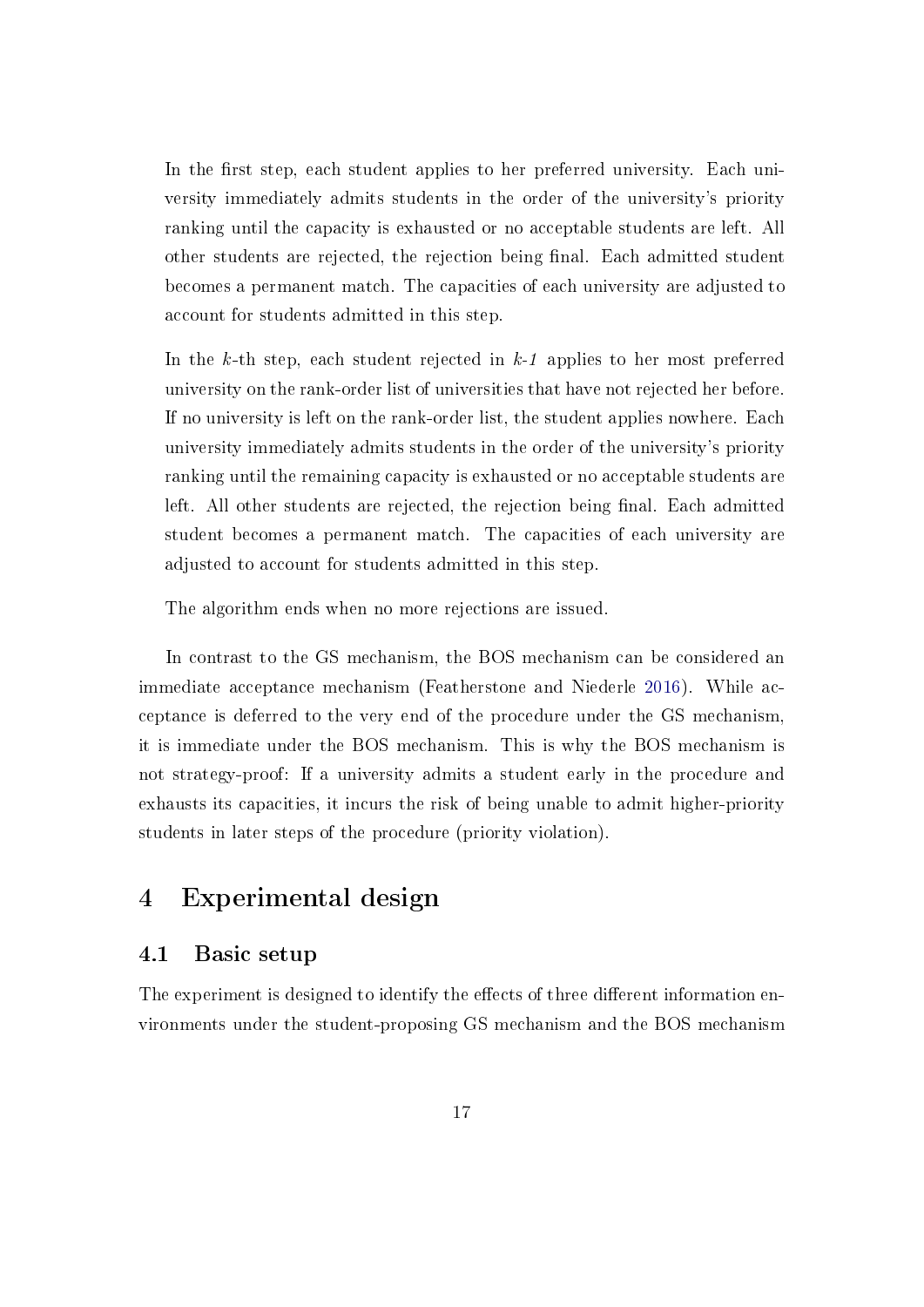$(2 \times 3$  factorial design).<sup>[17](#page-20-0)</sup> The setup used in the two baseline treatments of my ex-periment closely follows the framework used by Featherstone and Niederle [\(2016\)](#page-43-8).<sup>[18](#page-20-1)</sup> There are four universities  $u \in U = \{A, B, C, D\}$ , five students  $s \in S = \{s_1, ..., s_5\}$ and two student types  $t \in T = \{t_1, t_2\}$ . There are three Type-1 students and two Type-2 students.[19](#page-20-2) According to the quota rule, two seats are available at university  $A$ , while university  $B$ ,  $C$  and  $D$  offer one seat each.

<span id="page-20-3"></span>Student preferences over schools are induced exogenously and aligned. Accordingly, each student receives 100 points for being matched with  $A$ , 67 points for being matched with  $B$ , 25 points for being matched with  $C$ , and 0 points for being matched with  $D$  (Table [1\)](#page-20-3). Preference profiles are common knowledge.

$$
A \rightarrow B \succ C \succ D
$$

#### Table 1: Student preferences

Universities have a priority for Type-1 students over Type-2 students (Table [2\)](#page-21-0). These priorities over types are common knowledge. Students of the same type are ordered randomly. The order determines university priorities over students of the same type. Participants are told that priorities over students of the same type will be determined randomly, but the results of the lottery are not revealed to participants.

Students submit a complete rank-order list for universities. They are neither allowed to truncate their rank-order list nor to include the same university more than once in their rank-order list. While the large majority of matching experiments investigates repeated interactions, I conduct a one-shot matching experiment. The

<span id="page-20-1"></span><span id="page-20-0"></span><sup>17.</sup> For the instructions of the experiment, see Appendix A.5.

<sup>18.</sup> The main reason for this design choice is that the basic parameters of this design spur strategies of different complexity for different types under the BOS mechanism. This is a feature that I exploit in my treatment variations when targeting different types with different information about the strategic properties of the mechanism.

<span id="page-20-2"></span><sup>19.</sup> Type-1 students can be thought of as "top students", Type-2 students as "average students". While the experiment is framed as a school choice problem, the instructions do not refer to "top" students" and "average students" in order to prevent a feeling of superiority or envy.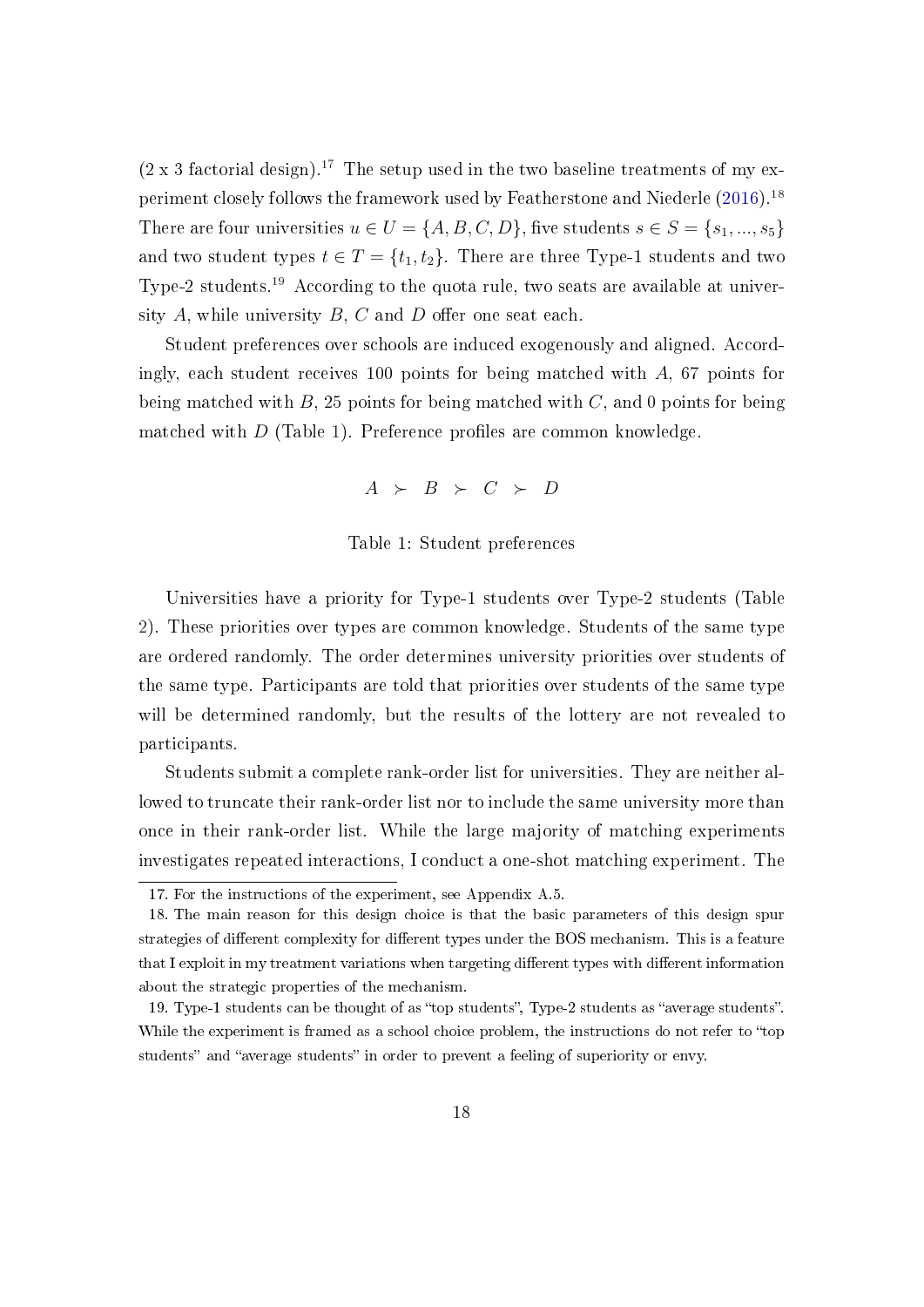| $s_1, s_2, s_3$ $\succ$ | $s_4,s_5$ |
|-------------------------|-----------|
| Type 1                  | Type 2    |

Table 2: University priorities

<span id="page-21-0"></span>reason for this design choice is that many matching markets, such as those for university admissions, involve an important once-in-a-lifetime decision. Students are often unfamiliar with the procedure and may only learn about sensible application strategies from other people in their social network who experienced the procedure in the past (Ding and Schotter [2017,](#page-42-3) [2019\)](#page-42-4). Without such intergenerational advice and without the possibility to engage in repeated interactions, however, students are unlikely to fully grasp the strategic properties of the assignment procedure or trust it.

Under the BOS mechanism, in equilibrium Type-2 students will adopt one strategy  $(skip-the-top)$ , Type-1 students another  $(skip-the-middle)$ . Type-2 students know that the two seats at A will be assigned to two Type-1 students. Therefore, they have an incentive to misreport their first preference and rank  $B$ first rather than A. This strategy can be referred to as  $skip-the-top$ . Conversely, rational Type-1 students will anticipate that the seat at B will already be blocked if they do not obtain a seat at  $A$ , their most preferred option. They will therefore insure themselves against the risk of foregoing a seat at C and rank it second instead of B. This strategy can be referred to as skip-the-middle.

#### 4.2 Treatments

Under each matching mechanism, I vary the degree of information about the mechanism in three treatments. In the baseline treatment, participants receive detailed information about procedural rules of the respective matching mechanism including some examples  $(Base)^{20}$  $(Base)^{20}$  $(Base)^{20}$  In the strategic information treatment, participants only receive information about the respective equilibrium strategies without an explanation of the procedural rules of the respective matching mechanism (Strat-

<span id="page-21-1"></span><sup>20.</sup> For the instructions of the experiment, see Appendix A.5.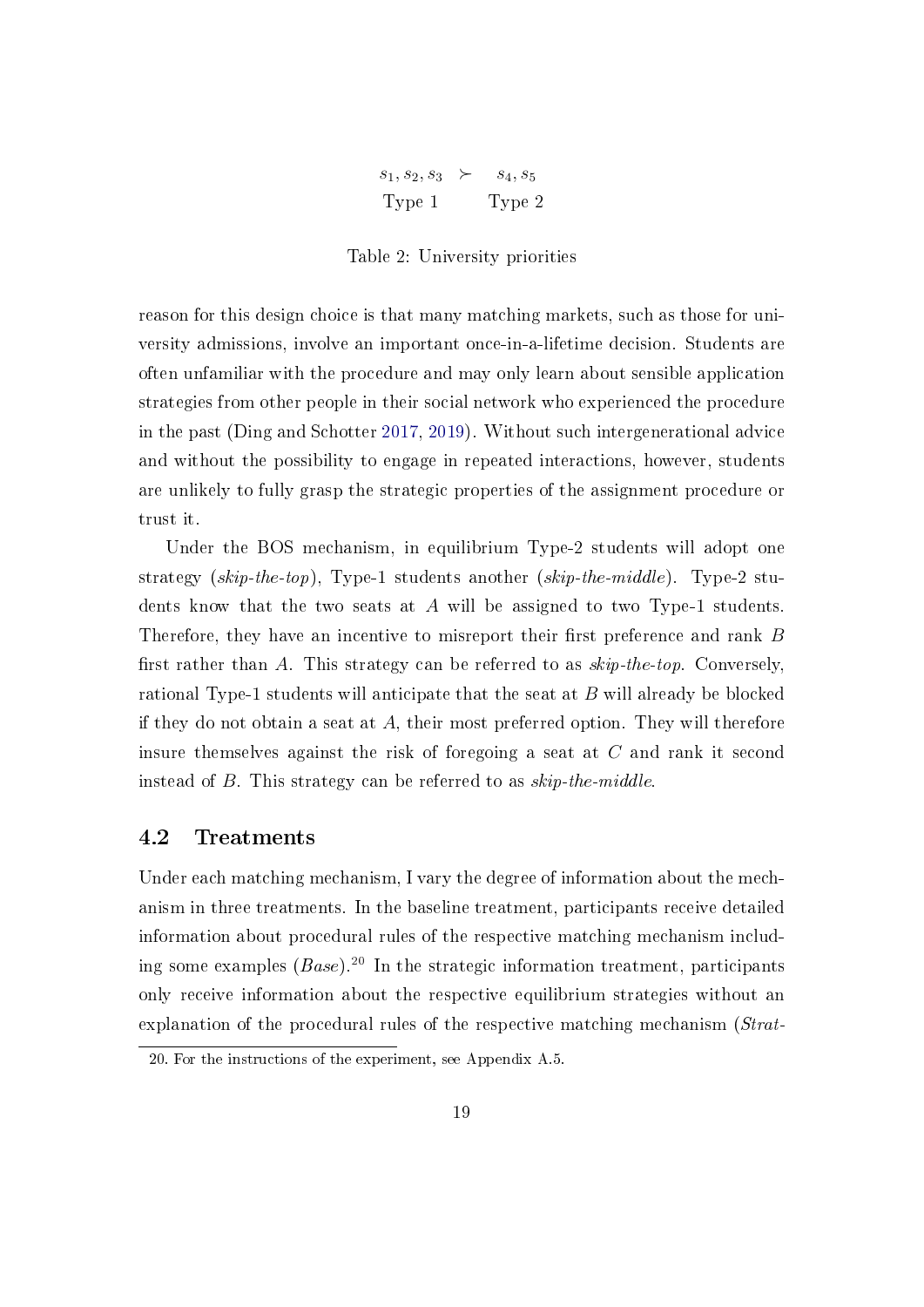Info). The combined information treatment combines both treatments  $(Com$ bined). Hence, participants receive both information about the procedural rules of the respective matching mechanism and strategic information.[21](#page-22-0)

The GS *StratInfo* treatment mimicks the kind of procedural information provided by some public school districts in the US (see Section [2\)](#page-8-0). Accordingly, participants receive specific information that strategizing is not beneficial: "Regardless of what other students do, you will never be better off by submitting a rank-order list that does not reflect your true preferences. This means: Your chances of being admitted to a preferred university  $(=$  yielding higher earnings) do not improve if you put a less preferred university  $($  = yielding lower earnings) on a higher rank on the rank-order list. For example, neither Type-1 students nor Type-2 students can improve their chances of being admitted to a preferred university by ranking university A as their second choice and university B as their first choice."

The BOS *StratInfo* treatment approximates the practice of the German clearinghouse in charge of university admissions (see Section [2\)](#page-8-0). Accordingly, participants receive specific information about potentially beneficial strategies for each type: "Depending on what other students do, you might be better off by submitting a rank-order list that does not reflect your true preferences. This means: Your chances of being admitted to a preferred university  $($  = yielding higher earnings) might improve if you put a less preferred university  $($  = yielding lower earnings) on a higher rank on the rank-order list. Type-2 students might be better off by manipulating their first choice, e.g. rank university B as their first choice. In that case, Type-1 students might be better of by manipulating their second choice, e.g. rank university C as their second choice. This can increase the chances for Type-1 students of being admitted at university C if no seat at university B is available any more.

<span id="page-22-0"></span><sup>21.</sup> While these treatment variations are related to the advice manipulations implemented by Guillen and Hakimov [\(2018\)](#page-43-2), these authors (i) explore a different mechanism (TTC mechanism), (ii) do not investigate how procedural information affects preference manipulations on matching markets with different student types, and (iii) do not compare the impact of procedural information across different mechanisms.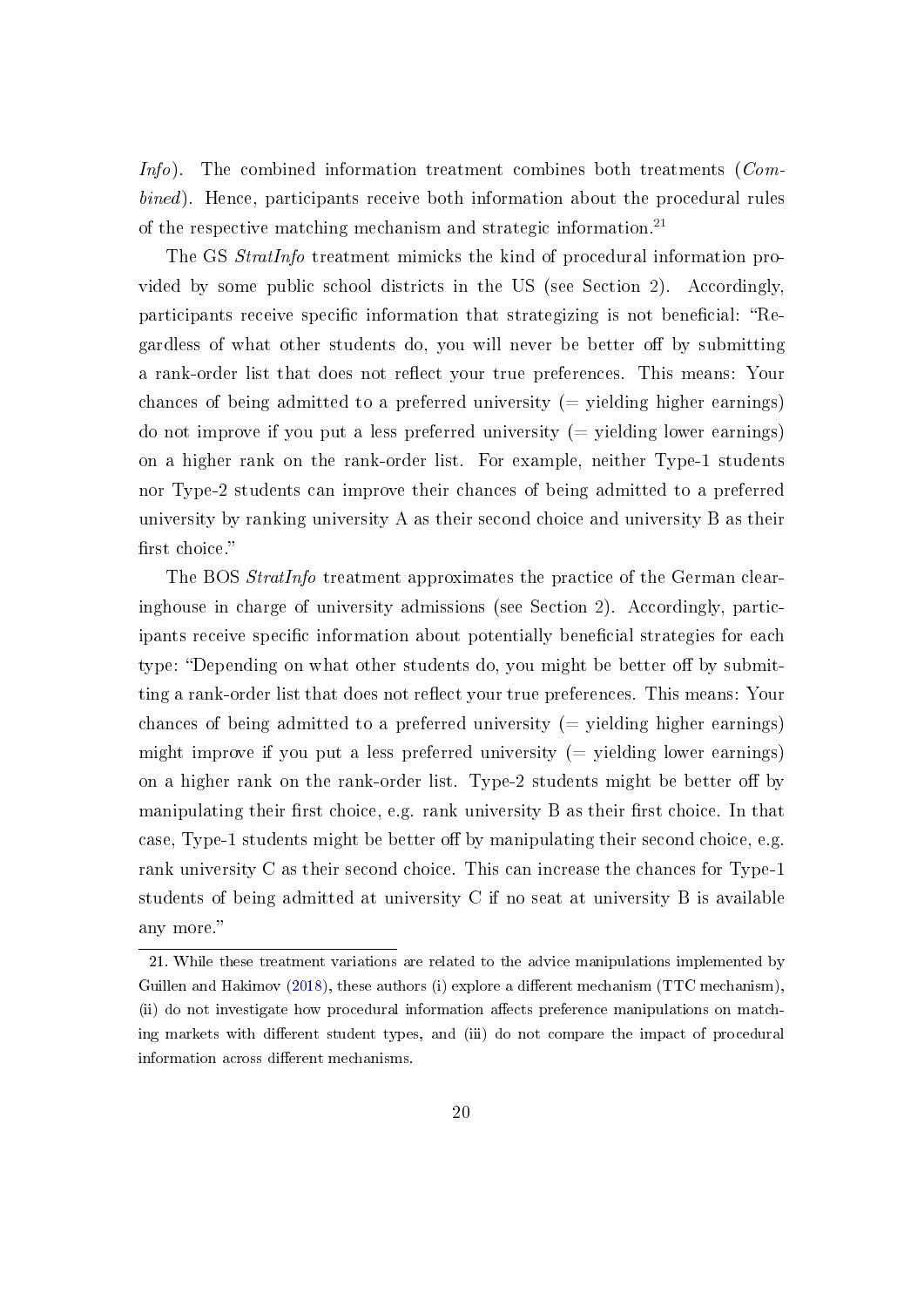#### 4.3 Post-experimental tests

After implementing the respective matching mechanism, I first elicited first-order beliefs about other participants' strategies. The belief elicitation task was announced after participants had made their decision under the matching mechanism so as not to trigger strategic considerations based on beliefs. In order to prevent hedging across tasks, the belief elicitation stage was not incentivized. Second, I elicited risk preferences using the measure proposed by Holt and Laury [\(2002\)](#page-44-7). Third, I measured cognitive abilities and heuristics related to intuition using an incentivized version of the cognitive reflection test (Frederick [2005\)](#page-43-9). The cognitive reflection test is designed to measure the ability to inhibit intuitive responses (System 1 thinking) when the correct response requires conscious reflection (System 2) thinking). Participants in previous studies have been shown to be familiar with the answers from the original version of the cognitive reflection test (Haigh [2016;](#page-44-8) Stieger and Reips [2016\)](#page-46-8). In order to prevent a biased measure due to experience with the test, I used three questions from the original version of the test and three questions from a recent version. Each participant had one minute to answer each test question. Fourth, I measured fairness perceptions using survey questions developed in the literature on procedural fairness (Lind and Tyler [1988;](#page-44-9) Colquitt and Rodell [2015\)](#page-42-10). The experiment ended with a demographics questionnaire to control for gender, age, subject studied, and experience with the German university admissions procedure for medical school.

### 4.4 Procedure

The experiment was programmed using the experimental software  $z$ -Tree (Fis-chbacher [2007\)](#page-43-10) and the *matchingMarkets* package in R (Klein and Giegerich [2018\)](#page-44-10).<sup>[22](#page-23-0)</sup> The experiment was conducted at the DecisionLab of the Max Planck Institute for Research on Collective Goods in 2018, with a total of 235 participants. Subjects were recruited via ORSEE (Greiner [2015\)](#page-43-11) and participated in 13 sessions. Each session lasted approximately 60 minutes. Before the experiment, partici-

<span id="page-23-0"></span><sup>22.</sup> The code used for the experimental program is included in Appendix A.3.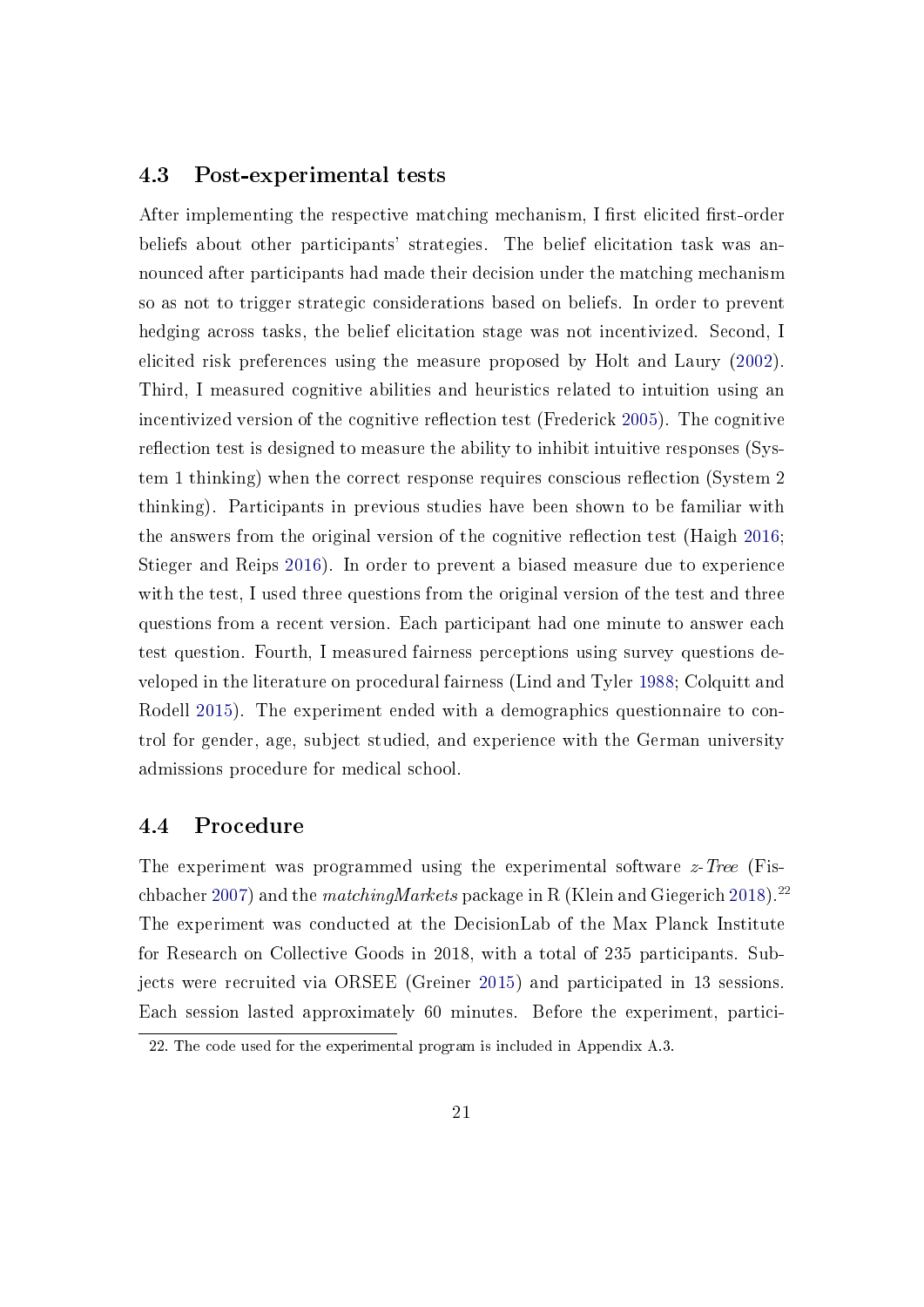pants had to answer control questions correctly in order to begin with the actual experiment. At the end of the experiment, participants received the sum of their earnings, including a show-up fee of 5 Euros. Participants earned 14.57 Euros on average. In addition, I ran simulations to predict matchings and their stability using the matching R (Tilly and Janetos [2018\)](#page-46-9) and the matching Markets packages in R (Klein and Giegerich  $2018$ ).<sup>[23](#page-24-0)</sup>

#### 4.5 Hypotheses

Under the GS mechanism, a strategy profile is an equilibrium if and only if Type-1 students rank A first and B second and Type-2 students rank  $C$  among the acceptable offers (see Featherstone and Niederle [2016\)](#page-43-8).<sup>[24](#page-24-1)</sup> Truth-telling is a weakly dominant strategy. Under the BOS mechanism, a strategy profile is an equilibrium if and only if Type-1 students rank  $A$  first and  $C$  second, and Type-2 students rank  $B$  first (see Featherstone and Niederle [2016\)](#page-43-8). It follows that students have an incentive to manipulate their preferences under the BOS mechanism.

<span id="page-24-2"></span>Hypothesis 1. Truth-telling rates are higher under the GS mechanism than under the BOS mechanism.

The strategic information treatment is designed to increase the salience of the equilibrium strategy and dampen strategic considerations as compared to the baseline treatment and the combined information treatment. Under the GS mechanism, strategic information should spur applicants to adopt a truth-telling strategy. Under the BOS mechanism, Type-1 students should be more likely to skip the middle, while Type-2 students should be more likely to skip the top when receiving strategic information. Combined information dampens the salience of the equilibrium strategy; it should trigger strategic considerations and off-equilibrium behavior.

<span id="page-24-3"></span>Hypothesis 2. Students are more likely to adopt the equilibrium strategy in the strategic information treatment than in the combined information treatment and the baseline treatment.

<span id="page-24-1"></span><span id="page-24-0"></span><sup>23.</sup> The code used for the simulations is included in Appendix A.2.

<sup>24.</sup> Featherstone and Niederle [\(2016\)](#page-43-8) characterize this equilibrium as Bayes-Nash equilibrium.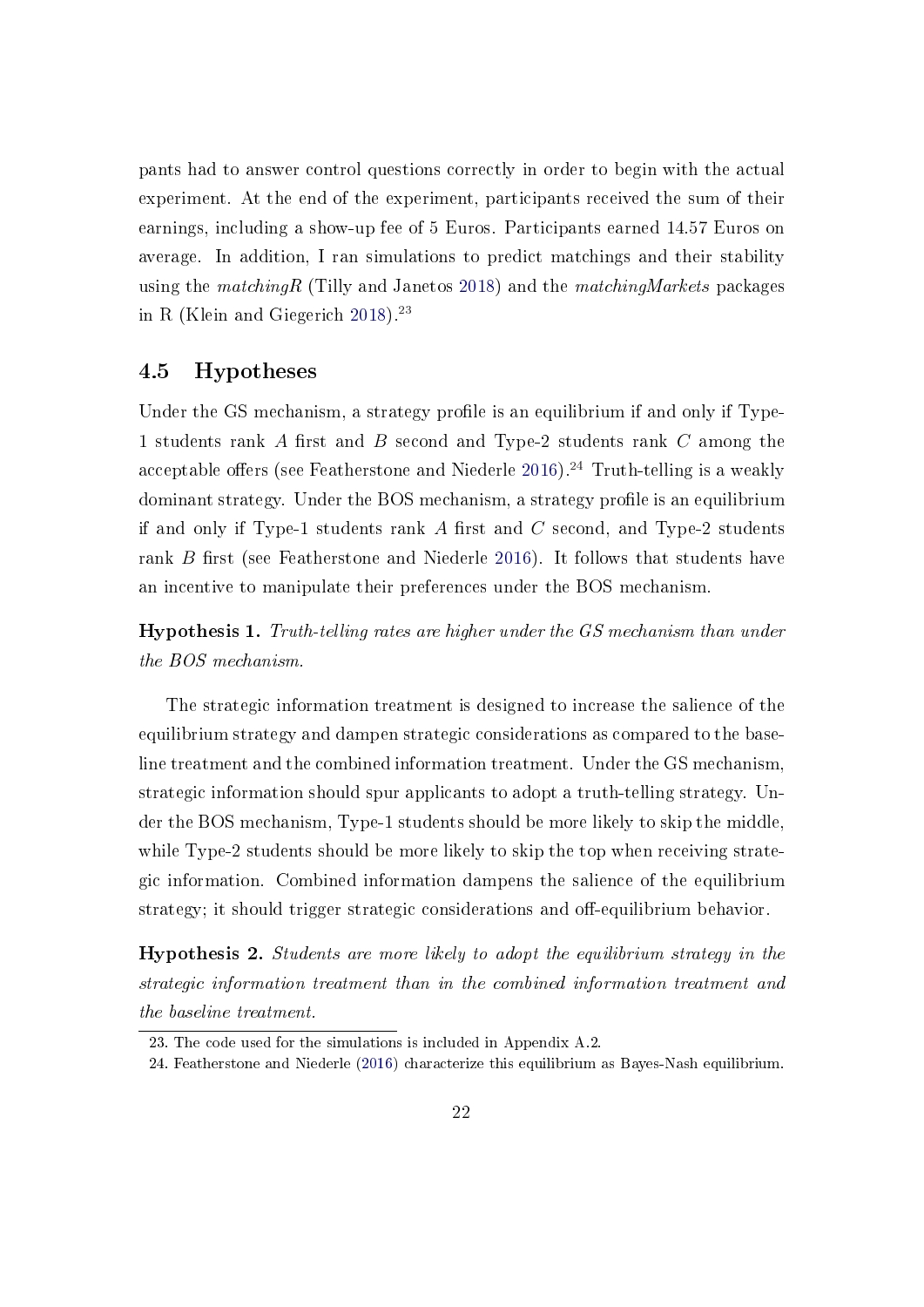In equilibrium, the GS mechanism will result in the unique stable matching, where two Type-1 students (with the two highest ranks among Type-1 students) are matched to  $A$ , one Type-1 student is matched to  $B$ , one Type-2 student (with the highest rank among Type-2 students) is matched to  $C$ , and one Type-2 student is matched to D.

$$
\mu_{GS}=\left(\begin{array}{ccc}A&B&C&D\\s_1,s_2&s_3&s_4&s_5\end{array}\right)
$$

Under the equilibrium matching of the BOS mechanism, the Type-1 student with the lowest rank among students of her type will be matched to  $C$  or  $D$ . It follows that the resulting matching will not be stable: the respective Type-1 student would prefer to be matched to B, and the priority of Type-1 students at B will be systematically violated.

$$
\mu_{BOS} = \left( \begin{array}{ccc} A & B & C & D \\ s_1, s_2 & s_4 & s_3(s_5) & s_5(s_3) \end{array} \right)
$$

<span id="page-25-0"></span>Hypothesis 3. Stability levels are higher under the GS mechanism than under the BOS mechanism, and higher in the strategic information treatment than in the combined information treatment and the baseline treatment.

In line with previous findings (Basteck and Mantovani [2018\)](#page-41-5), cognitive abilities should be correlated with strategic abilities and facilitate individually optimal choices regardless of the procedural rules.

<span id="page-25-1"></span>Hypothesis 4. Students with higher cognitive abilities are more likely to adopt the equilibrium strategy under both mechanisms.

The fairness of a public assignment procedure depends both on the outcome it generates and on the transparency of its procedural rules (see Section [3\)](#page-15-0). Stability implies that no student prefers another school, while a student with a lower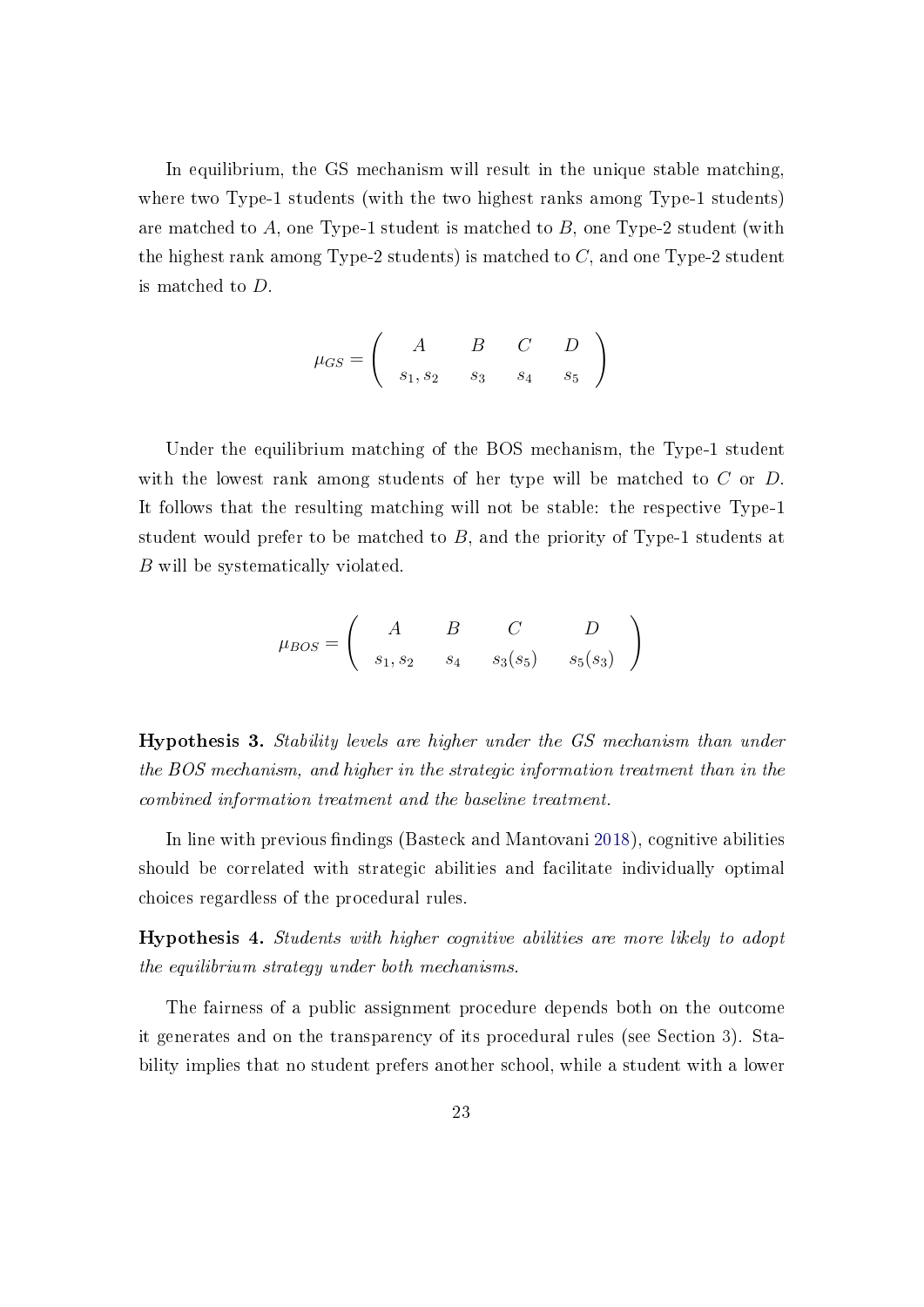priority is matched to that school, which should increase perceived outcome fairness (Kamada and Kojima [2019\)](#page-44-2). Strategy-proofness implies that the mechanism does not provide any advantage to sophisticated students, which should increase procedural fairness.

Hypothesis 5. Perceived fairness is higher under the GS mechanism than under the BOS mechanism.

## <span id="page-26-0"></span>5 Results

#### 5.1 Summary

In my data analysis, I use both non-parametric tests and parametric regression models. All p-values are those of a Fisher's exact test if not otherwise reported. Table [3](#page-27-0) presents the summary results for strategic behavior under the GS mech-anism and the BOS mechanism.<sup>[25](#page-26-1)</sup> In line with Hypothesis [1,](#page-24-2) I find that truthtelling rates are signicantly higher under the GS mechanism than under the BOS mechanism  $(p < 0.001)$ . This results holds both for Type-1 and Type-2 students  $(p < 0.001)$ . Conversely, skip-the-middle rates are significantly higher under the BOS mechanism than under the GS mechanism  $(p = 0.001)$ . In line with Hypoth-esis [2,](#page-24-3) this effect is driven by Type-1 students. Type-1 students are more likely to skip the middle under the BOS mechanism than under the GS mechanism  $(p < 0.001)$ , while I do not find any difference for Type-2 students  $(p = 0.598)$ . Skip-the-top rates are significantly higher under the BOS mechanism than under the GS mechanism  $(p < 0.001)$ . In line with Hypothesis [2,](#page-24-3) this effect is mainly driven by Type-2 students. Type-2 students are more likely to skip the top under the BOS mechanism than under the GS mechanism  $(p < 0.001)$ , but a similar yet marginally significant effect can be observed for Type-1 students ( $p = 0.081$ ). These results corroborate the theoretical prediction that the GS mechanism will yield higher truth-telling rates than the BOS mechanism and that students will adopt type-specific strategies under the BOS mechanism.

<span id="page-26-1"></span><sup>25.</sup> Truth: ABCD; Skip-the-middle: ACBD; Skip-the-top: BCAD or BACD. p-values according to a Fisher's exact test.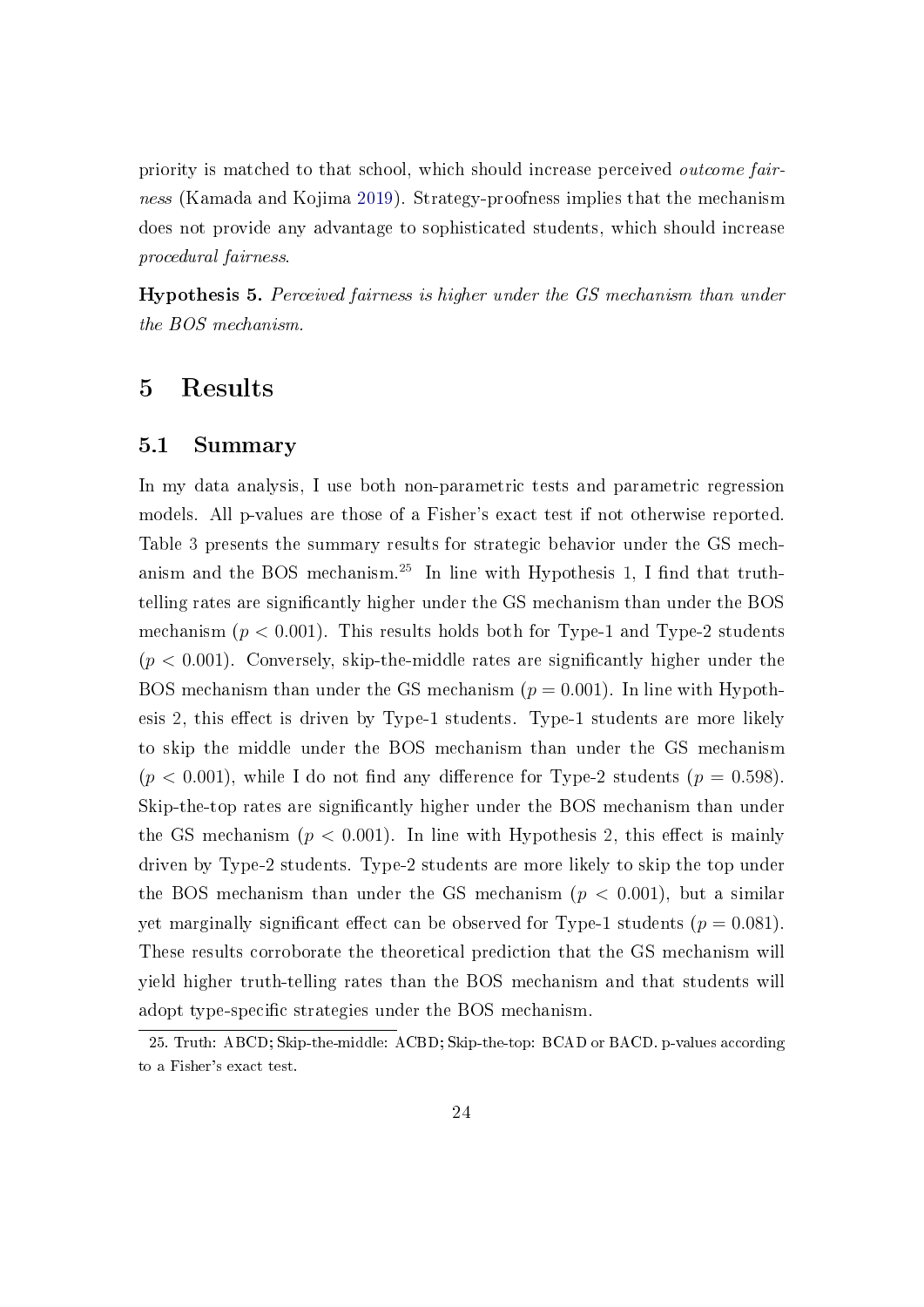|                 | GS       | BOS      | p-value |
|-----------------|----------|----------|---------|
| Truth           | 73.60 %  | 36.36 %  | < 0.001 |
| Skip-the-middle | $1.60\%$ | 13.64 %  | 0.001   |
| Skip-the-top    | 14.40 %  | 38.18 %  | < 0.001 |
| CABD            | 4.00 $%$ | $1.82\%$ | 0.453   |
| CBAD            | 4.80 %   | $6.36\%$ | 0.776   |
| N               | 125      | 110      |         |

<span id="page-27-0"></span>Table 3: Strategic behavior across mechanisms

Result 1. Truth-telling rates are higher under the GS mechanism than under the BOS mechanism when aggregating over all information environments.

#### 5.2 Treatment effects on truth-telling strategies

<span id="page-27-1"></span>Table [4](#page-27-1) shows a more nuanced picture of treatment effects on truth-telling. These nuances are visualized in Figure [1.](#page-28-0)

|                 | GS      |           |           | <b>BOS</b> |             |          |  |  |
|-----------------|---------|-----------|-----------|------------|-------------|----------|--|--|
|                 | Base    | StratInfo | Combined  | Base       | StratInfo   | Combined |  |  |
| Truth           | 53.33 % | $85.00\%$ | $85.00\%$ | $51.43\%$  | $32.50\,$ % | 25.71 %  |  |  |
| Skip-the-middle | 2.22 %  | $0.00\%$  | 2.50 %    | 8.57 %     | $17.50\%$   | 14.29 %  |  |  |
| Skip-the-top    | 26.67 % | 7.50 %    | 7.50%     | $34.29\%$  | 37.50 %     | 42.86 %  |  |  |
| N               | 45      | 40        | 40        | 35         | 40          | 35       |  |  |

Table 4: Strategic behavior in all treatments

First, I analyze the difference in truth-telling rates across both baseline treatments. Contrary to all theoretical predictions, truth-telling rates do not significantly differ across the baseline GS and the baseline BOS mechanism ( $p = 1.000$ ). Running a test for the two student types separately, I find a difference neither for Type-1 students ( $p = 0.750$ ) nor for Type-2 students ( $p = 0.426$ ). A multinomial logistic regression corroborates this result (Table [5\)](#page-29-0). This suggests that the GS mechanism and the BOS mechanism will not yield different truth-telling rates on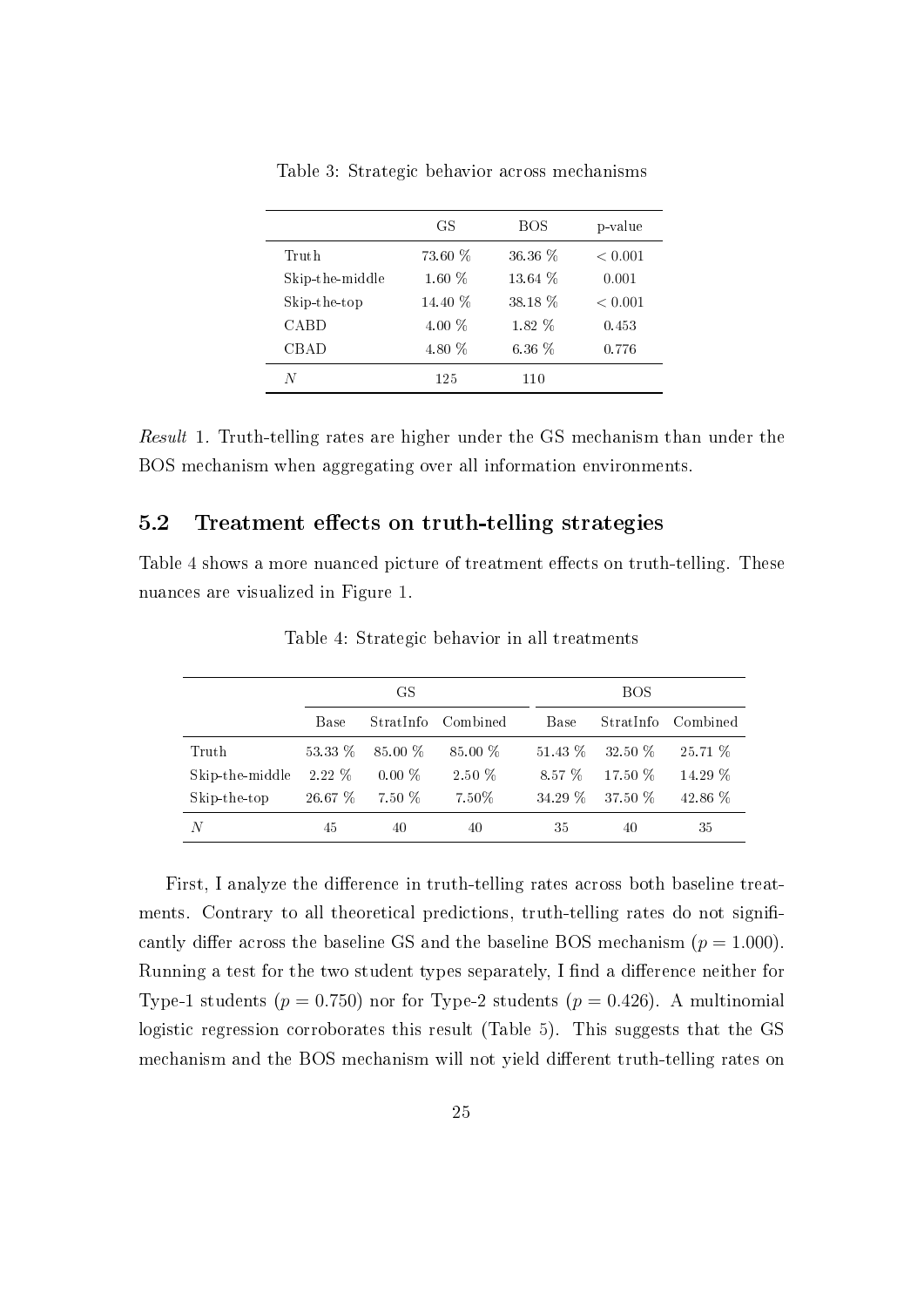average if students receive information about the mechanism only. One potential explanation may be that students fail to fully grasp the strategic implications of the mechanism when only its rules are explained. A comparison with the equilibrium prediction elucidates the intensity of this behavioral effect. Truth-telling rates under the baseline GS mechanism (53.33 %) are not even close to the equilibrium prediction (100 %). This prompts the conclusion that students strategize excessively under the GS mechanism when they do not receive information about its strategic properties.

<span id="page-28-0"></span>

Figure 1: Distribution of strategies in all treatments

Second, I analyze the impact of procedural information on truth-telling within each mechanism. In line with Hypothesis [2,](#page-24-3) both the strategic information and the combined information treatments lead to a strong and signicant increase of truth-telling rates as compared to the baseline under the GS mechanism ( $p =$ 0.002 and  $p = 0.002$ .<sup>[26](#page-28-1)</sup> Conversely, the strategic information and the combined

<span id="page-28-1"></span><sup>26.</sup> Running a test for the two student types separately, I obtain the same results. Comparison between GS Base and GS StratInfo: both Type-1 students and Type-2 students are more likely to adopt the truth-telling strategy under GS StratInfo ( $p = 0.005$  and  $p = 0.082$ ). Comparison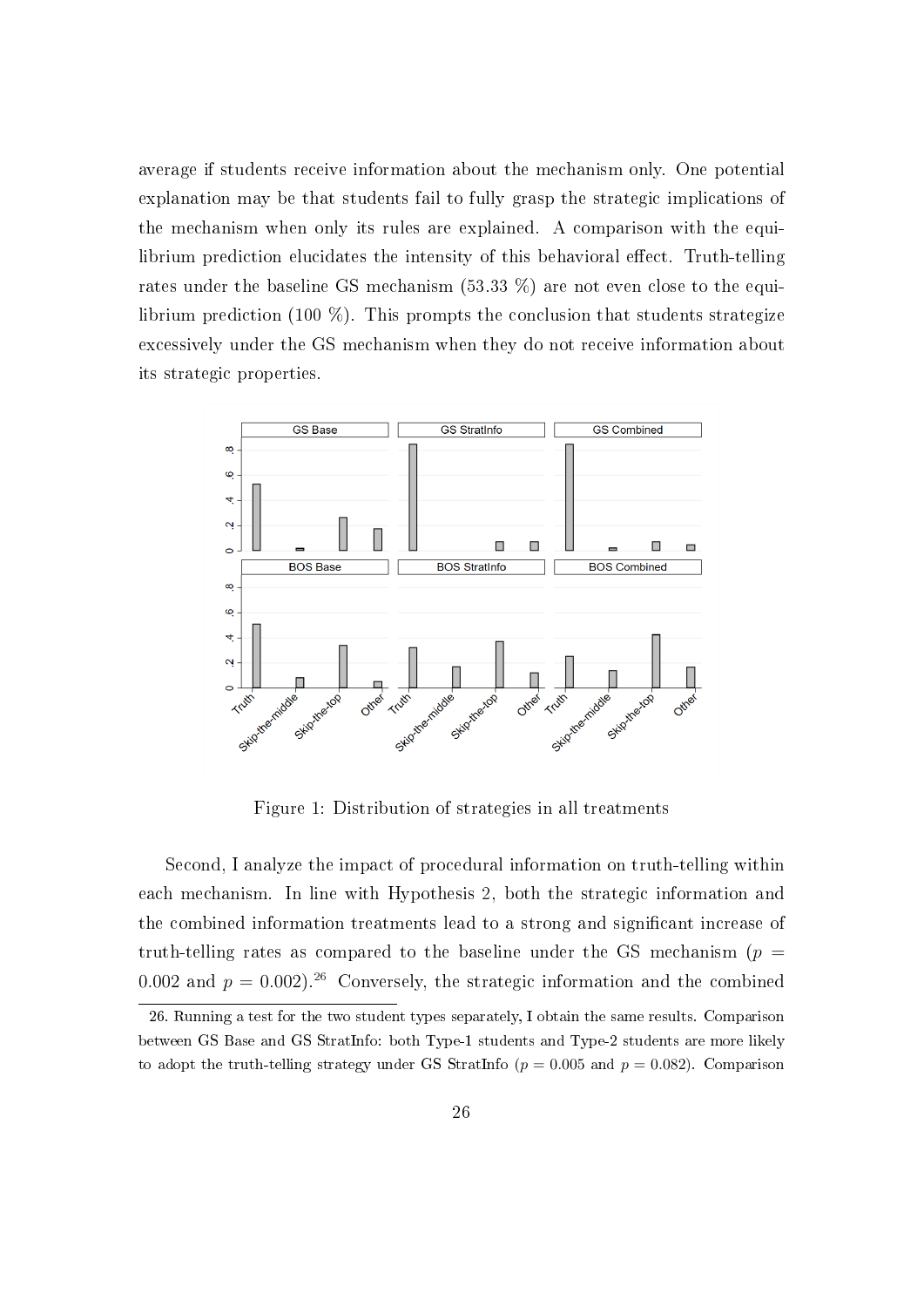<span id="page-29-0"></span>

|                      | Truth       | Skip-the-middle | Skip-the-top | Other     |
|----------------------|-------------|-----------------|--------------|-----------|
| Ref. cat.: GS Base   |             |                 |              |           |
| GS StratInfo         | $0.317***$  | $-0.022***$     | $-0.192**$   | $-0.103$  |
|                      | (0.093)     | (0.022)         | (0.078)      | (0.071)   |
| GS Combined          | $0.317***$  | 0.003           | $-0.192**$   | $-0.128*$ |
|                      | (0.093)     | (0.033)         | (0.078)      | (0.067)   |
| <b>BOS</b> Base      | $-0.019$    | 0.064           | 0.076        | $-0.121*$ |
|                      | (0.113)     | (0.052)         | (0.104)      | (0.069)   |
| <b>BOS StratInfo</b> | $-0.208**$  | $0.153**$       | 0.108        | $-0.053$  |
|                      | (0.105)     | (0.064)         | (0.101)      | (0.077)   |
| BOS Combined         | $-0.276***$ | $0.121*$        | 0.162        | $-0.006$  |
|                      | (0.105)     | (0.063)         | (0.107)      | (0.085)   |

Table 5: Treatment effects on strategies

\*\*\*  $p < 0.01$ ; \*\*  $p < 0.05$ ; \*  $p < 0.1$ 

Multinomial logit regression. Standard errors in parentheses. Treatment coefficients are reported as average marginal treatment effects. All columns report estimates of one and the same multinomial logit regression. Each cell can be interpreted as the difference in the probability of adopting one of the reported strategies (categorical DV: Truth, Skip-the $middle,$   $Skip-the-top,$   $Other$ ) between the respective treatment and GS Base (reference category).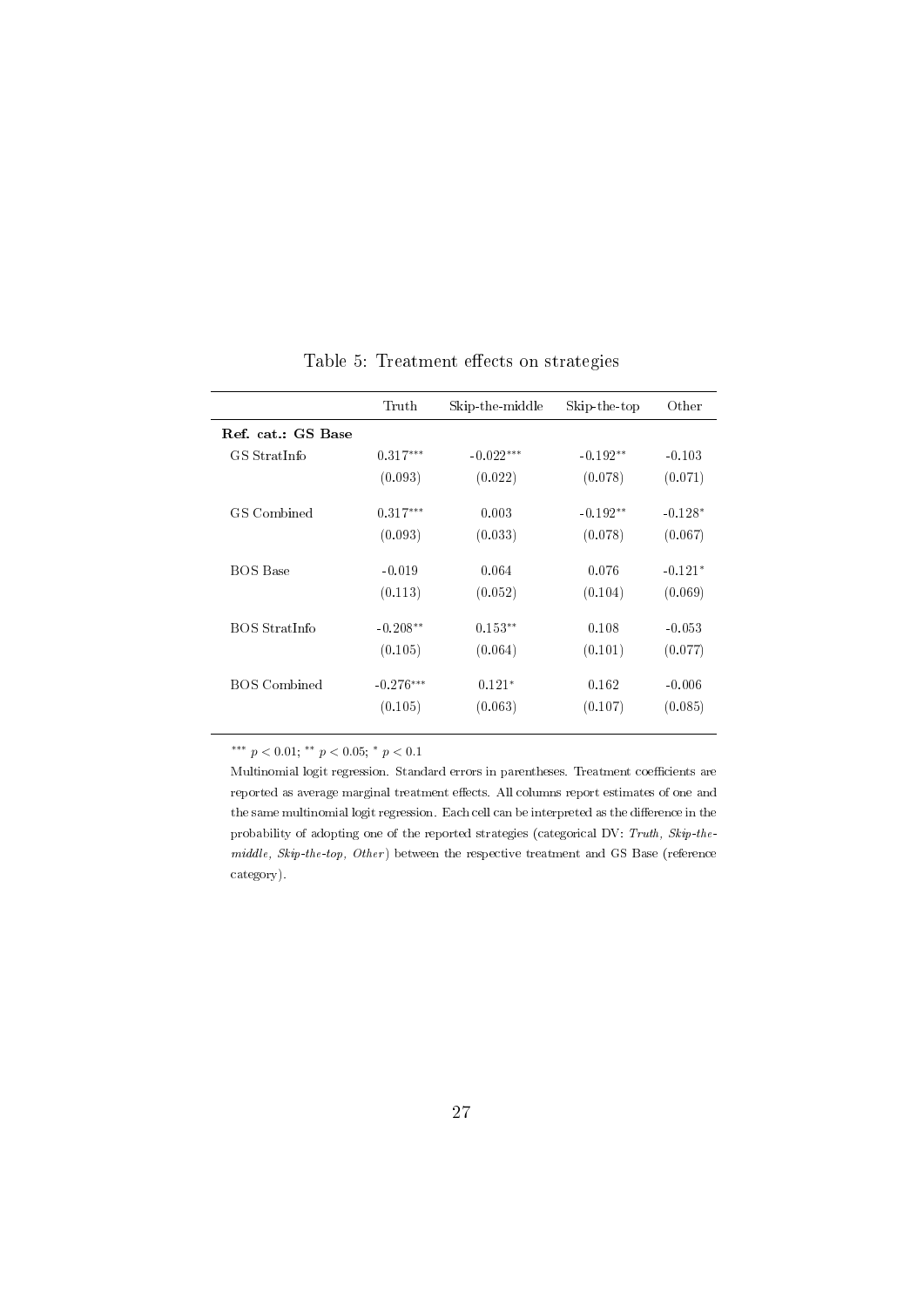information treatments trigger a drop in truth-telling rates as compared to the baseline under the BOS mechanism ( $p = 0.107$  and  $p = 0.049$ ).<sup>[27](#page-30-0)</sup> This negative effect is in line with the prediction that truth-telling rates should further decline under the BOS mechanism if students receive information about a potentially beneficial manipulation of preferences.

Result 2. Strategic information and combined information lead to a strong increase of truth-telling under the GS mechanism, and to a strong decrease of truth-telling under the BOS mechanism.

#### 5.3 Treatment effects on dropping strategies

The experiment was also designed to test whether information about the respective equilibrium strategies (dropping strategies) facilitates individually beneficial manipulations of rank-order lists under the BOS mechanism. Accordingly, the data analysis in this subsection only considers observations from the BOS mechanism. Aggregating over all information environments under the BOS mechanism, only 13.64 % of students skip the middle, while 38.18 % of students adopt the skip-the-top strategy (Table [3\)](#page-27-0). Skip-the-top rates are relatively close to the equilibrium (40 %), but skip-the-middle rates are far below the equilibrium prediction  $(60 \%)$ . Overall, this suggests that regardless of the specific information about the assignment procedure students fail to use individually optimal strategies under the BOS mechanism. This is corroborated by the fact that 36.36 % of students opt for the truth-telling strategy even though a preference manipulation would make them better off.

In line with Hypothesis [2,](#page-24-3) Type-1 students adopt the skip-the-middle strategy

between GS Base and GS Combined: both Type-1 students and Type-2 students are more likely to adopt the truth-telling strategy under GS Combined ( $p = 0.026$  and  $p = 0.037$ ).

<span id="page-30-0"></span><sup>27.</sup> Running a test for the two student types separately, I find that this effect is mainly driven by Type-1 students. Comparison between BOS Base and BOS StratInfo: Type-1 students seem to be less likely to adopt the truth-telling strategy under BOS StratInfo  $(p = 0.123)$ , while I do not find a difference for Type-2 students ( $p = 0.586$ ). Comparison between BOS Base and BOS Combined: Type-1 students are less likely to adopt the truth-telling strategy under BOS Combined ( $p = 0.058$ ), while I do not find a difference for Type-2 students ( $p = 0.481$ ).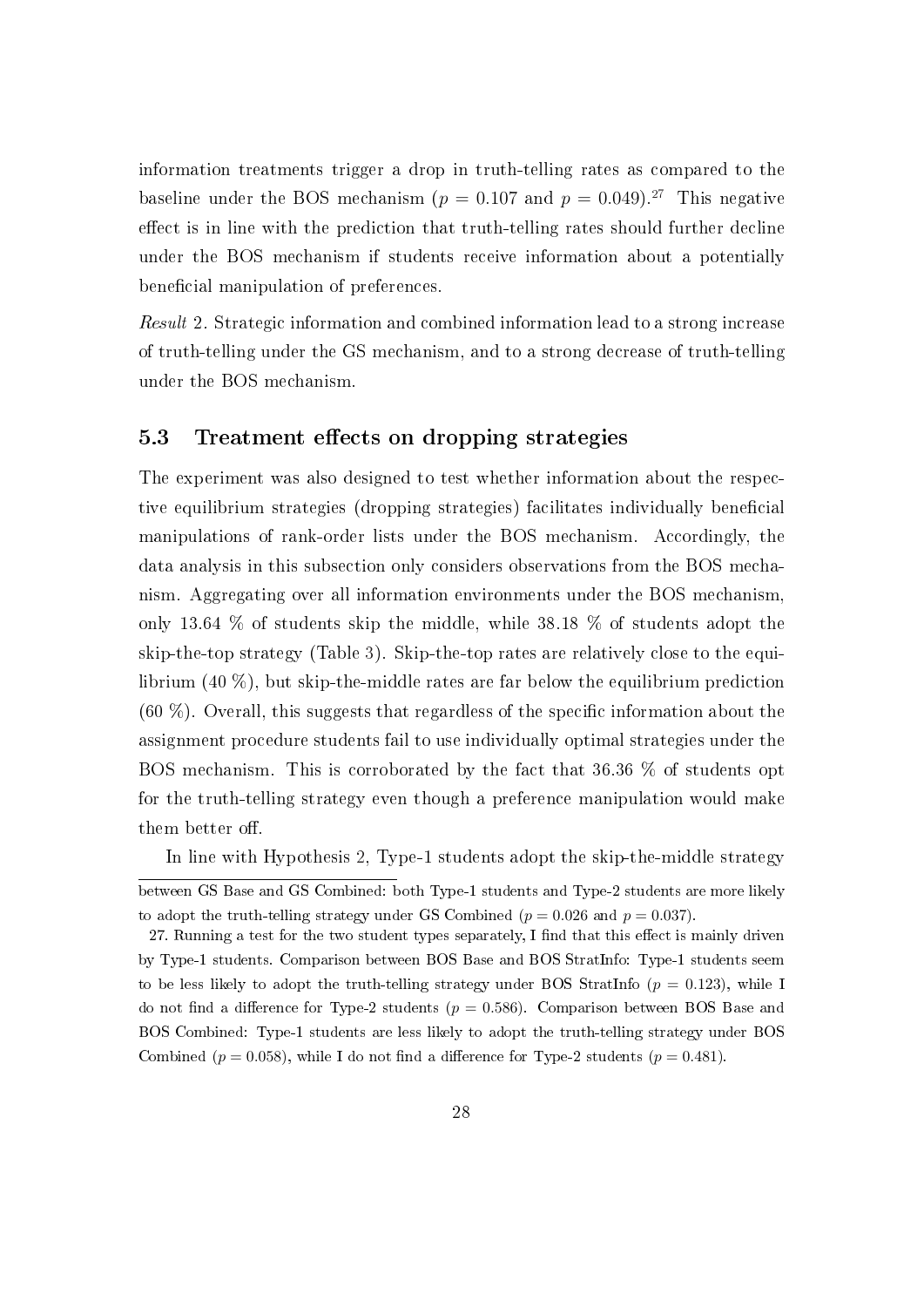more frequently (19.70 %) than Type-2 students (4.55 %,  $p = 0.025$ ). Conversely, Type-2 students skip the top more frequently (68.18 %) than Type-1 students (18.18  $\%$ ,  $p < 0.001$ ). This suggest that students have a sense of which strategy to adopt in light of the priorities that universities set for their individual type and the strategic incentives set by the BOS mechanism. The impact of procedural information on both types becomes clear in an analysis that distinguishes between Type-1 and Type-2 students across all treatments.

On the one hand, only 14.29 % of Type-1 students skip the middle under the baseline BOS mechanism. Skip-the-middle rates increase to 25.00 % in the strategic information treatment and to 19.05% in the combined information treatment. Using a Fisher's exact test, however, this tendency towards the equilibrium strategy is not significant ( $p = 0.469$  and  $p = 1.000$ ). Regardless of the specific information environment, Type-1 students fail to skip the middle sufficiently often so as to improve their prospects of obtaining the best possible matching.

On the other hand, 71.43 % of Type-2 students skip the top under the baseline BOS mechanism. Skip-the-top rates drop to 56.25 % in the strategic information treatment, and increase to 78.57 % in the combined information treatment. Yet none of these changes is significant when using a Fisher's exact test ( $p = 0.466$ ) and  $p = 1.000$ . This suggests that Type-2 students are also subject to bounded rationality and fail to adopt the skip the top strategy sufficiently often.

A multinomial logistic regression with the baseline GS mechanism as the reference category yields some evidence in support of Hypothesis [2](#page-24-3) (Table [6\)](#page-32-0). Type-1 students are more likely to skip the middle when receiving strategic information or combined information under the BOS mechanism. Conversely, Type-2 students are more likely to skip the top when receiving combined information under the BOS mechanism, whereas merely providing strategic information does not seem to facilitate the adoption of the skip-the-top strategy.

However, a multinomial logistic regression with the baseline BOS mechanism as the reference category shows that the treatments under the BOS mechanism have a negative effect on truth-telling but no positive effect on any of the dropping strategies (Appendix A.4.1.). One potential reason for not observing a treatment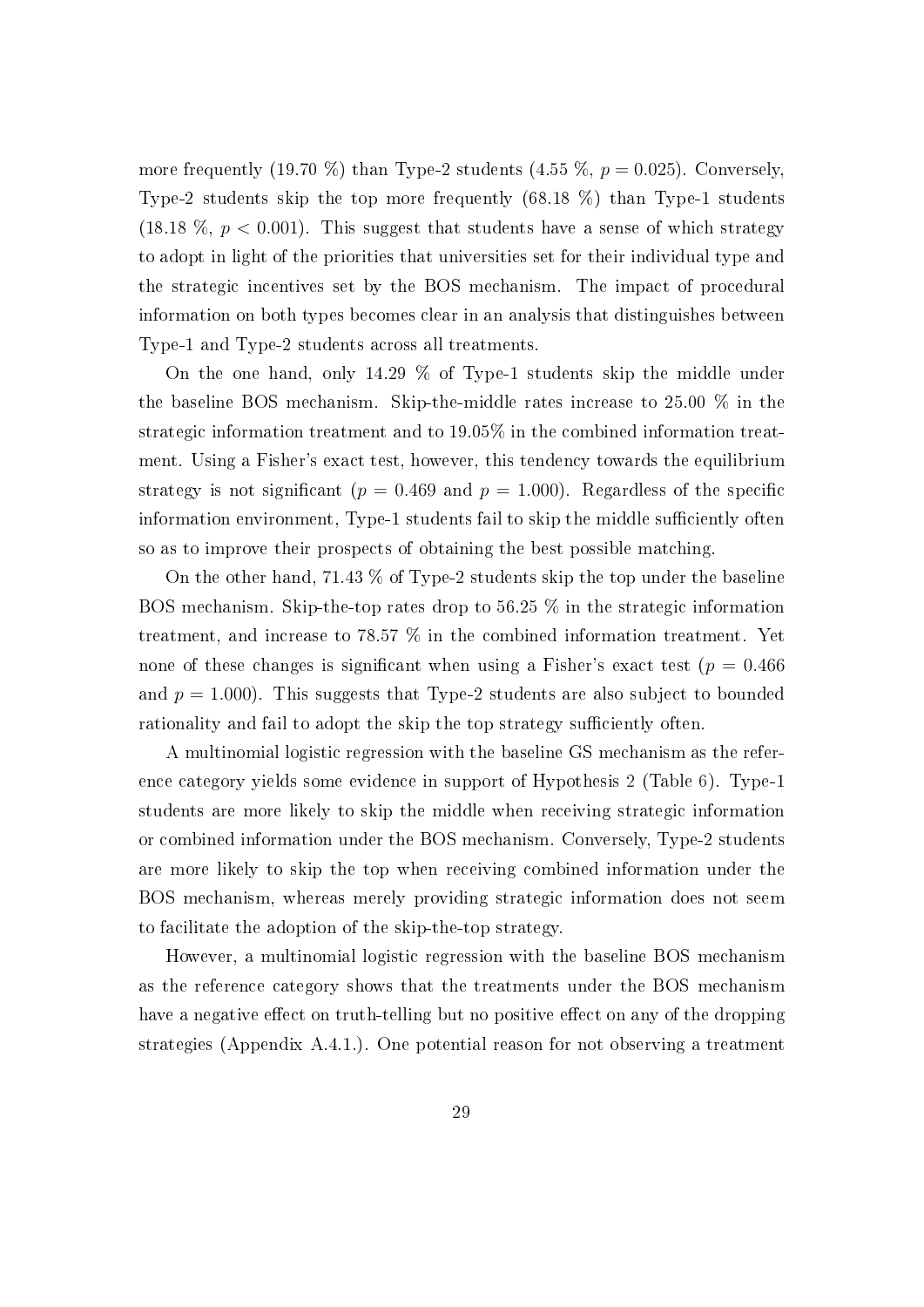<span id="page-32-0"></span>

| Strategy             | Truth       | Skip-the-middle | Skip-the-top | Other      |
|----------------------|-------------|-----------------|--------------|------------|
| Ref. cat.: GS Base   |             |                 |              |            |
| GS StratInfo         |             |                 |              |            |
| Type 1               | $0.296***$  | $-0.0370$       | $-0.222***$  | $-0.037$   |
|                      | (0.088)     | (0.036)         | (0.080)      | (0.036)    |
| Type 2               | $0.347**$   | ${<}0.001$      | $-0.146$     | $-0.201$   |
|                      | (0.161)     | (<0.001)        | (0.148)      | (0.151)    |
| GS Combined          |             |                 |              |            |
| Type 1               | $0.255***$  | $-0.037$        | $-0.222***$  | 0.005      |
|                      | (0.097)     | (0.036)         | (0.080)      | (0.055)    |
| Type 2               | $0.410***$  | 0.063           | $-0.146$     | $-0.326**$ |
|                      | (0.157)     | (0.061)         | (0.148)      | (0.130)    |
| <b>BOS</b> Base      |             |                 |              |            |
| Type 1               | 0.058       | 0.106           | $-0.127$     | $-0.037$   |
|                      | (0.128)     | (0.085)         | (0.102)      | (0.036)    |
| Type 2               | $-0.135$    | < 0.001         | $0.381**$    | $-0.246*$  |
|                      | (0.1410)    | (<0.001)        | (0.164)      | (0.148)    |
| <b>BOS</b> StratInfo |             |                 |              |            |
| Type 1               | $-0.204$    | $0.213**$       | 0.028        | $-0.037$   |
|                      | (0.135)     | (0.096)         | (0.119)      | (0.036)    |
| Type 2               | $-0.215*$   | 0.062           | 0.229        | $-0.076$   |
|                      | (0.122)     | (0.061)         | (0.167)      | (0.163)    |
| <b>BOS</b> Combined  |             |                 |              |            |
| Type 1               | $-0.275***$ | $0.153*$        | $-0.032$     | $0.153*$   |
|                      | (0.139)     | (0.093)         | (0.117)      | (0.093)    |
| Type 2               | $-0.278***$ | 0.071           | $0.452***$   | $-0.246*$  |
|                      | (0.106)     | (0.069)         | (0.156)      | (0.148)    |

Table 6: Treatment effects on strategies

\*\*\*  $p < 0.01$ ; \*\*  $p < 0.05$ ; \*  $p < 0.1$ 

Multinomial logit regression with interaction between treatment and type. Standard errors in parentheses. Treatment coefficients are reported as average marginal treatment effects. All columns report estimates of one and the same multinomial logit regression. Each cell can be interpreted as the difference in the probability of adopting one of the reported strategies (categorical DV: Truth, Skip-the-middle, Skip-the-top, Other) between the respective treatment and GS Base (reference category) for Type-1 students (top panel) and Type-2 students (bottom panel).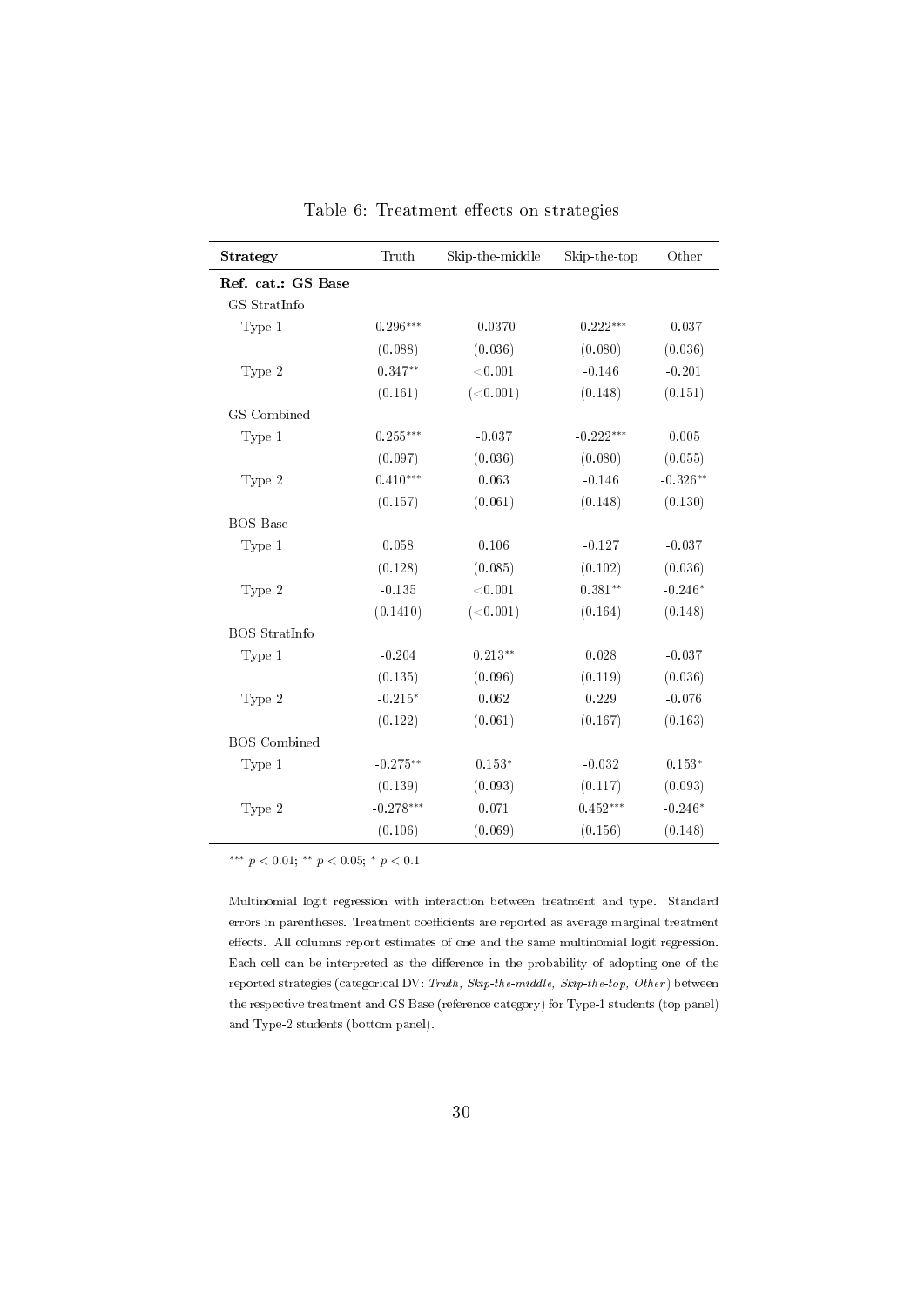effect on skip-the-top rates is that a relatively high fraction of  $Type-2$  students adopt a skip-the-top strategy under the baseline BOS mechanism (71.43 %). In sum, this suggests that it is rather difficult to nudge students to adopt any dropping strategy, be it a simple one (skip-the-top) or a complex one (skip-the-middle). On the one hand, this indicates that information about the strategic properties of the mechanism may not be necessary to push students towards a simple dropping strategy. On the other hand, these results prompt the conclusion that even simple explanations of complex strategies may be too difficult to fathom.

The relatively high skip-the-top rates under the baseline BOS mechanism can be explained by risk aversion. A multinomial logistic regression shows that risk averse students are more likely to skip the top (Appendix A.4.2.). These students may be afraid of foregoing a potential seat at university B and thus downrank university A on their rank-order preference list.

Overall, providing procedural information about how to strategize does not seem to facilitate the adoption of equilibrium strategies under the BOS mechanism. Even when provided with strategic and combined information, students do not entirely converge towards the equilibrium. On average, 22 % of Type-1 students skip the middle (equilibrium: 100 %), while 67 % of Type-2 students skip the top (equilibrium: 100 %) in the strategic information treatment and the combined information treatment.

Result 3. Strategic information and combined information do not seem to facilitate the adoption of equilibrium strategies under the BOS mechanism.

#### 5.4 Stability

A matching is stable if no student can form a blocking pair with a university. A blocking pair exists if a student prefers to be admitted at a university with a seat that has been assigned to a student with a lower priority. Under the studentproposing GS mechanism, a student-optimal stable matching is achieved when all students reveal their preferences truthfully. Table [7](#page-34-0) reports the fraction of stable matchings across all treatments and corroborates this hypothesis.

Overall, the results are in line with Hypothesis [3](#page-25-0) and show that the GS mech-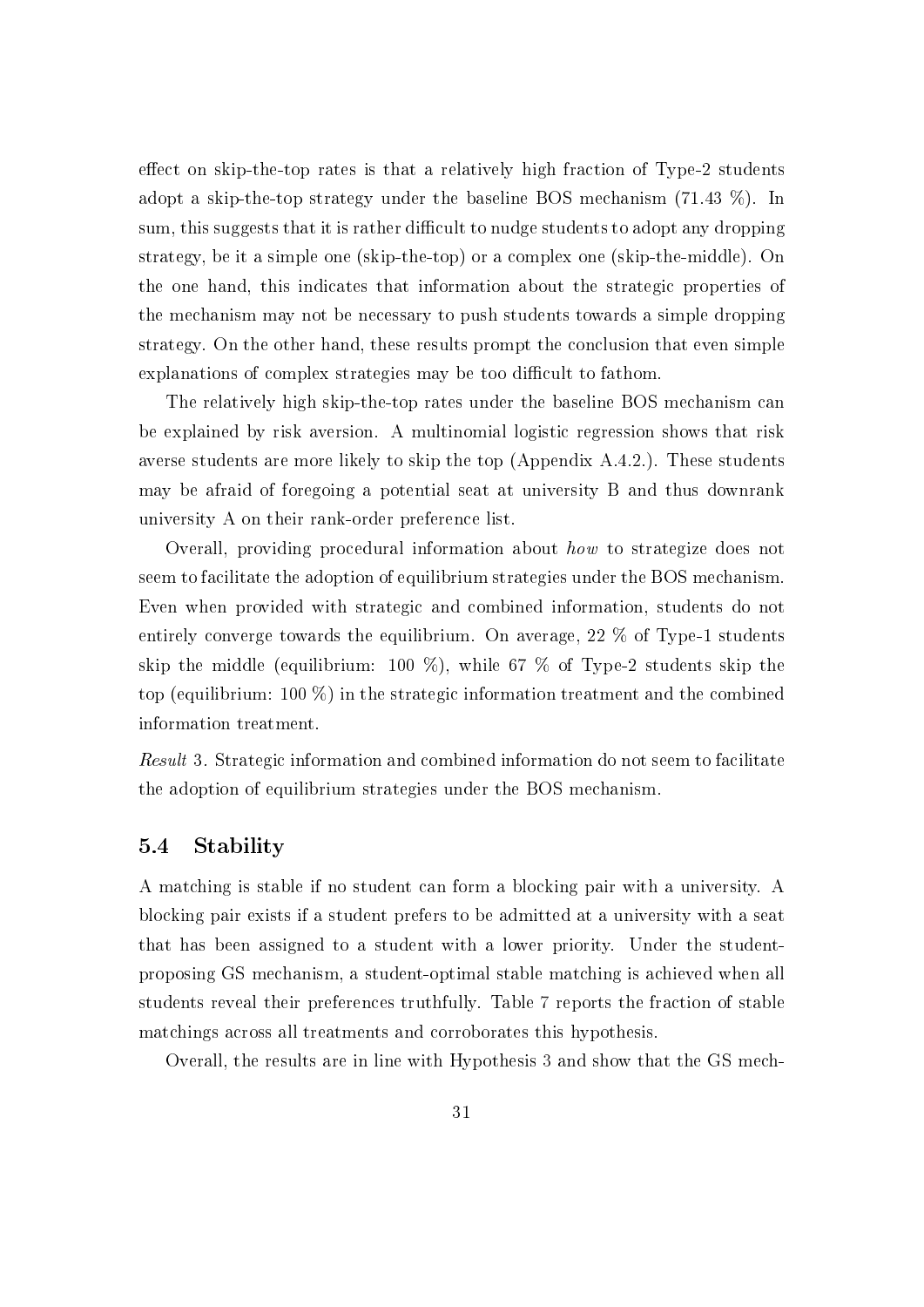Table 7: Stable matchings

<span id="page-34-0"></span>

| GS.     |           |          |  |       | <b>BOS</b> |          |
|---------|-----------|----------|--|-------|------------|----------|
| Base    | StratInfo | Combined |  | Base  | StratInfo  | Combined |
| 33.33 % | $100\%$   | 87.50 %  |  | $0\%$ | $12.50\%$  | $0\%$    |

anism yields a higher fraction of stable matchings than the BOS mechanism  $(p < 0.001)$ . While I do not observe strong treatment differences under the BOS mechanism, I find stark treatment differences under the GS mechanism. Specifically, the fraction of stable matchings is extremely low under the GS mechanism in the baseline treatment (33.33 %), while increasing to 100 % in the strategic information treatment ( $p < 0.001$ ) and 87.50 % in the combined information treatment  $(p < 0.001)$ . A logistic regression confirms this result (Appendix A.4.3.).

This result can again be explained by the high fraction of students who manipulate their preferences under the GS mechanism in the baseline treatment. The results also show that full transparency about both the mechanism and its strategic properties (as implemented in the combined information treatment) may not be the best approach to achieve stability. In fact, the results point at a potential trade-off between transparency and stability.

Result 4. Strategic and combined information increase the stability of matchings under the GS mechanism, while leaving it unaffected under the BOS mechanism.

#### 5.5 Cognitive abilities

In line with Hypothesis [4,](#page-25-1) cognitive reflection abilities partly explain the strategies adopted under both mechanisms. A multinomial logistic regression provides evidence in support of this result (Appendix A.4.4.). Under the GS mechanism, higher cognitive abilities do not seem to have a positive effect on truth-telling. However, students with higher cognitive abilities are more likely to refrain from a skip-the-top strategy when receiving strategic information, whereas students with lower cognitive abilities are more likely to refrain from a skip-the-top strategy when receiving combined information. Under the BOS mechanism, higher cogni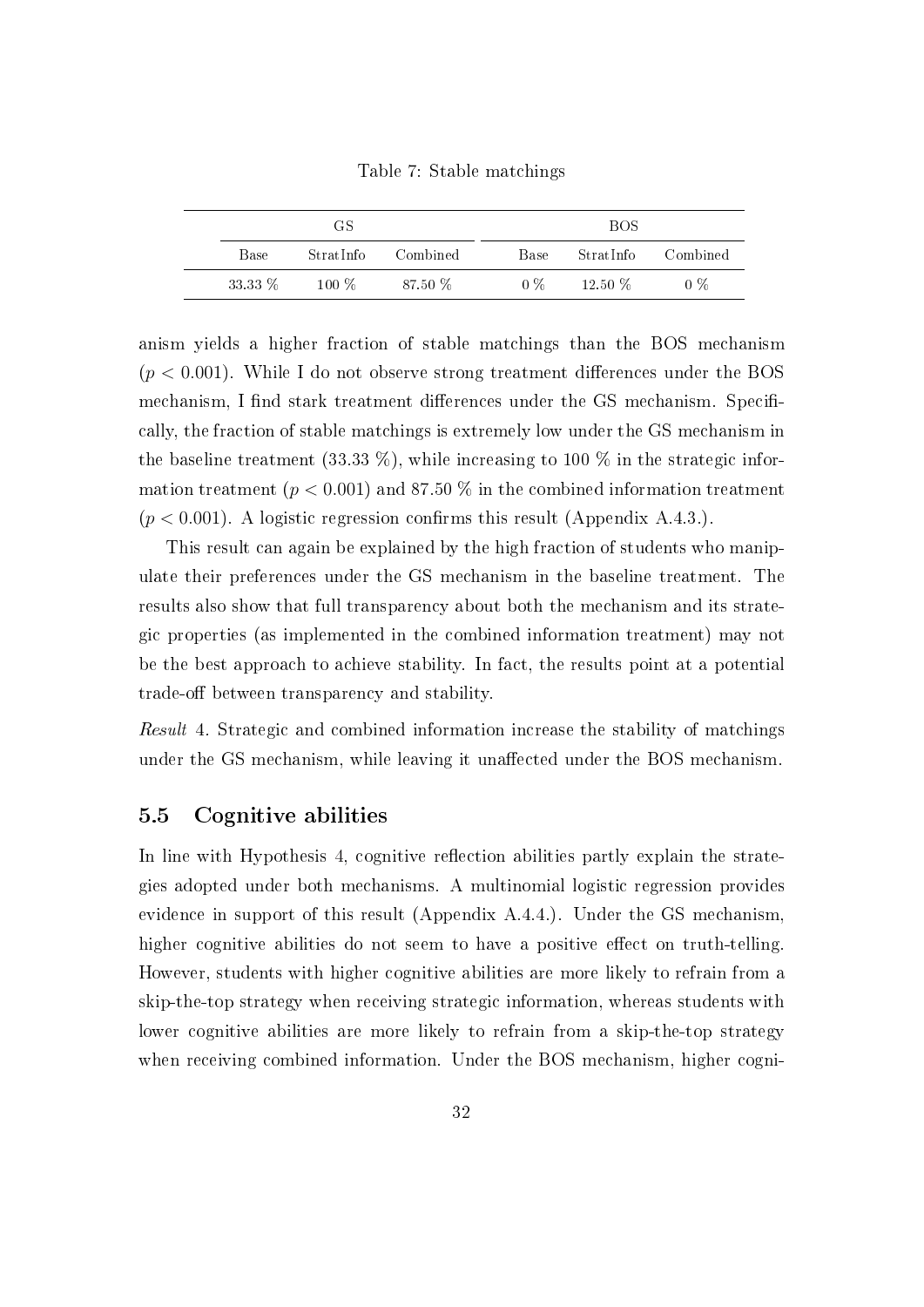tive abilities lead to an increase in skip-the-middle rates with strategic information, whereas lower cognitive abilities lead to an increase in skip-the-middle rates with combined information.

On the one hand, this result suggests that students with higher cognitive abilities are willing to trust strategic information even when the actual procedure is unknown, while students with lower cognitive abilities seem to have a preference for additional information about the assignment procedure. On the other hand, this result stands in contrast to previous findings showing that students with lower cognitive abilities fail to strategize optimally (Basteck and Mantovani [2018\)](#page-41-5).

One potential reason for only observing an effect on the skip-the-middle strategy is that this strategy is relatively difficult. Type-1 students need to anticipate strategic behavior by Type-2 students and react with a counter-strategy, whereas Type-2 students only need to anticipate the outcome of the procedure conditional on Type-1 students ranking A on top of their rank-order list. Type-2 students can thus adopt a sensible strategy based on first-order beliefs about truth-telling among Type-1 students, while Type-1 students have to form first-order beliefs about preference manipulations among Type-2 students.

*Result* 5. Cognitive reflection abilities facilitate the adoption of equilibrium strategies both under the GS mechanism and under the BOS mechanism.

#### 5.6 Fairness

Table [8](#page-38-0) presents the results of an ordered probit regression. The dependent variables stem from a Likert scale survey widely used in procedural fairness studies (Lind and Tyler [1988;](#page-44-9) Colquitt and Rodell  $2015$ ).<sup>[28](#page-35-0)</sup> On the one hand, I find that the outcomes generated under the BOS mechanism in both the strategic information and the combined information treatments are perceived as fairer than those generated under the GS mechanism. On the other hand, the results show that fairness assessments of the *procedure* remain unaffected by the treatments in

<span id="page-35-0"></span><sup>28.</sup> The questions used for the survey are included in Appendix A.5.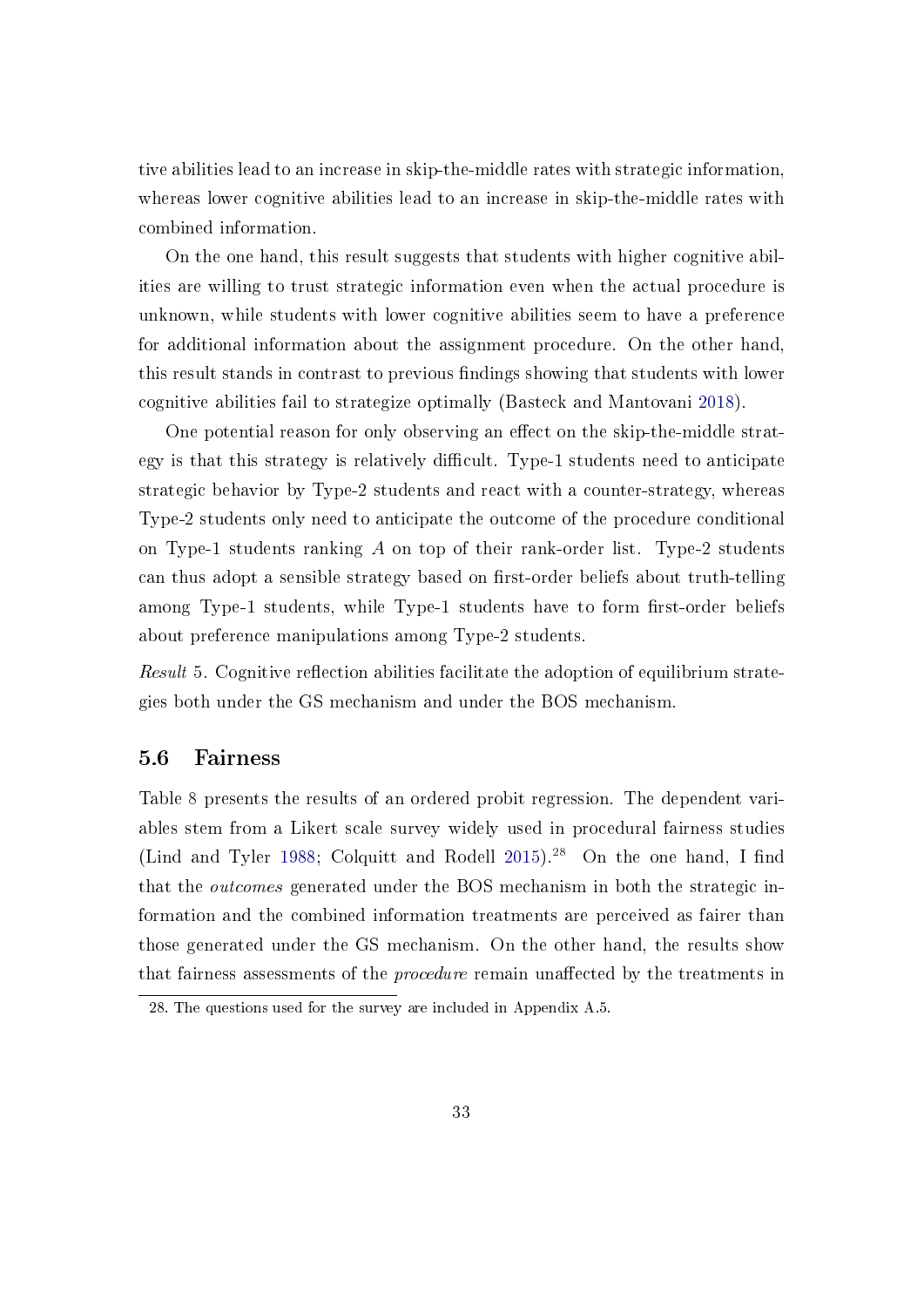comparison to the baseline GS mechanism.[29](#page-36-0) At the same time, the information provided in the strategic information and the combined information treatments under the BOS mechanism is perceived as less trustworthy. Finally, the results show that providing strategic information under the GS mechanism has a positive impact on the comprehensibility of the procedure.

These results do not provide straightforward evidence in support of Hypothe-sis [5.](#page-26-0) Rather, they indicate that strategy-proofness  $-$  as a criterion of procedural fairness  $-$  and stability  $-$  as a criterion for outcome fairness  $-$  do not square with general sentiments about fair assignment procedures (for a theoretical foundation of these fairness concepts, see Section [3\)](#page-15-0). In fact, the results are somewhat opposed to the idea that creating a level playing field through strategy-proofness and eliminating justified envy are indispensable ingredients of fair assignment procedures, an idea that features prominently in matching theory (see Pathak and Sönmez [2008;](#page-45-0) Kamada and Kojima [2019\)](#page-44-0). Not only do these results point at an inherent tension between perceived outcome fairness on the one hand and strategy-proofness on the other hand. They also suggest that strategy-proofness and transparency of assignment procedures embody different  $-$  and at times conflicting  $-$  fairness notions.

While market designers tend to derive their fairness concepts from strategyproofness, legal scholars tend to stress the importance of procedural transparency. By contrast, the results presented here indicate that neither strategy-proofness nor transparency entirely translate into any concept of procedural or outcome fairness. On the one hand, the results suggest that in order to fully deploy the virtues of strategy-proofness, it is crucial to provide salient information about the strategic properties of the mechanism. As the treatment comparisons under the GS mechanism show, sound explanations of the *procedural rules* alone are not sufficient to

<span id="page-36-0"></span><sup>29.</sup> The GS mechanism implies that students incur the risk of losing a seat they have been temporarily assigned if other students with a higher priority apply at the university in later steps of the algorithm. Students with reference-dependent preferences could perceive this as a loss, which could negatively affect their fairness assessment of the GS mechanism. However, this does not explain my results, as students do not know the exact procedure in the strategic information treatment and are therefore unable to form expectations based on temporary assignments.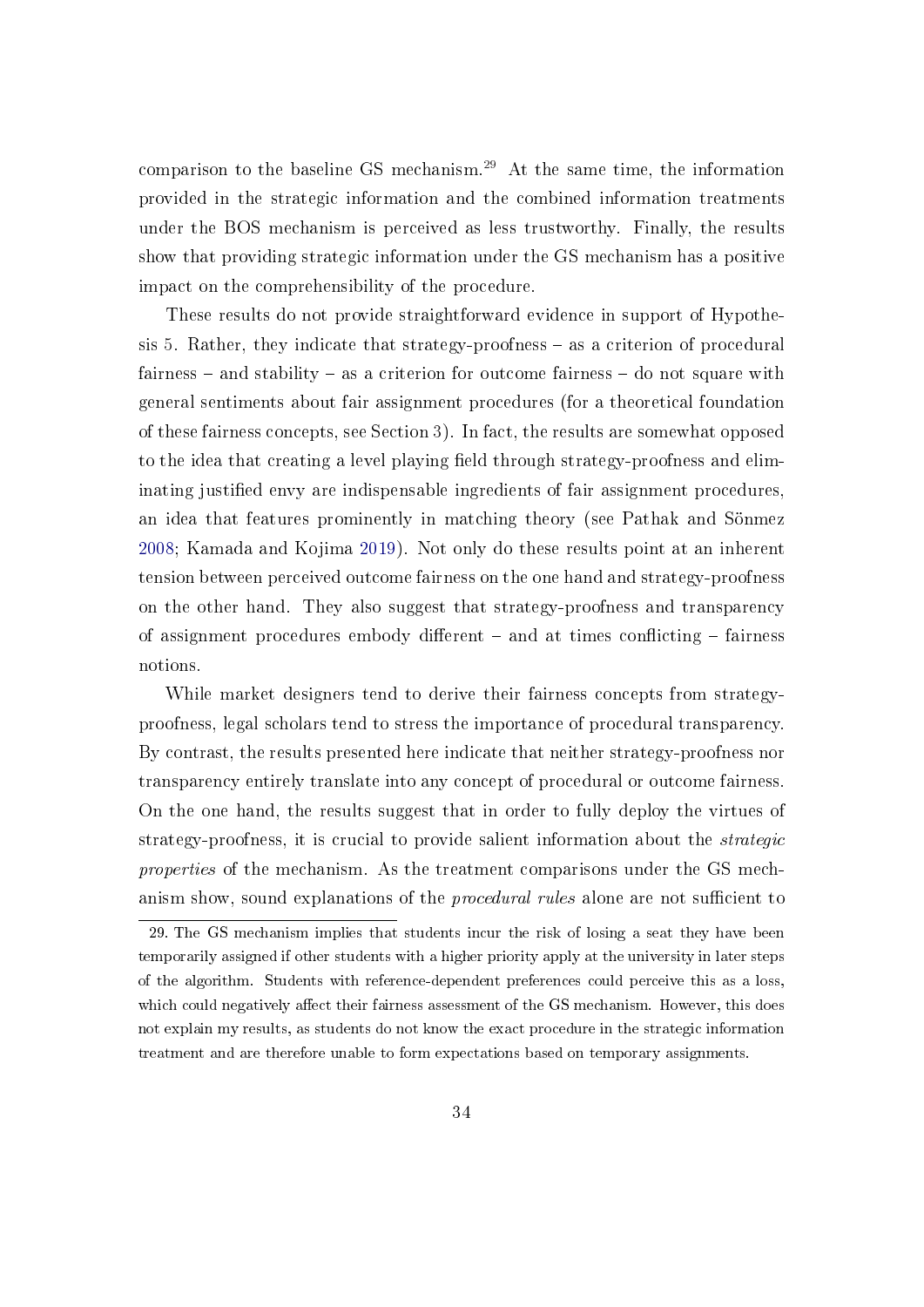prevent attempts to game the assignment procedure, but they do not negatively affect truth-telling if presented in combination with salient strategic information. On the other hand, even when the strategic properties are transparent and salient, neither strategy-proofness nor the transparency of the specific procedural rules seem to be a driving force of the perceived fairness of the procedure. One reason may be that students perceive the GS mechanism as being "mechanic" and imposing strict preferences (Hitzig, [forthcoming\)](#page-44-1), while they may feel that the outcome generated under the BOS mechanism can be improved through behavior perceived as smart. The feeling of being able to exercise process control or "voice" (Thibaut and Walker [1978\)](#page-46-0) and not simply being a cog in the mechanism designer's wheel might explain why fairness assessments are higher under the BOS mechanism.

Result 6. When students are provided with strategic and combined information, outcomes are perceived as fairer under the BOS mechanism than under the GS mechanism. Procedural fairness assessments do not seem to differ across mechanisms.

# 6 Conclusion

In this article, I have investigated the impact of different types of procedural information on stability, strategic behavior and perceived fairness under the GS mechanism and the BOS mechanism. Understanding the impact of procedural information is crucial  $-$  for matching theorists who tend to discount potential behavioral effects, for market designers who need to design matching mechanisms in light of bounded rationality, and for lawyers who need to evaluate these mechanisms. To explore the impact of procedural information, I compare three different information environments in an experiment: information about the rules of the assignment procedure, information about its strategic properties (i.e. equilibrium strategies), and a combination of both (i.e. full transparency).

First, I find no difference in truth-telling rates (approximately 50  $\%$ ) between the GS mechanism and the BOS mechanism when merely informing applicants about the rules of the respective mechanism. Second, information about the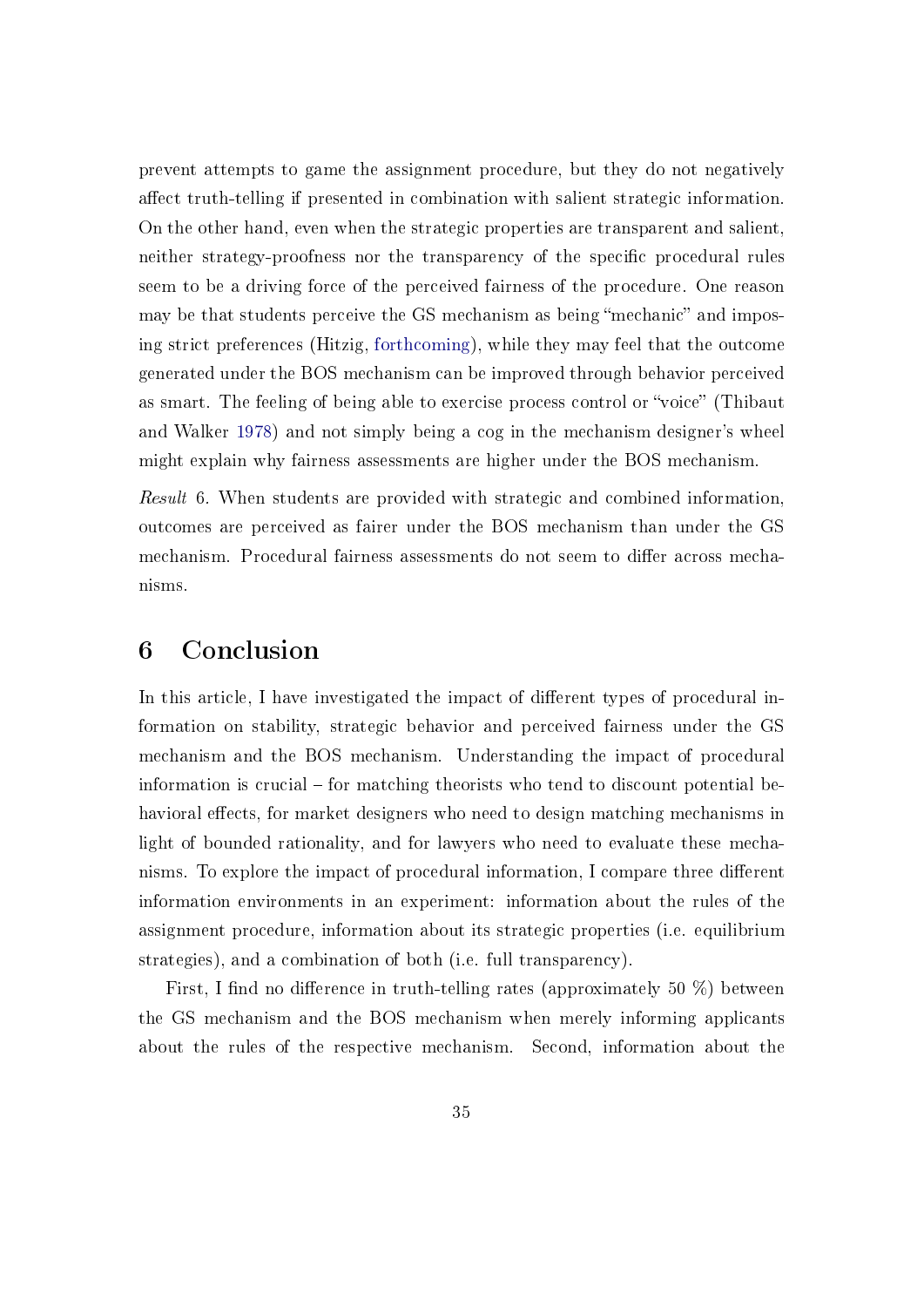|                     |            | Outcome fairness Procedural fairness Comprehension Trustworthiness |           |            |
|---------------------|------------|--------------------------------------------------------------------|-----------|------------|
| Ref. cat.: GS Base  |            |                                                                    |           |            |
| GS StratInfo        | 0.255      | 0.051                                                              | $0.529**$ | $-0.394$   |
|                     | (0.227)    | (0.231)                                                            | (0.242)   | (0.245)    |
| GS Combined         | 0.127      | $-0.012$                                                           | 0.202     | $-0.269$   |
|                     | (0.228)    | (0.231)                                                            | (0.236)   | (0.248)    |
| <b>BOS</b> Base     | 0.104      | 0.182                                                              | 0.310     | $-0.270$   |
|                     | (0.236)    | (0.238)                                                            | (0.248)   | (0.256)    |
| BOS StratInfo       | $0.453**$  | 0.094                                                              | 0.049     | $-0.606**$ |
|                     | (0.226)    | (0.230)                                                            | (0.235)   | (0.243)    |
| <b>BOS</b> Combined | $0.605***$ | 0.210                                                              | 0.170     | $-0.596**$ |
|                     | (0.235)    | (0.238)                                                            | (0.242)   | (0.250)    |
| N                   | 235        | 235                                                                | 235       | 235        |

Table 8: Treatment effects on perceived fairness

Ordered probit regression. Standard errors in parentheses. Each column corresponds to a different ordered probit regression. Outcome fairness is an ordinal variable ranging from 1 (very unfair) to 7 (very fair). Procedural fairness is an ordinal variable ranging from 1 (very unfair) to 7 (very fair). Comprehension is an ordinal variable describing the extent to which the explanation of the assignment procedure was comprehensible ranging from 1 (not at all) to 7 (completely). Trustworthiness is an ordinal variable describing the extent to which the explanation of the assignment procedure was trustworthy ranging from 1 (not at all) to 7 (completely).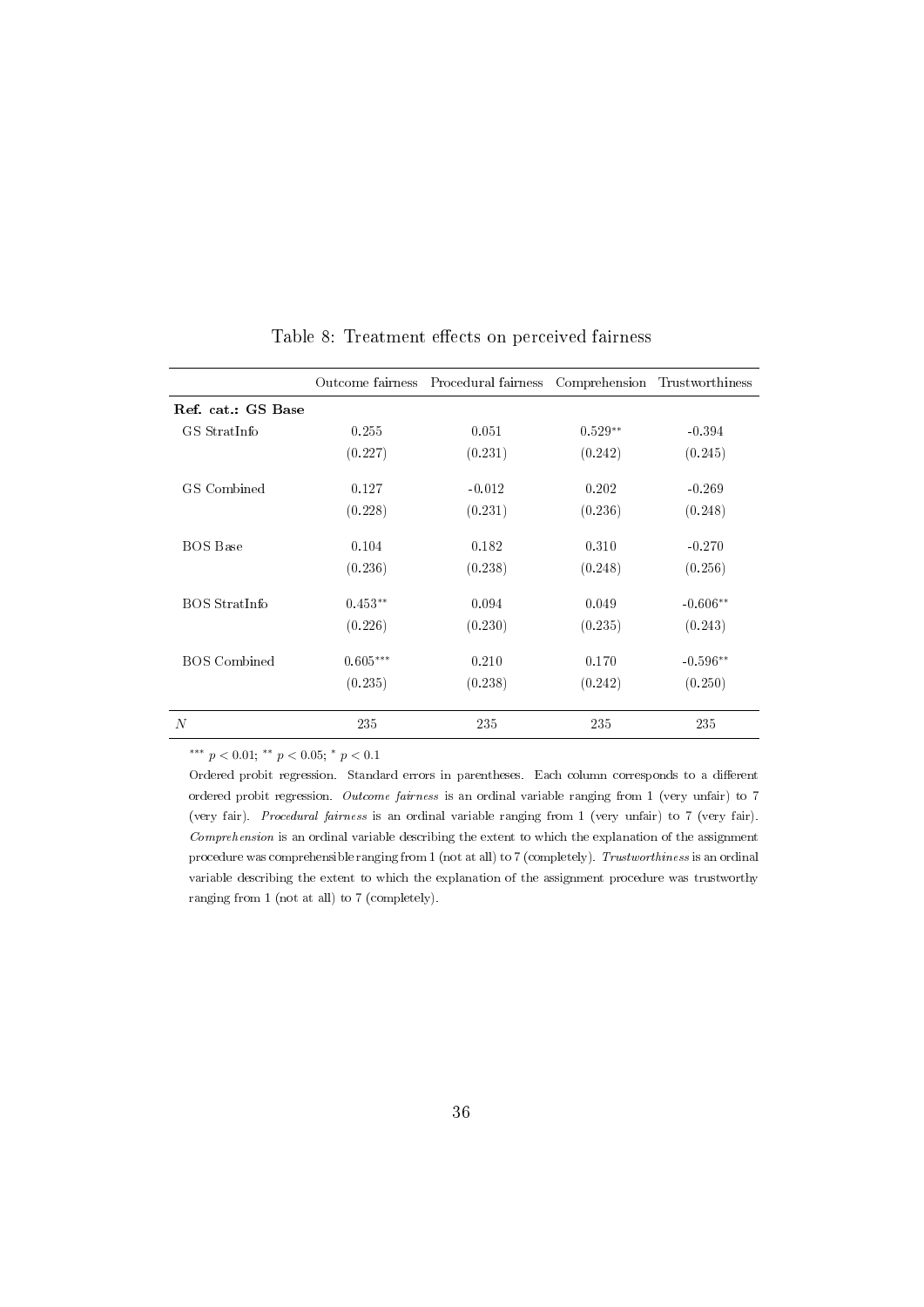strategic properties of the mechanism and full transparency signicantly increase truth-telling rates and the fraction of stable matchings under the GS mechanism. Under the BOS mechanism, however, information about the strategic properties of the mechanism and full transparency only reduce truth-telling, without a positive effect on the adoption of equilibrium strategies. Third, I find that cognitive reflection abilities only facilitate the adoption of complex dropping strategies spurred by the BOS mechanism, such as skip-the-middle. Finally, the GS mechanism does not seem to increase fairness perceptions. Contrary to prevailing assumptions in matching theory, perceived outcome fairness is higher under the BOS mechanism. This indicates that eliminating the incentives to game the system and dampening justified envy does not necessarily square with actual fairness perceptions.

These results have potentially important implications for the law and the policies applied to matching markets. While the introduction of strategy-proof school choice procedures is an important step towards a level playing field, it is unlikely to mitigate the risk of discrimination between sophisticated and non-sophisticated applicants without additional transparency policies. Rather, parents and students are likely to need specific procedural information about the strategy-proofness of the procedure lest unstable matchings be achieved. Public school districts in New York City and other cities around the world may be able to substantively improve their assignment procedures by urging applicants not to strategize and by increasing the salience of corresponding information about the assignment procedure. And courts may want to apply stricter scrutiny when assessing the compatibility of assignment procedures with equal protection rights.

On a normative view, the adoption of the GS mechanism can be considered as being close to the first-best solution if applicants receive strategic information. Without strategic information, the GS mechanism and the BOS mechanism might be equivalent second-best solutions. In addition to these transparency issues, market designers should also consider the possibility of a potential trade-off between strategy-proofness and actual fairness sentiments. A mechanism that incentivizes truthful preference revelation may level the playing field between sophisticated and non-sophisticated applicants, but it might infringe on applicants' perceived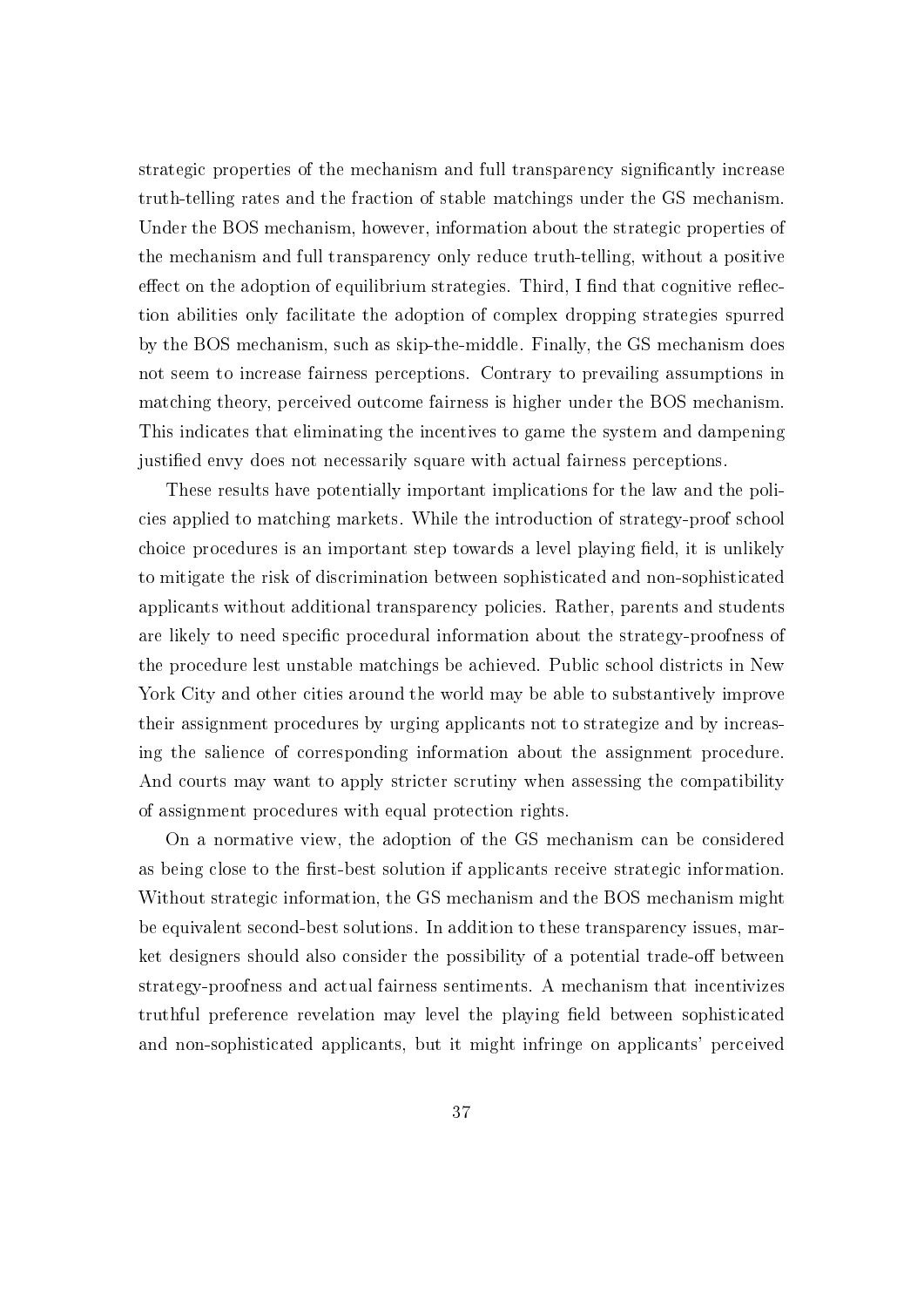ability of exercising process control or "voice" and on their fairness perceptions. This illustrates that the design of safe, transparent and fair school choice procedures requires much more than just a strategy-proof matching mechanism. It is up to market designers and legal scholars to identify the relevant constraints that matching markets are subject to in practice. This is one of the core challenges of the emerging field of law and market design.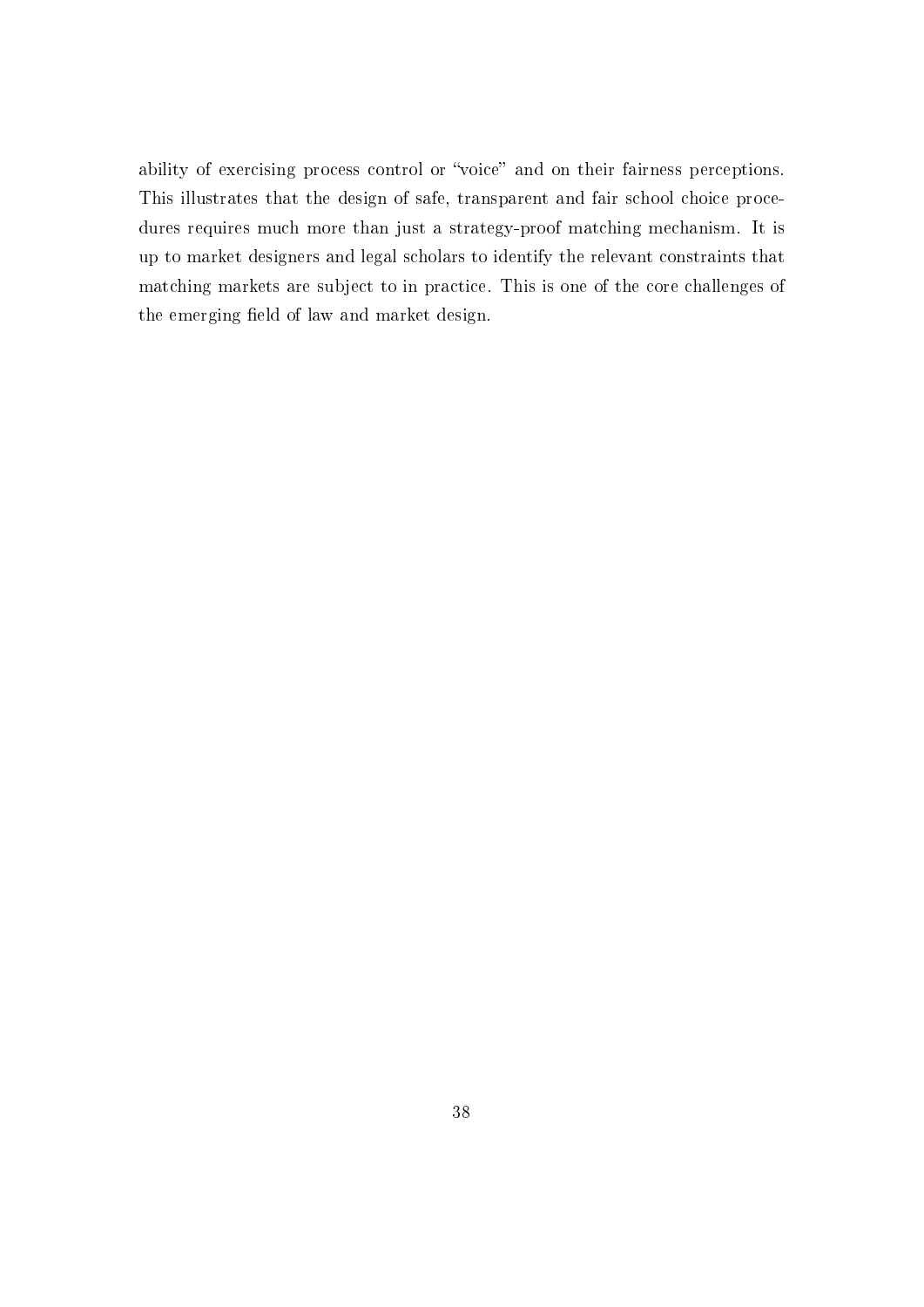# References

- Abdulkadiroğlu, Atila. 2013. "The Handbook of Market Design." Chap. School Choice, edited by Alvin E. Roth Nir Vulkan and Zvika Neeman, 138-169. Oxford University Press, Oxford/New York.
- Abdulkadiro§lu, Atila, Yeon-Koo Che, Parag A. Pathak, Alvin E. Roth, and Olivier Tercieux. 2017. Minimizing Justied Envy in School Choice: The Design of New Orleans' OneApp." Working Paper.
- Abdulkadiro§lu, Atila, Parag A. Pathak, and Alvin E. Roth. 2005. The New York City High School Match." American Economic Review 95 (2): 364-367.
- Abdulkadiro§lu, Atila, Parag A. Pathak, Alvin E. Roth, and Tayfun Sönmez. 2005. "The Boston Public School Match." American Economic Review 95 (2): 368– 371.
- Abdulkadiroğlu, Atila, and Tayfun Sönmez. 2003. "School Choice: A Mechanism Design Approach." American Economic Review 93 (3): 729-747.
- Balinski, Michel, and Tayfun Sönmez. 1999. "A Tale of Two Mechanisms: Student Placement." Journal of Economic Theory 84:73-94.
- Basteck, Christian, and Marco Mantovani. 2018. "Cognitive ability and games of school choice." Games and Economic Behavior 109:156-183.
- Braun, Sebastian, Nadja Dwenger, and Dorothea Kübler. 2010. "Telling the Truth May Not Pay Off: An Empirical Study of Centralized University Admissions in Germany." The B.E. Journal of Economic Analysis  $\mathcal B$  Policy 10 (1): 1-35.
- Braun, Sebastian, Nadja Dwenger, Dorothea Kübler, and Alexander Westkamp. 2014. "Implementing quotas in university admissions: An experimental analysis." Games and Economic Behavior 85:232-251.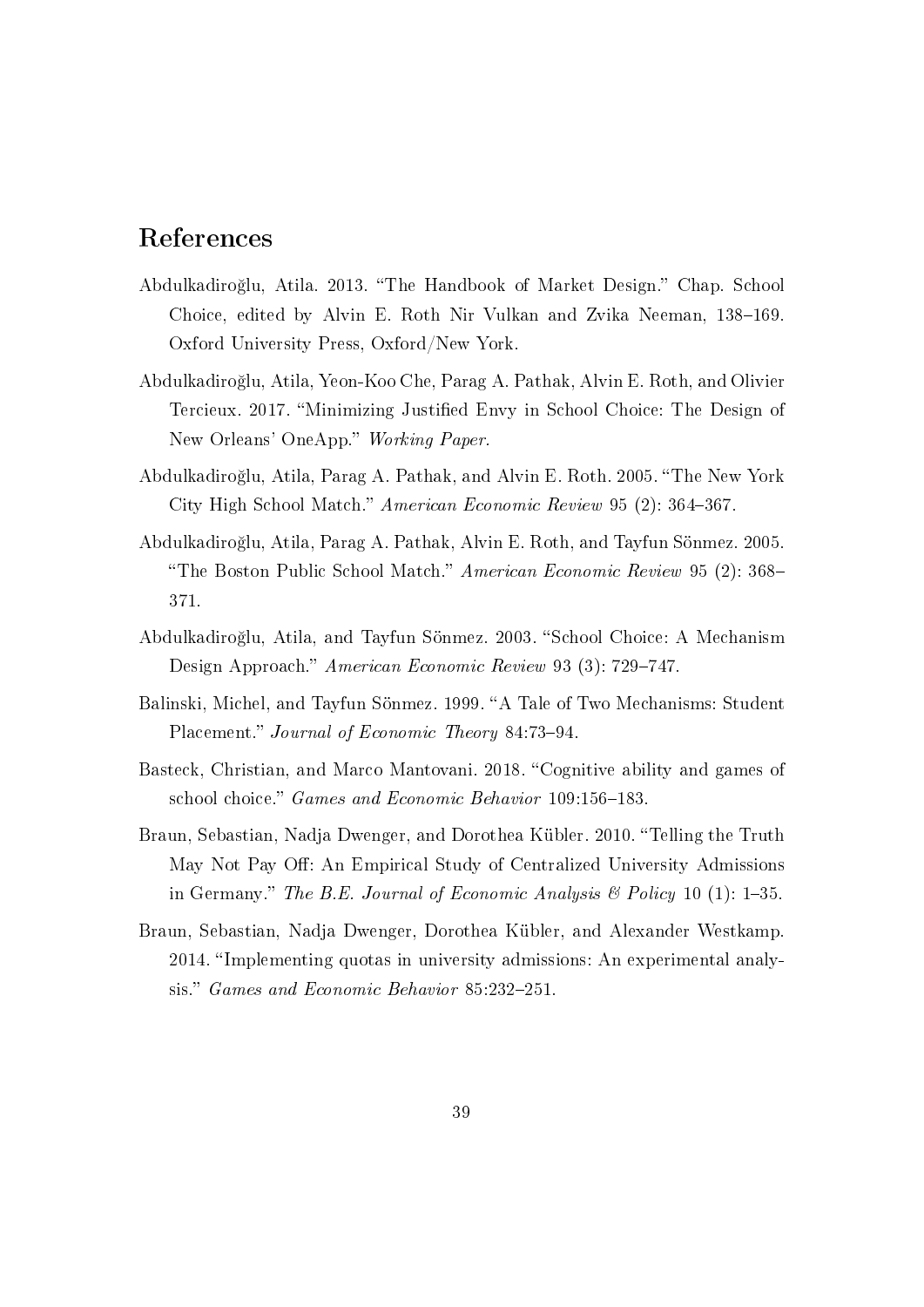- Calsamiglia, Caterina, Guillaume Haeringer, and Flip Klijn. 2010. "Constrained School Choice: An Experimental Study." American Economic Review 100 (4): 1860-1874.
- Chen, Yan, Yingzhi Liang, and Tayfun Sönmez. 2016. "School choice under complete information: An experimental study." Journal of Mechanism and Institution Design  $1(1)$ : 45-82.
- Chen, Yan, and Tayfun Sönmez. 2006. "School choice: an experimental study." Journal of Economic Theory 127  $(1)$ : 202-231.
- Colquitt, Jason A., and Jessica B. Rodell. 2015. The Oxford Handbook of Justice in the Workplace." Chap. Measuring Justice and Fairness, edited by Russell S. Cropanzano and Maureen L. Ambrose, 187-202. Oxford University Press, Oxford/New York.
- Delacrétaz, David, Scott D. Kominers, and Alexander Teytelboym. 2016. "Refugee Resettlement." Working Paper.
- Ding, Tingting, and Andrew Schotter. 2017. "Matching and chatting: An experimental study of the impact of network communication on school-matching mechanisms." Games and Economic Behavior 103:94-115.
- 2019. "Learning and Mechanism Design: An Experimental Test of School Matching Mechanisms With Intergenerational Advice." Economic Journal 129.
- Dubins, Lester E., and David A. Freedman. 1981. "Machiavelli and the Gale-Shapley algorithm." The American Mathematical Monthly 88 (7): 485–494.
- Dworkin, Ronald. 1981. "What is equality? Part 2: Equality of resources." *Philos*ophy and Public Affairs 10 (4):  $283-345$ .
- Echenique, Frederico, Alistair J. Wilson, and Leeat Yariv. 2016. "Clearinghouses for two-sided matching: An experimental study." Quantitative Economics 7:449– 482.
- Ehlers, Lars, and Thayer Morrill. 2018. "(Il)legal Assignments in School Choice." Working Paper.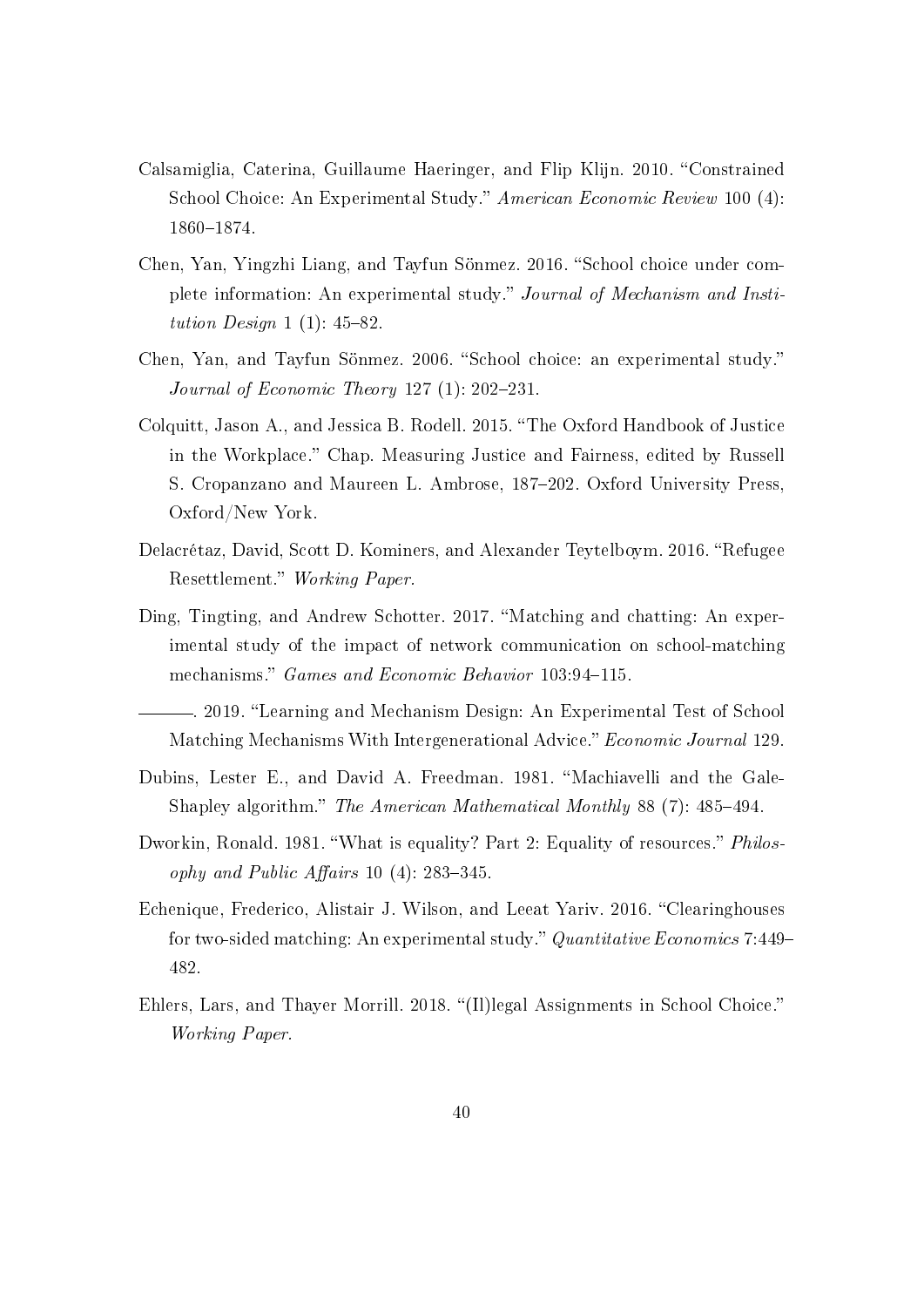- Elster, Jon. 1992. Local Justice: How Institutions Allocate Scarce Goods and Necessary Burdens. Russell Sage Foundation, New York, NY.
- Ergin, Haluk, and Tayfun Sönmez. 2006. "Games of school choice under the Boston mechanism." Journal of Public Economics 90  $(1-2)$ : 215–237.
- Featherstone, Clayton R., and Eric Mayefsky. 2015. Why Do Some Clearinghouses Yield Stable Outcomes? Experimental Evidence on Out-of-Equilibrium Truth-Telling." Working Paper.
- Featherstone, Clayton R., and Muriel Niederle. 2016. "Boston versus deferred acceptance in an interim setting: An experimental investigation." Games and  $Economic Behavior$  100:353-375.
- Fischbacher, Urs. 2007. "z-Tree: Zurich toolbox for ready-made economic experiments." Experimental Economics 10:171-178.
- Frederick, Shane. 2005. "Cognitive reflection and decision making." Journal of Economic Perspectives  $19(4)$ :  $25-42$ .
- Friedman, Milton. 1962. Capitalism and Freedom. University of Chicago Press, Chicago/London.
- Gale, David, and Lloyd S. Shapley. 1962. "College admissions and the stability of marriage." The American Mathematical Monthly  $69(1)$ : 9-15.
- Garnett, Nicole S. 2017. "Sector Agnosticism and the Coming Transformation of Education Law." Vanderbilt Law Review 70  $(1)$ : 1–66.
- Greiner, Ben. 2015. "Subject pool recruitment procedures: organizing experiments with ORSEE." Journal of the Economic Science Association 1 (1):  $114-125$ .
- Guillen, Pablo, and Rustamdjan Hakimov. 2017. "Not quite the best response: truth-telling, strategy-proof matching, and the manipulation of others."  $Ex$ perimental Economics 20  $(3)$ : 670–686.
	- . 2018. The Eectiveness of top-down advice in strategy-proof mechanisms: A field experiment." European Economic Review 101:505-511.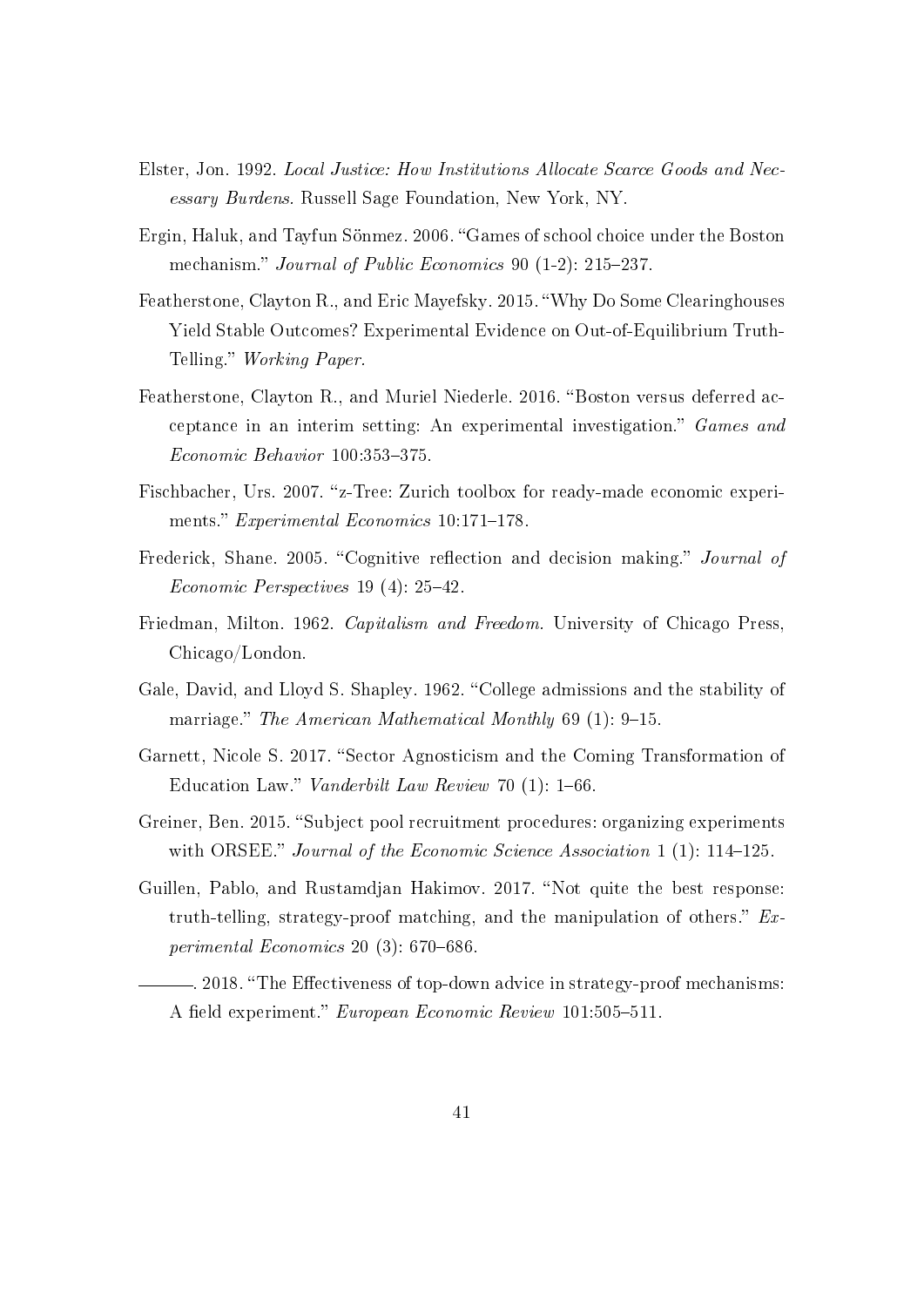- Guillen, Pablo, and Alexander Hing. 2014. "Lying through their teeth: Third party advice and truth telling in a strategy proof mechanism." European Economic Review 70:178-185.
- Haeringer, Guillaume, and Flip Klijn. 2009. "Constrained school choice." Journal of Economic Theory 144  $(5)$ : 1921–1947.
- Haigh, Matthew. 2016. "Has the Standard Cognitive Reflection Test Become a Victim of Its Own Success?" Advances in Cognitive Psychology 12 (3): 145– 149.
- <span id="page-44-1"></span>Hitzig, Zoë. Forthcoming. Bridging the `Normative Gap': Mechanism Design and Social Justice." Economics&Philosophy.
- Holt, Charles A., and Susan K. Laury. 2002. "Risk Aversion and Incentive Effects." American Economic Review 92:1644-1655.
- <span id="page-44-0"></span>Kamada, Yuichiro, and Fuhito Kojima. 2019. "Fair Matching Under Constraints: Theory and Applications." Working Paper.
- Klein, Thilo, and Sven Giegerich. 2018. "Package 'matchingMarkets'." Working Paper.
- Klijn, Flip, Joana Pais, and Marc Vorsatz. 2013. "Preference intensities and risk aversion in school choice: A laboratory experiment." Experimental Economics  $16(1): 1-22.$
- . 2019. "Static versus dynamic deferred acceptance in school choice: Theory and experiment." Games and Economic Behavior 113:147-163.
- Lind, E. Allan, and Tom R. Tyler. 1988. The Social Psychology of Procedural Justice. Springer Science & Business Media, New York/London.
- Mead, Julie F., and Maria M. Lewis. 2016. "The Implications of the Use of Parental Choice as a Legal "Circuit Breaker"." American Educational Research Journal 53 (1):  $100-131$ .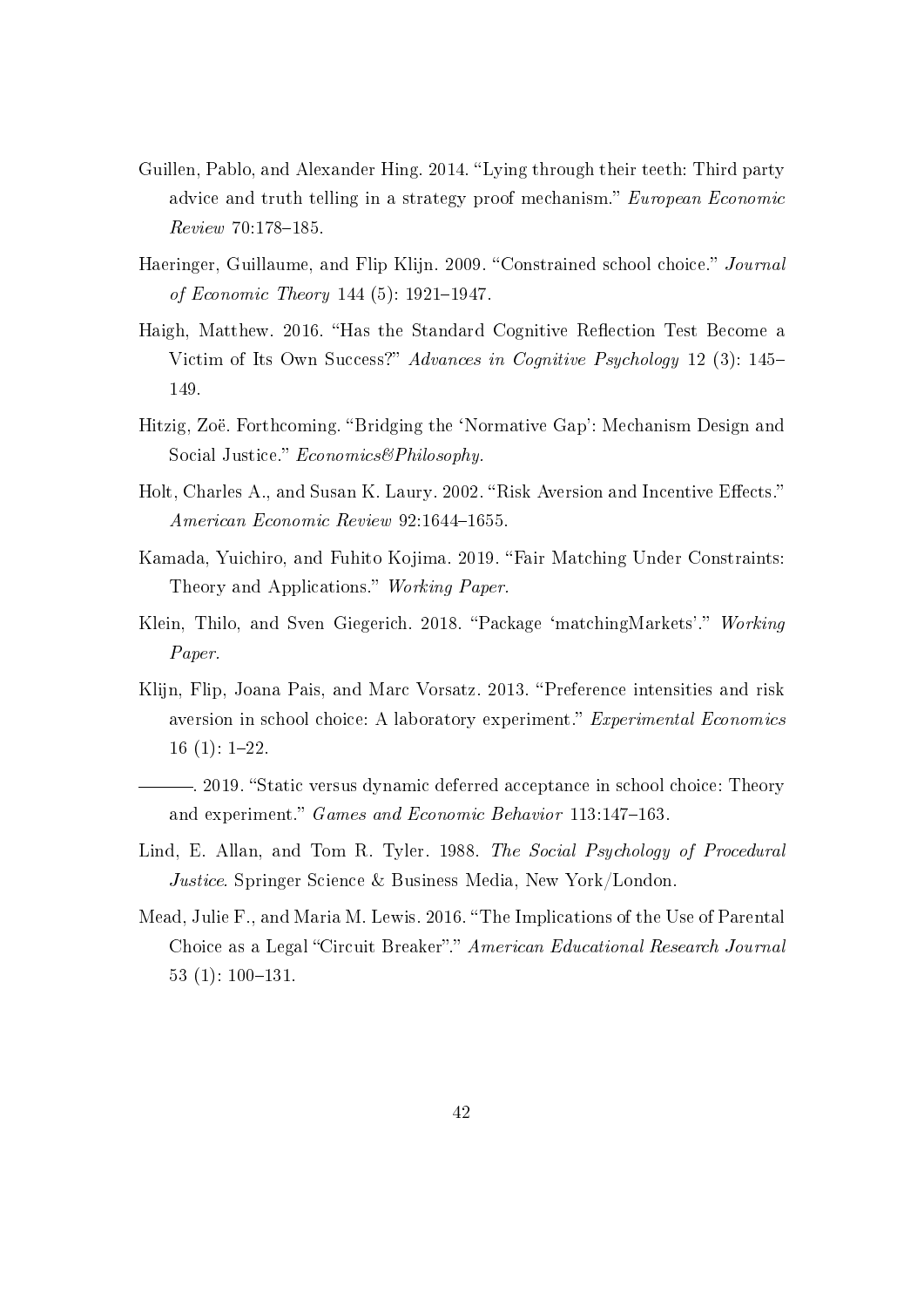- Milgrom, Paul R., and Steven Tadelis. 2019. "The Economics of Artificial Intelligence." Chap. How Artificial Intelligence and Machine Learning Can Impact Market Design, edited by Joshua Ajay Agrawal Gans and Avi Goldfarb, 567 585. University of Chicago Press, Chicago/London.
- Minow, Martha. 2010. In Brown's Wake: Legacies of America's Educational Landmark. Oxford University Press, Oxford/New York.
- . 2011. Confronting the Seduction of Choice: Law, Education, and American Pluralism." Yale Law Journal 120:814-848.
- Pais, Joana, and Ágnes Pintér. 2008. "School choice and information: An experimental study on matching mechanisms." Games and Economic Behavior 64  $(1): 303 - 328.$
- Pais, Joana, Ágnes Pintér, and Róbert F. Veszteg. 2011. "College Admissions and the Role of Information: An Experimental Study." International Economic  $Review 52:713-737.$
- Pathak, Parag A. 2017. What Really Matters in Designing School Choice Mechanisms." In Advances in Economics and Econometrics: Eleventh World Congress, edited by Bo Honoré, Ariel Pakes, Monika Piazzesi, and Larry Samuelson, 1:176214. Econometric Society Monographs. Cambridge University Press, Cambridge.
- <span id="page-45-0"></span>Pathak, Parag A., and Tayfun Sönmez. 2008. "Leveling the Playing Field: Sincere and Sophisticated Players in the Boston Mechanism." American Economic  $Review 98 (4): 1636-1652.$
- -. 2013. "School admissions reform in Chicago and England: Comparing mechanisms by their vulnerability to manipulation." American Economic Review  $103$  (1): 80-106.
- Posner, Eric A. Posner, and E. Glen Weyl. 2018. Radical Markets: Uprooting Capitalism and Democracy for a Just Society. Princeton University Press, Princeton, NJ.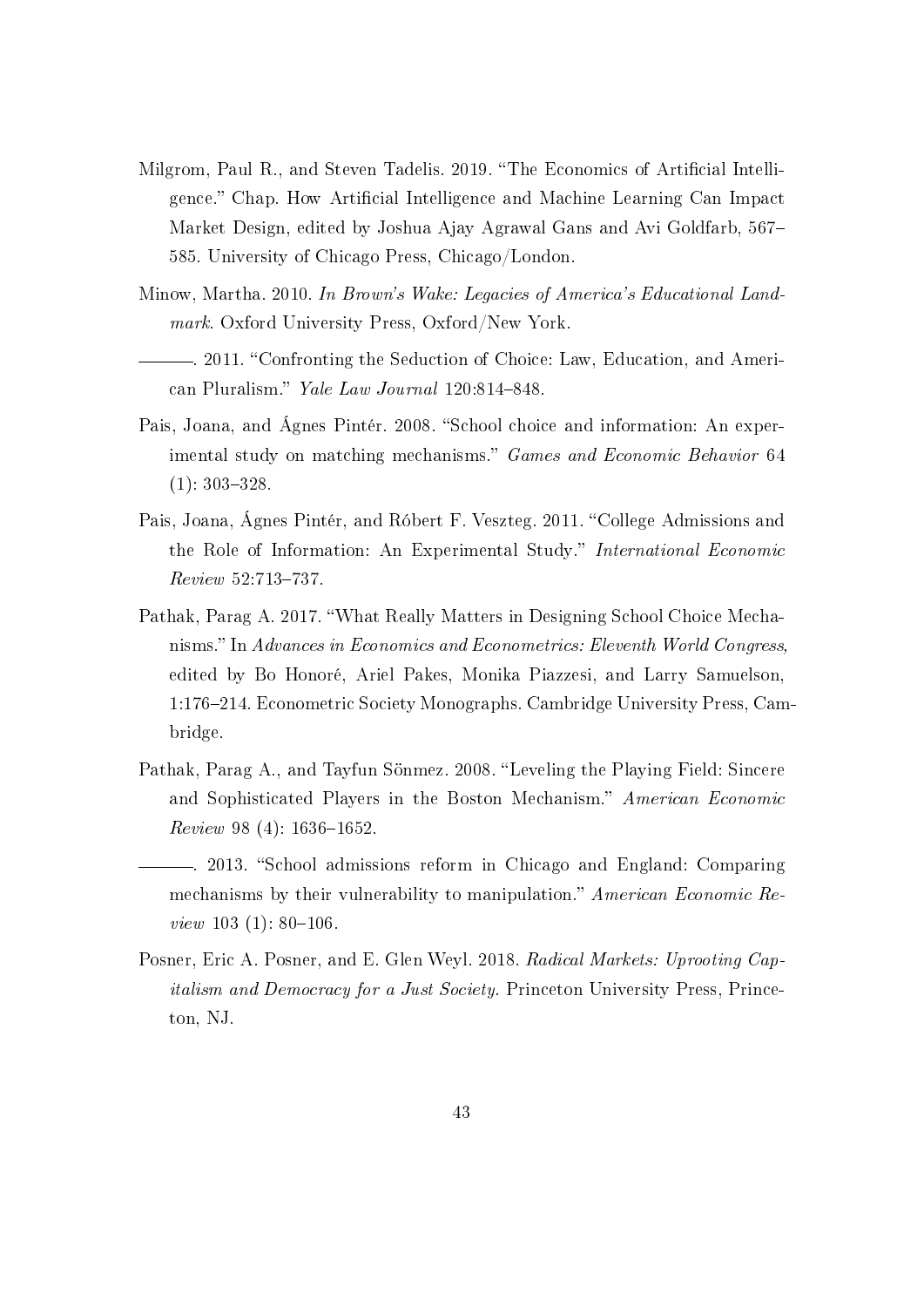- Rauch, Daniel E. 2015. "School Choice Architecture." Yale Law & Policy Review 34:187-198.
- Rees-Jones, Alex. 2017. "Mistaken Play in the Deferred Acceptance Algorithm: Implications for Positive Assortative Matching." American Economic Review: Papers & Proceedings 107 (5):  $225-29$ .
- Rees-Jones, Alex, and Samuel Skowronek. 2018. "An experimental investigation of preference misrepresentation in the residency match." Proceedings of the National Academy of Sciences 115 (45):  $11471-11476$ .
- Roth, Alvin E. 1982. "The economics of matching: Stability and incentives." Mathematics of Operations Research  $7(4)$ : 617–628.
- Roth, Alvin E., Tayfun Sönmez, and M. Utku Ünver. 2004. "Kidney Exchange." The Quarterly Journal of Economics 119  $(2)$ : 457-488.
- Ryan, James E., and Michael Heise. 2002. The Political Economy of School Choice." Yale Law Journal 111:2043-2136.
- Shapley, Lloyd, and Herbert Scarf. 1974. "On cores and indivisibility." Journal of Mathematical Economics 1  $(1)$ : 23-37.
- Stieger, Stefan, and Ulf-Dietrich Reips. 2016. "A limitation of the Cognitive Reflection Test: familiarity." PeerJ 4:e2395.
- <span id="page-46-0"></span>Thibaut, John, and Laurens Walker. 1978. "A Theory of Procedure." California  $Law \; Review \; 66:541-566.$
- Tilly, Jan, and Nick Janetos. 2018. "Package 'matchingR'." Working Paper.
- Westkamp, Alexander. 2013. "An analysis of the German university admissions system." Economic Theory 53  $(3)$ : 561–589.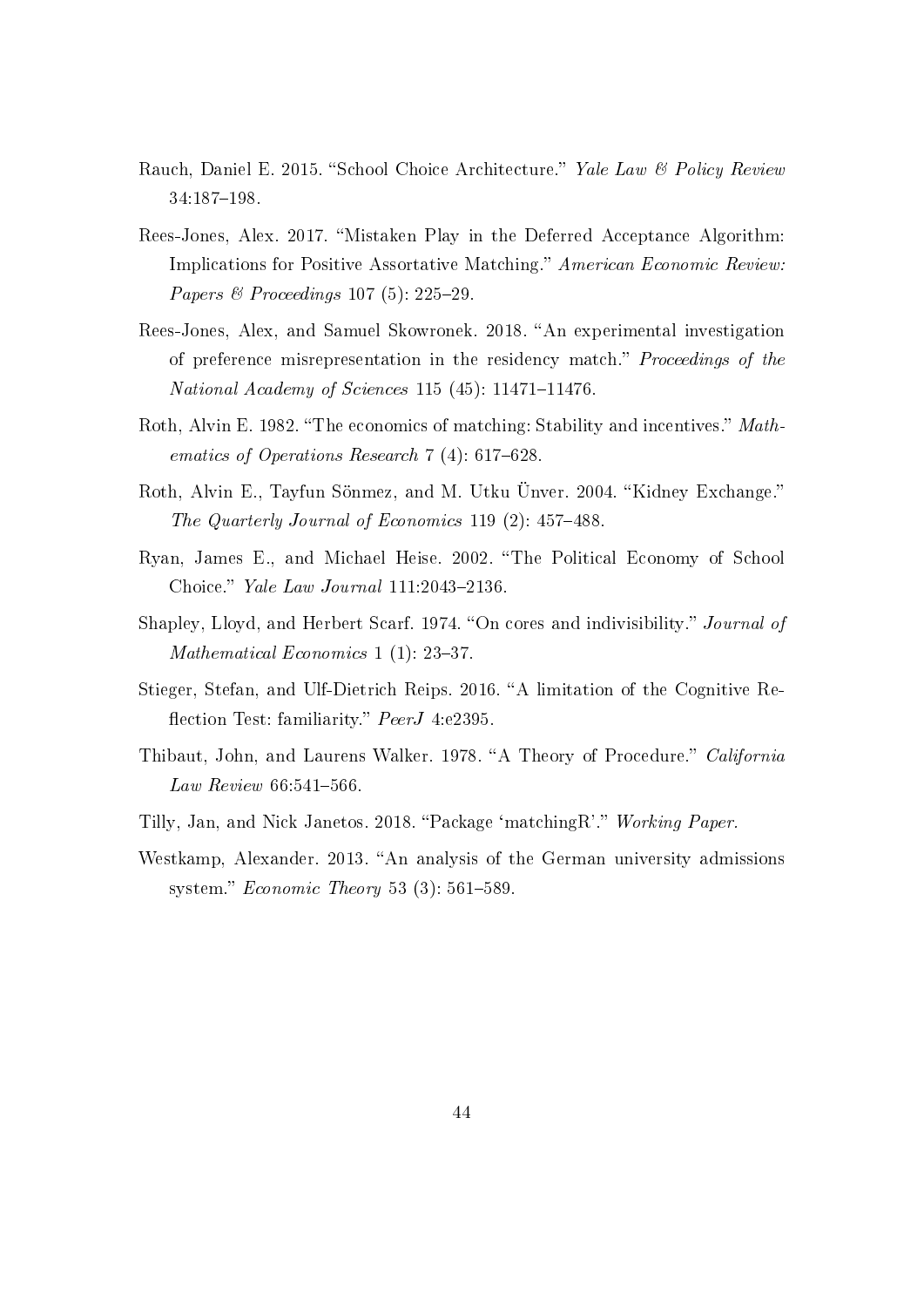# Appendix

# A.1. Procedural information in US public school districts

The Office of the Superintendent of the Boston Public Schools makes the following recommendation: "BPS strongly encourages families to rank all the schools that appear on their choice list. We suggest ranking them in your true order of preference. Choosing more schools, especially schools at which your child has a sibling priority, means a greater possibility of assignment."<sup>[30](#page-47-0)</sup>

The Cleveland Metropolitan School District provides the following information in its "Mythbusters" application guide: "Schools should always be ranked in the true order of where the student wants to go. Schools should not be ranked in any other way. The selection process is designed to give your child the highest choice for which he or she qualifies.  $(...)$  It does not matter when you submit your application as long as it is before the application deadline. The selection process does not take place until after the application deadline.<sup>[31](#page-47-1)</sup>

The Indianapolis Public Schools provide the following information: The best way to get your top choice school is to rank schools based on your personal preference from most preferred (number 1) to least preferred (number 10) and to apply in the first round.  $(...)$  [Y]ou should rank your choices in the order you want them. If there is no room in your first choice, Enroll Indy will try to get you into your second choice, and so on." $32$ 

The Newark Public Schools provide the following information: When a student does not receive his or her first choice, the matching process will move down the student's list of schools in order to place the student in his or her highest-ranked school that has available seats. (...) Siblings who are applying at the same time receive priority to be matched together. Families with multiple applicants who are applying to attend a new school together should list the schools for all students in

<span id="page-47-1"></span><span id="page-47-0"></span><sup>30.</sup> See <https://www.bostonpublicschools.org/Page/6489>, last accessed on August 5, 2019.

<sup>31.</sup> See <http://www.clevelandmetroschools.org/chooseCMSD#learn>, last accessed on August 5, 2019.

<span id="page-47-2"></span><sup>32.</sup> See <https://enrollindy.org/faq/>, last accessed on August 5, 2019.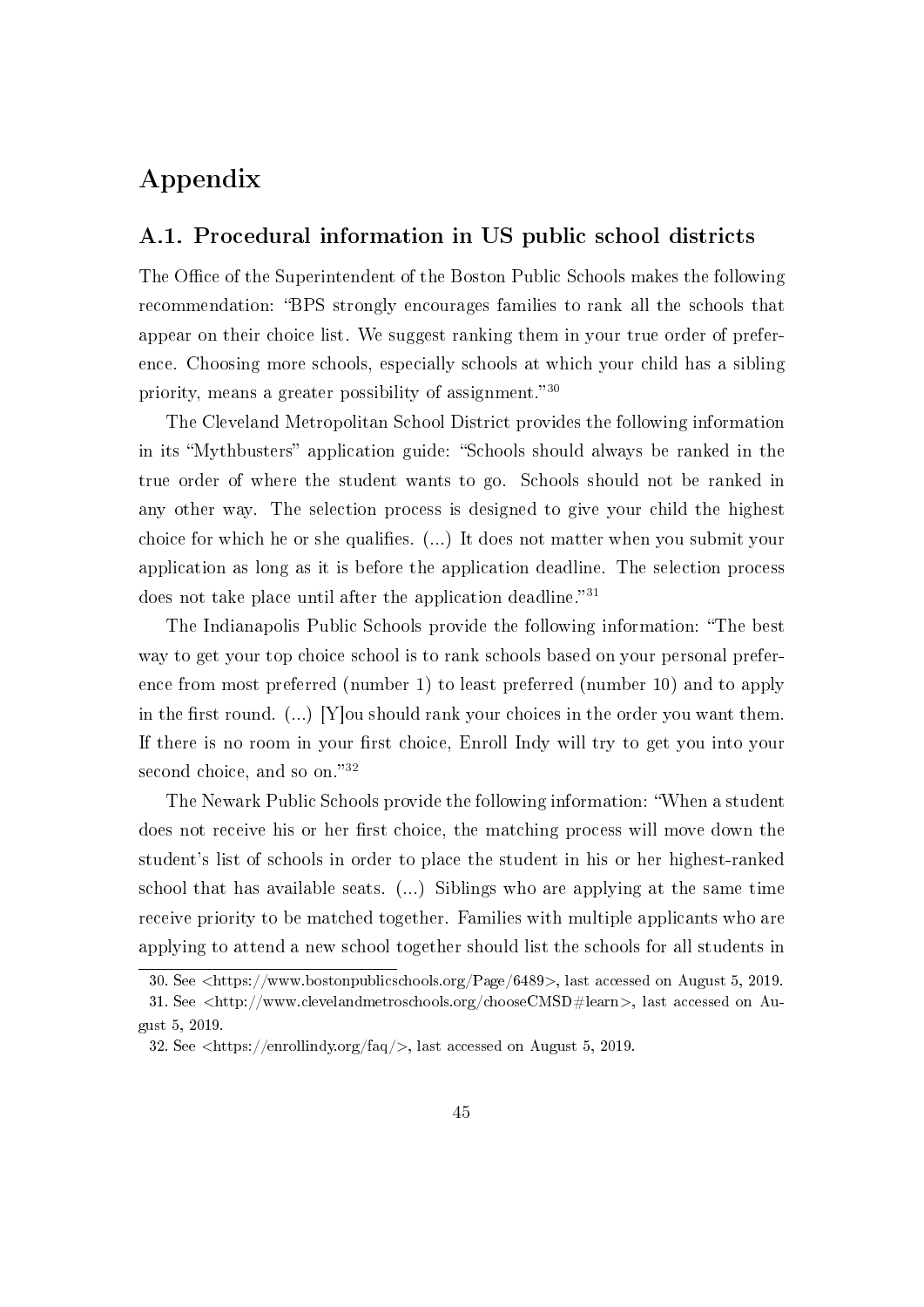the family in the same order and indicate on the application that they would like to keep their children in the same school."[33](#page-48-0)

The Orleans Parish School Board in New Orleans provides the following information: "The number of choices you list on your application does not affect the likelihood of you getting one of your top choices. We seek to place all families at their highest-ranked school with seats available, based on family preference and each school's priorities.  $\left[\ldots\right]$  OneApp assigns applicants to their single best offer. This means that a student's school assignment is the highest ranked school that had a seat available for them. (...) [T]here is no advantage to applying early because all applications are processed after the deadline. By processing all applications at once, families who are unable to submit their applications earlier, or families who are using the full application window to go on school visits and do research on their options, are not at a disadvantage." $34$ 

# A.2. Simulation (R code)

```
1
   install . packages ("matchingR")
 3
   install . packages ("matchingMarkets")
 5
   library (matchingMarkets)
 7
   library (matchingR)
 9
10
11
12 ########## 1 ) S ch o o l c h o i c e prob lem ( Example ) ###################
13
14 \# 3 students = {1,2,3}
15 \neq 3 universities = {a,b,c}
16 \# fixed ordinal student preferences -17 \# 1: b, c, a /// 2: c, a, b /// 3: b, c, a
18 \# fixed ordinal university priorites ->
19 \# a: 2, 3, 1 /// b: 2, 1, 3 /// c: 1, 3, 2
20
21 #################################################################
22
23
24 ########## D e f e r r e d a c c e p t a n c e a l g o r i t hm (DA) ###################
25
26 \frac{+}{+++} Step 1
27
```
<span id="page-48-0"></span><sup>33.</sup> See <https://sites.google.com/a/nps.k12.nj.us/ue-school-resources/resources/guidebook>, last accessed on August 5, 2019.

<span id="page-48-1"></span><sup>34.</sup> See  $\langle$ https://enrollnola.org/resources/faqs/ $\rangle$ , last accessed on August 5, 2019.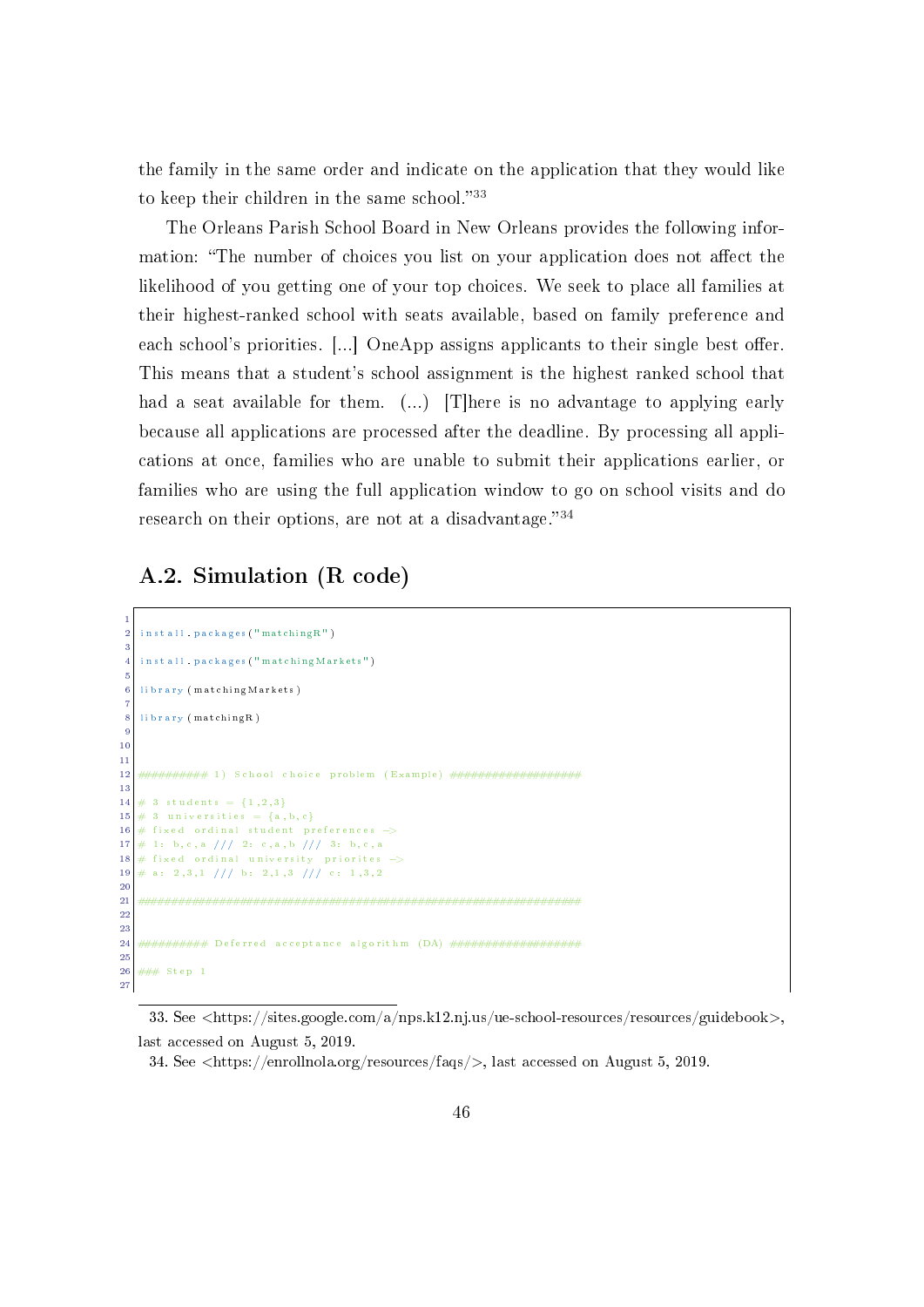```
28 \# All students apply at their first choice.
29 \# Student 1 and 3 apply at university B. University B temporarily accepts student 1 and rejects
         student 3.
30 \# Student 2 applies at university C. University C temporarily accepts student 2.
31 \# The procedure moves to the next step.
32
33 ### Step 2
34
\mathbf{35} # Students rejected in Step 1 apply at their second choice.
36 # Student 3 applies at university C. University C compares student 2 and student 3. It
       tem por arily accepts student 3 and rejects student 2.
37 \# The procedure moves to the next step.
38
39 \# \# \# Step 3
40
41 \# Student 2 applies at university A. University A temporarily accepts student 2.
42
43 \# \# End
44
45 \# All students have a preliminary assignment at the end of Step 3.
46 \# The assignment procedure ends. Preliminary assignments become permanent assignments.
47 \# The procedure results in the following assignment:
48
49 \# \# \text{Student} 1 2 3
50 ### University B A C
51
52
53
54 ########## Immed iate a c c e p t a n c e a l g o r i t hm ( IA ) ##################
55
56 ### Step 1
57
58 \# All students apply at their first choice.
59 \# Student 1 and 3 apply at university B. University B accepts student 1 and rejects student 3.
60 # Student 2 applies at university C. University C accepts student 2.
61 # The procedure moves to the next step.
62
63 \# # Step 2
64
65 \# Students rejected in Step 1 apply at their second choice.
66 # Student 3 applies at university C. University C rejects student 3 because the seat is
       occup pied by student 2.
67 \# The procedure moves to the next step.
68
69 \# \# \# Step 3
70
71 \# Student 3 applies at university A. University A accepts student 3.
72
73 ### End
74
75 \#\ All students have an assignment at the end of Step 3.<br>76 \#\ The assignment procedure ends.
   # The assignment procedure ends.
77 \# The procedure results in the following assignment:
78
79 \# \# \ Student 1 2 3
80 \# \# \# University B C A
81
82
83 ########## Program ##############################################
84
\mathbf{85} # student preferences
86 \text{ s. prefix} \leftarrow \text{matrix} (c (2, 3, 2,87 3, 1, 3,
88 1, 2, 1), nrow = 3, ncol = 3, byrow = TRUE)
```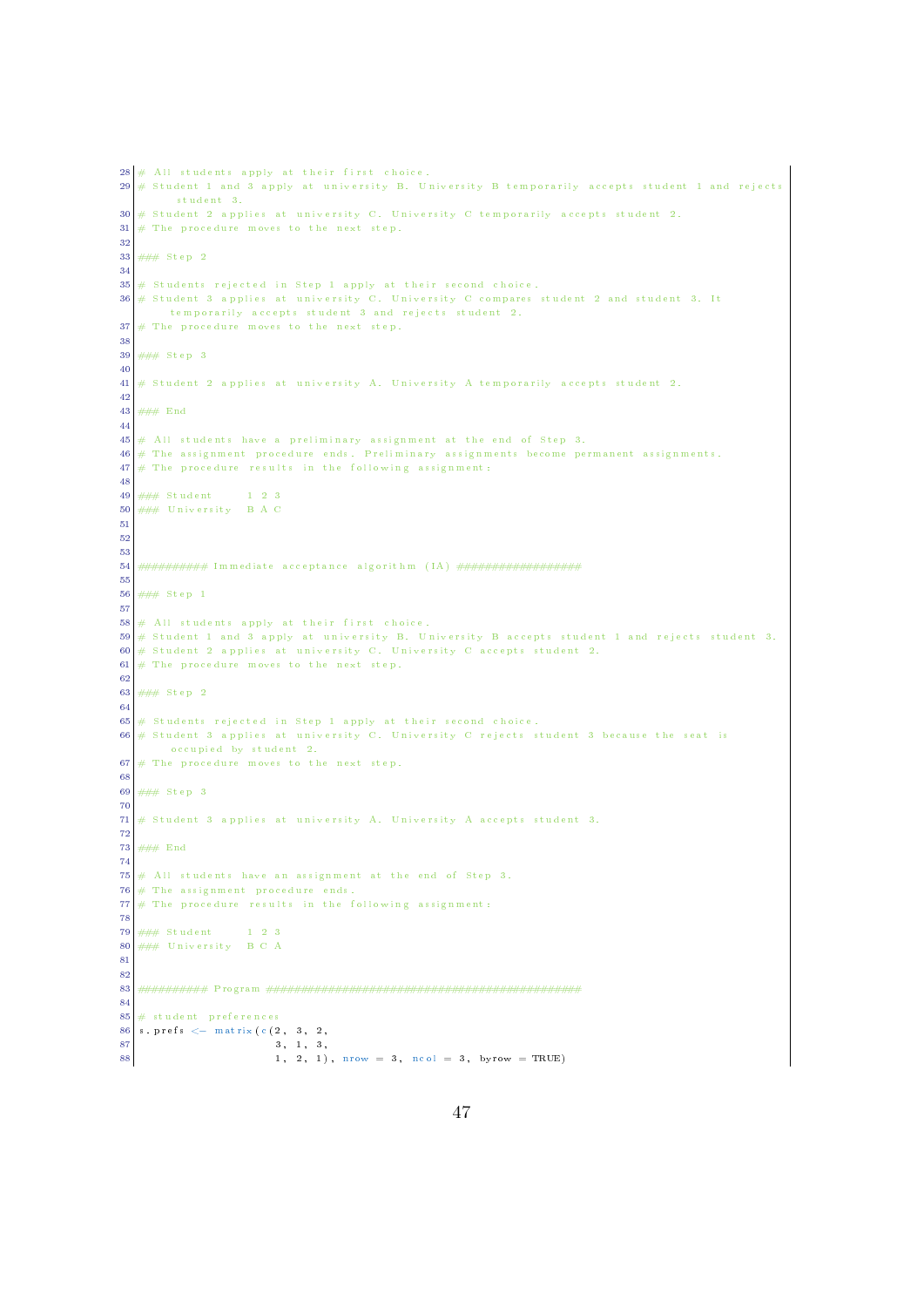```
89
90
91 colnames (s. prefs, do .NULL = FALSE)
92 colnames (s . prefs) <- c ("S1", "S2", "S3")
93 rownames (s. prefs) \leq rownames (s. prefs, do NULL = FALSE, prefix = "U")
94 s.prefs
95
96
97 \# university priorities
98 c. p r e f s \leq matrix ( c (2, 2, 1, 1)99 3, 1, 3,
100 1, 3, 2), nrow = 3, ncol = 3, byrow = TRUE)
101
102
103 colnames (c. prefs, do .NULL = FALSE)
104 colnames (c. prefs) <- c ("U1", "U2", "U3")
105 rownames (c. prefs) \leq rownames (c. prefs, do NULL = FALSE, prefix = "S")
106 c prefs
107
108
109 # Gale-Shapley algorithm (aka deferred acceptance algorithm)
110 # Compare with hand-computed matching
111 matchDA \leq iaa(s. prefs = s. prefs, c. prefs = c. prefs, n Slots = c(1,1,1), acceptance = "deferred"
         )
112 matchDA
113
114 \# Stable matchings
115 hri(s. prefs = s. prefs, c. prefs = c. prefs, nSlots = c(1,1,1))
116
117
118 \# Boston mechanism (aka immediate acceptance algorithm)
119 #Compare with hand-computed matching
120 matchIA \langle - iaa(s. prefs = s. prefs, c. prefs = c. prefs, n Slots = c(1,1,1), acceptance = "immediate
         ^{\circ} " )
121 matchIA
122
123 \# Stable matchings
124 \mid hri(s, prefs = s, prefs, c, prefs = c, prefs, nSlots = c(1,1,1))125
126
127
128 ########## 2 ) S ch o o l c h o i c e prob lem (My exp e r im en t ) #############
129
130 \# 5 students = {1,2,3,4,5}
131 \# 2 student types: type1 = {1,2,3}, type2 = {4,5}
132 \# 4 universities = {a, b, c, d}
133 \# 5 seats: a = 2, b = 1, c = 1, d = 1134 \# Note: d always yields a payoffs of 0, which is equivalent to having only 4 seats at a, b and
        c with 1 student remaining single.
135 \# student preferences \rightarrow136 \# all students: a, b, c, d
137 \# university priorities \rightarrow138 \# all universities: type1, type2 (ties within types are broken randomly)
139
140 #################################################################
141
142
143 ############ Simulation of truthful preference revelation ##########
144
\begin{array}{lll} \texttt{145} & \texttt{numstud} = & \texttt{5}; & \texttt{\# Number of students} \\ \texttt{146} & \texttt{numcoll} = & \texttt{4}: & \texttt{\# Number of colleges} \end{array}\frac{1}{4} Number of colleges
147 quota = c (2,1,1,1); # 2 at coll1 and 1 at coll2, coll3 and coll4
148
149
```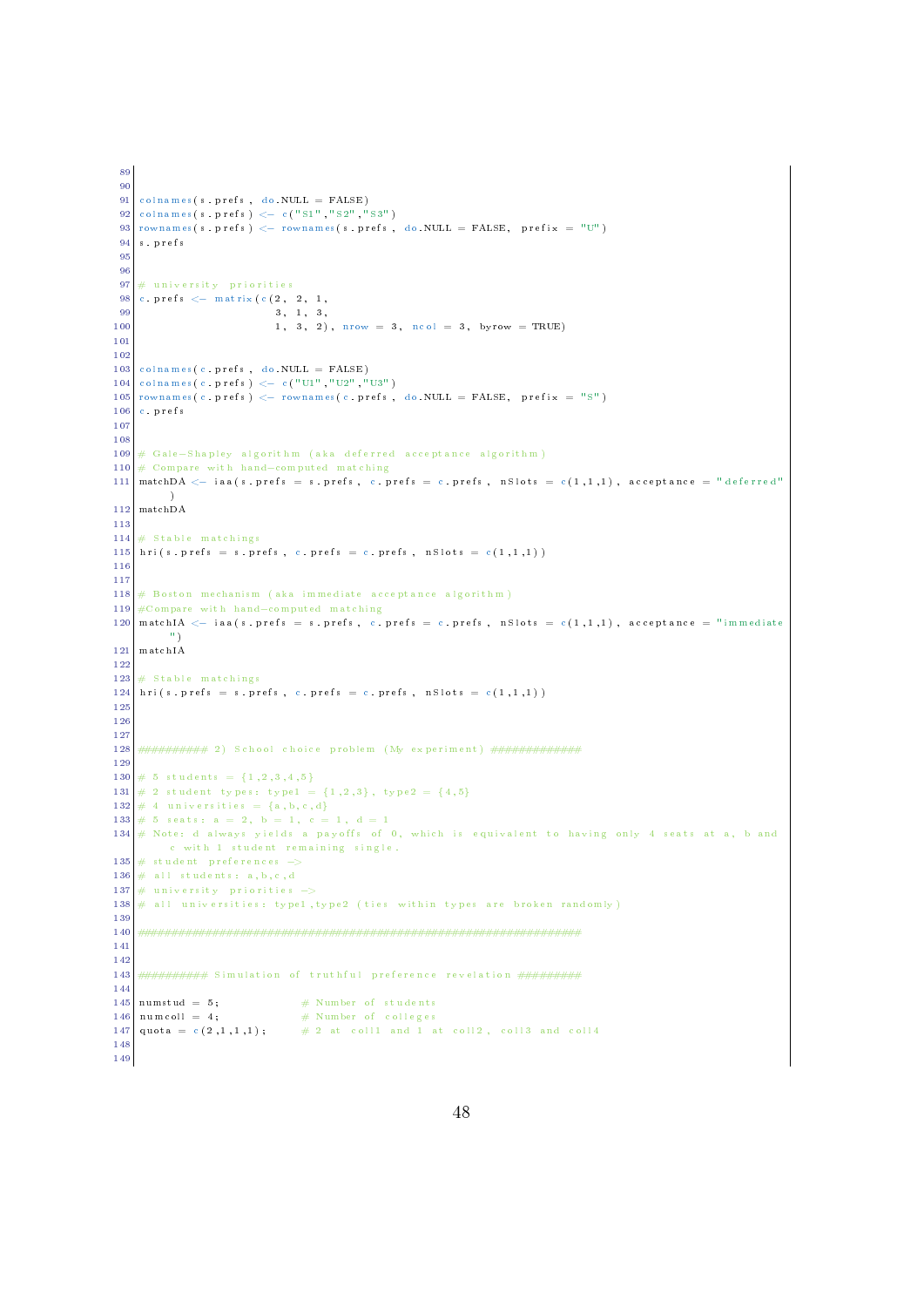```
150 \# preferences
151 |C \leftarrow \text{ matrix (nrow = numstud, ncol = numcoll)};152 |S \leftarrow matrix (nrow = numcoll, ncol = numstud);
153
154
155 \# college preferences
156 C \langle matrix (rep (c(1,2,3,4,5), times = numcoll), nrow = numstud, ncol = numcoll);
157
158
159 \# student preferences
160 S \leftarrow matrix (rep (c (1,2,3,4), times = numstud), nrow = numcoll, ncol = numstud);
161
162
163 # display preferences
\begin{array}{c|c}\n164 & C \\
165 & S\n\end{array}165
166
167
168 \# DA
169 matchDA \leq iaa(s. prefs = S, c. prefs = C, nSlots = quota, acceptance = "deferred")
170 matchDA
171
172
173 \# Extract column 2
174 matchDA$ matchings [,2]
175
176
177 \pm 1A178 matchIA \leq iaa(s. prefs = S, c. prefs = C, nSlots = quota, acceptance = "immediate")
179 matchIA
180
181
182
183 ########## S im u l a t i o n o f ' s k ip−the−top s t r a t e g y ' ################
184 \# \# \# Students 4 and 5 rank their true second as first and their true third as second
185
186
187 \# manipulated preferences for students 4 and 5
188 \sin \to \cos \left( -\frac{1}{4} \right) Skiptop \leftarrow matrix (c \left( 1, 2, 3, 4, 1, 2, 3, 4, 1, 2, 3, 4, 2, 3, 1, 4, 2, 3, 1, 4 \right), 4, 5 ;
189
190
191 \# display preferences
192 C
193 Skiptop
194
195
196 \# DA (strategy -proof: and no student is worse off)
197 matchDAskiptop \langle - \rangleiaa (s. prefs = Skiptop, c. prefs = C, nSlots = quota, acceptance = "deferred")
198 matchDAskinton
199
\frac{200}{201}\# IA (not strategy-proof: student 3 is the sucker)
202 \mid m \text{ at ch IAskiptop } \leftarrow iaa (s. prefs = Skiptop, c. prefs = C, n Slots = quota, acceptance = "immediate")
203 match IAskiptop
204
205
206
207 ############# Simulation of 'skip-the-middle' strategy ################
208 \# \# \# Students 1, 2 and 3 rank their true second as third
209
210
211 \# manipulated preferences for students 4 and 5
212 Skipmiddle <- matrix (c(1,3,2,4, 1,3,2,4, 1,3,2,4, 1,2,3,4, 1,2,3,4), 4,5);
213
```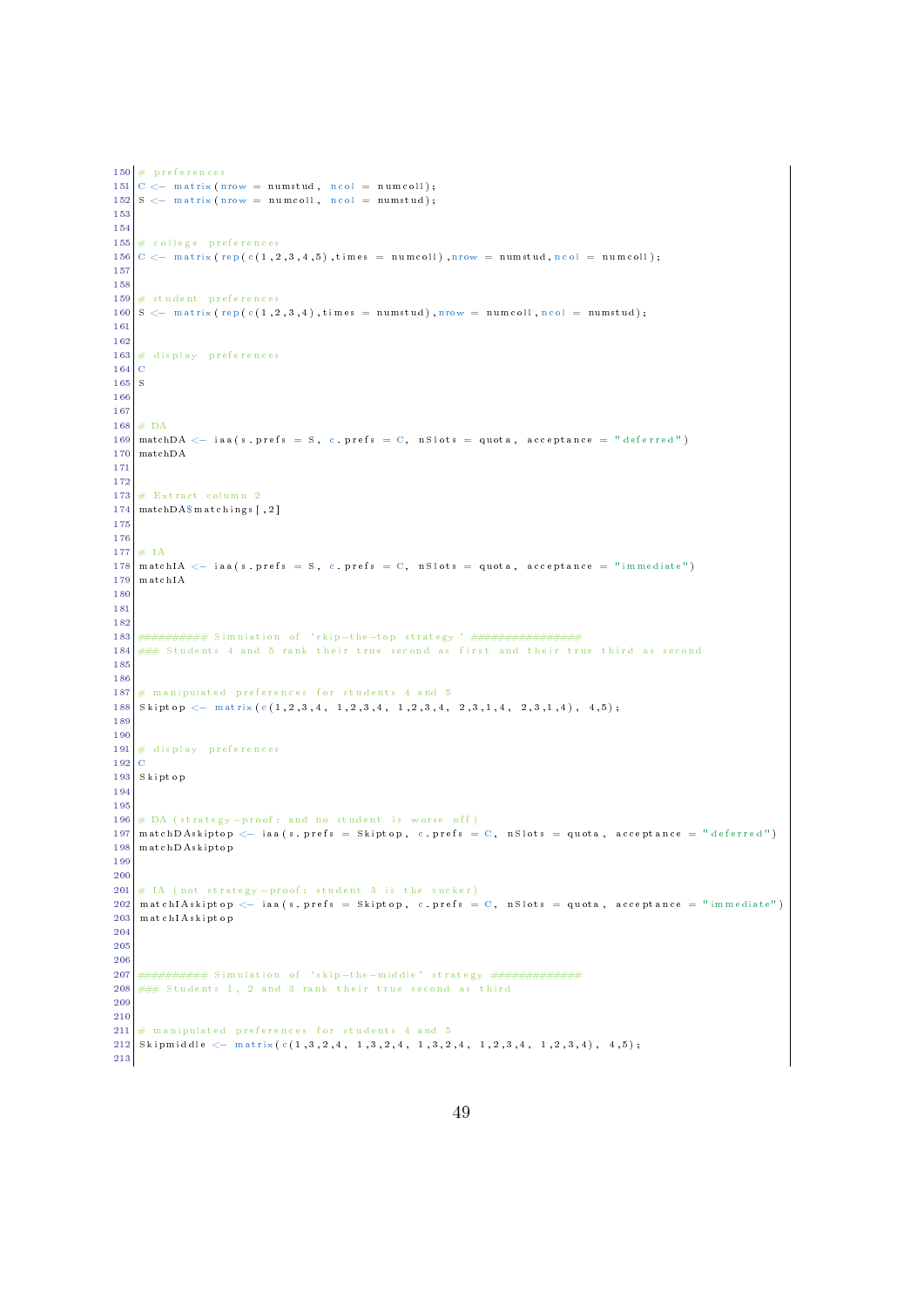```
214
215 \# display preferences
\begin{array}{c|c} 216 & C \\ 217 & S \end{array}217 Sk ipm idd l e
218
219
220 \# DA (strategy-proof: and student 3 is worse off)
221 matchDAskipmiddle \leq iaa(s. prefs = Skipmiddle, c. prefs = C, n Slots = quota, acceptance = "
         \det(\mathbf{r})222 matchDAskipmiddle
223
224
225 \# IA (not strategy-proof: student 3 is the sucker)
226 | match IAskip middle \leq iaa (s. prefs = Skiptop, c. prefs = C, n Slots = quota, acceptance = "
         immediate")
227 match IAskipmiddle
228
229
230
231 ########## S im u l a t i o n o f both s t r a t e g i e s ########################
232 ### Students 1, 2 and 3: skip-the-middle // Students 4 and 5: skip-the-top
233
234
235 \# manipulated preferences for all students
236 Skipboth \leq matrix (c(1,3,2,4, 1,3,2,4, 1,3,2,4, 2,3,1,4, 2,3,1,4), 4,5);237
238
239 \# d is play preferences
240 C
241 Skipboth
242
243
244 \# DA (strategy-proof: and student 3 is worse off)
245 matchDAskipboth \langle - \rangle iaa (s. prefs = Skipboth, c. prefs = C, n Slots = quota, acceptance = "deferred"
        \rightarrow246 matchDAskipboth
247
248
249 \# IA (not strategy-proof: student 3 is the sucker)
250 matchIAskipboth \leq iaa (s. prefs = Skipboth, c. prefs = C, n Slots = quota, acceptance = "immediate")
         " )
251 matchIAskipboth
```
# A.3. Experiment (R code)

```
1
2 ######### Match ing Program ######################
3
4 ######## CHANGE THE TREATMENT HERE ##############
 5
   ##treatment = "GS"
   t reatment = "BOSTON"
 8
9 ###########################################
10
11 \# Load matching Markets
12 \nparallel in stall . packages ("rJava")
13 \# library ("rJava")
14 \# in stall . packages ("matching Markets")
15 \# Sys.setenv (JAVA_HOME="C: \\Program Files\\Java\\jre1.8.0_181")
16
```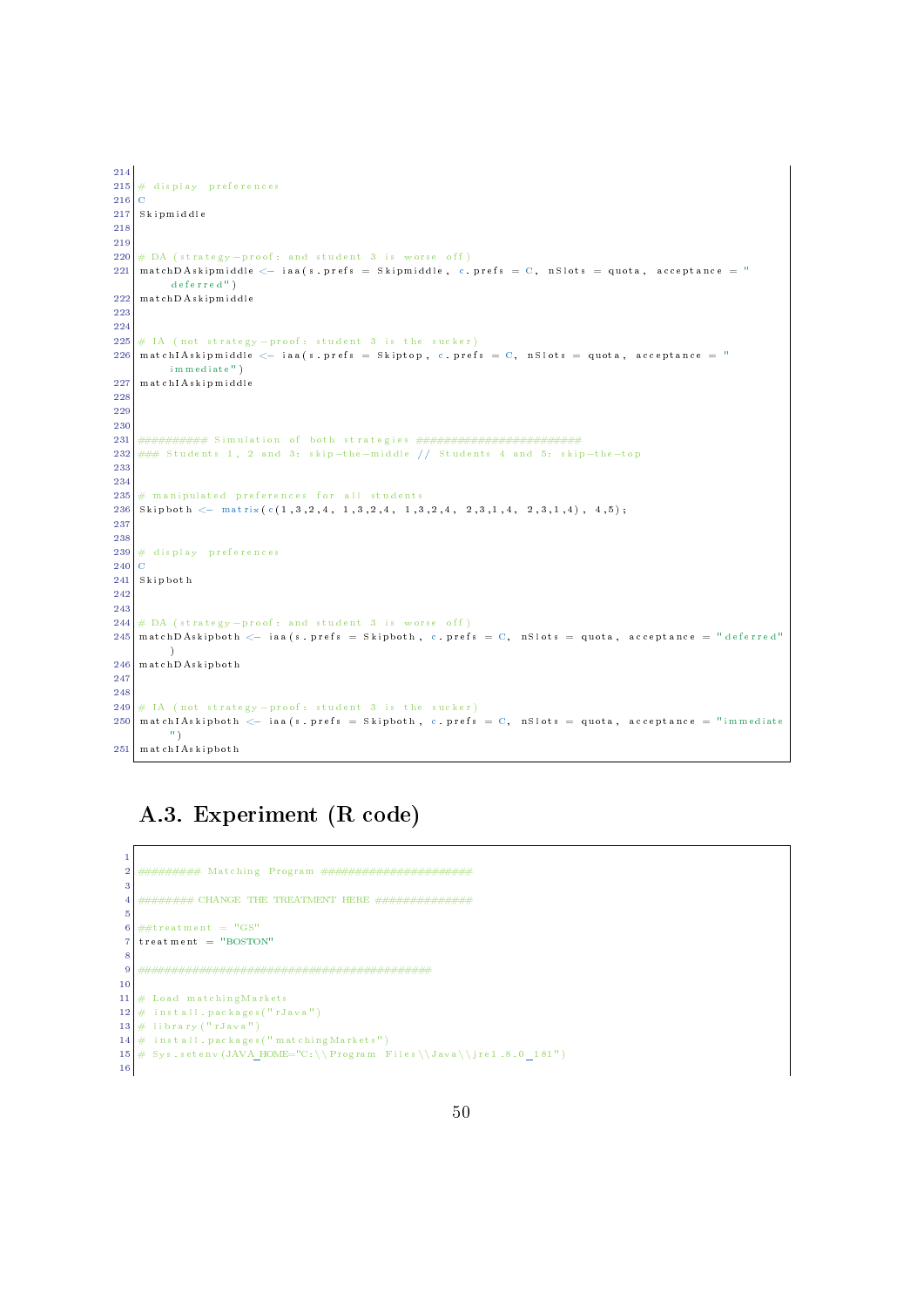```
17 library ("matching Markets")
18
19 \# Use current directory
20 \neq \text{getwd}()21
22 setwd ("C:\\Users\\YH\\Documents\\MyMatchExperiment")
23 ### setwd ("C:\\gwdg\\experiments \\herm−matching \\files")
24
25 # Find student preference vectors in matrix txt as generated by z-Tree
26 \# Import matrix txt file and create a data frame
27
28 d f \leq read. delim ("matrix. txt", header=TRUE);
29 ### df <- read.delim("c:\\data\\matrix.txt", header=TRUE);
30 d f
31
32 # C reate parameters for each matching market individually \begin{aligned} 33 \text{ times} & \text{ times} & \text{ times} & \text{ times} & \text{ times} & \text{ times} & \text{ times} & \text{ times} & \text{ times} & \text{ times} & \text{ times} & \text{ times} & \text{ times} & \text{ times} & \text{ times} & \text{ times} & \text{ times} & \text{ times} & \text{ times} & \text{ times} & \text{ times} & \text{ times} & \text{ times} & \text{ times} & \text{ times} &\# Number of students
34 \text{ } n numuni = 4 \text{ } # Number of universities
35 quota = c(2,1,1,1) # 2 at U1 and 1 at U2, U3 and U4
3637 \# C reate parameters for all matching markets as a whole
38 numgroups = max(df \text{Subject}) /5 # Number of markets
39 \nvert num all stu = num groups *num stu
40
41 \# Order students by randomly assigned group and id variables (never forget to use $ in order to
          call columns by names)
42 frame \leftarrow df [ order (df $Group, df $ id ),]
43
44 \# Create preference vectors for all students
45 \nvert vstudents \lt list (frame$a, frame$b, frame$c, frame$d)
46
47 # sapply (frame a_1, b_2, \ldots, b_k, c_k , A' = 1, B' = 2, C' = 3, D' = 4)
48 \mid \# \text{ } \texttt{supply (frame\$b, switch }, 'A'=1, 'B'=2, 'C'=3, 'D'=4)49 \# sapply (frame$c,switch , 'A'=1, 'B'=2, 'C'=3, 'D'=4)
50 \mid \# \text{ } \texttt{supply (frame\${d}$, switch }, 'A'=1 \text{, 'B'}=2 \text{, 'C'}=3 \text{, 'D'}=4 \text{)}51
52 vstudents
53
   \frac{1}{2} C reate matrix with all student preferences
55 \div Alternative: do. call (rbind, vstudents)
56 S < matrix (unlist (vstudents), byrow=TRUE, nrow=length (vstudents))
57 S
58
59 \# Name columns in preference matrix for student id
60 colnames (S) \leftarrow paste ('id', 1: numallstu)
61 S
62
63 \# Split preference matrix for students into groups of 5
64 splitmat \leftarrow lapply (1:numgroups, function (col) {
65 S [, ((c o 1 - 1)*5+1) : ((c o 1 - 1)*5+5)]
\begin{array}{c|c} 66 & & \text{ } \\ 67 & \text{splitmat} & & \end{array}s p l i tm a t
68
69 \# Create university priorities
70 U \left\langle -\right\rangle matrix (rep (c (1,2,3,4,5), times = numuni), nrow = numstu, ncol = numuni);
71 U
72
73 # Assigning tablematch to splitmat to build structure of tablematch
74 \vert tablematch \langle - splitmat
75 t ab l em a t ch
76
77
78
79 if (\ell \text{ exists} (\ell^n \text{treatment}^n))
```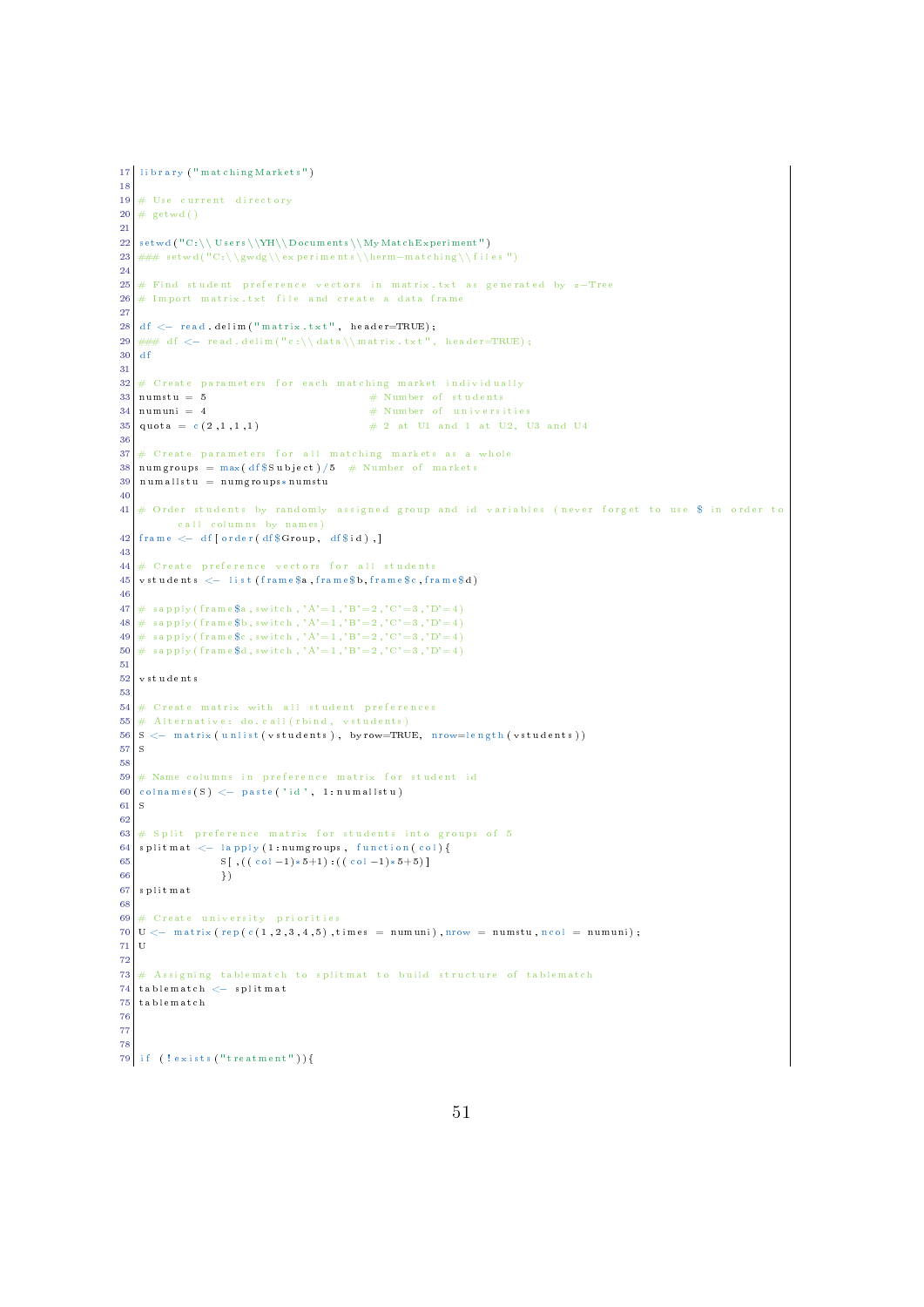```
80 print ('Treatment is not defined.')
 81
 \begin{array}{c} \text{82} \end{array} } else if (treatment \equiv "GS") {
83 print ('Running GS.')
84
85 ##################################################################
 86 ############ Treatment with Gale–Shapley (aka DA algorithm) ###########
 87
 88 ######### Run DA a l g o r i t hm i n l o o p ###############################
89 for (i in 1:numgroups) {
90 temp \lt iaa (s. prefs = splitmat [[i]], c. prefs = U, n Slots = quota, acceptance = "
                de ferre d^{\mathrm{u}} )
91 \vert tablematch \vert [ i ] \vert temp$ matchings
\overline{92} \overline{1}93 tablematch
94
          # C reate matrices with DA matchings in tablematch ordered by student
96 ordmatch \langle - \text{ apply (tablematch}, \text{ function (x) x} | \text{order (x$student)}, ]97 ordmatch
\alpha99 # Create combined matrix for all ordered DA matchings in ordmatch
100 comat \leftarrow do call (rbind, ordmatch)
101 comat
102
103 \# C reate new match table. Add new column (= 'match ' ) to combined matrix and create ncomat
104 comat$match <− "match"
105 ncomat \leq comat [ c ( 3, 1, 2 ) ]
106
107 \# Create a reduced frame with subset of subjects table variables
\begin{array}{c|c|c|c} \hline 108 & \text{rfname} & \leftarrow & \text{subset}(\text{``Subject''})) \end{array}109 r frame
110
111 \# Add combined matrix to reduced frame
|112| newframe \leftarrow cbind (ncomat, rframe)
113 newframe <- newframe [order (newframe $ Subject), ]
114
115 # Create matchings txt to be loaded into z-Tree subjects table
116
117 write table (newframe, "matchings txt", row names = FALSE, col names = TRUE, sep="\t",
              quo te = FALSE)
118 \# \# \# write table (newframe, "c:\\data\\matchings .txt", row .names = FALSE, col.names = TRUE,
               s e p = "\mathbf{t}", quot e=FALSE)
119
120
121 } else if (treatment = "BOSTON") {
122 print ('Running BOSTON.')
123
124 ######################################################################
125 ########### Treatment with Boston mechanism (aka IA algorithm) ##########
126
127 ######### Run IA a l g o r i t hm i n l o o p ###################################
          for ( i in 1 in umgroups )129 temp \langle - iaa (s. prefs = splitmat [[i]], c. prefs = U, nSlots = quota, acceptance = "
                immed iate " )
130 tablematch [[i]] \leftarrow temp$ matchings
131 }
132 tablematch
133
134 # Create matrices with IA matchings in tablematch ordered by student
135 ordmatch <- lapply (tablematch, function (x) x [order (x $ student ) , ])
136 ordmatch
137
138 \# Create combined matrix for all ordered IA matchings in ordmatch
139 comat \langle do call (rbind, ordmatch)
```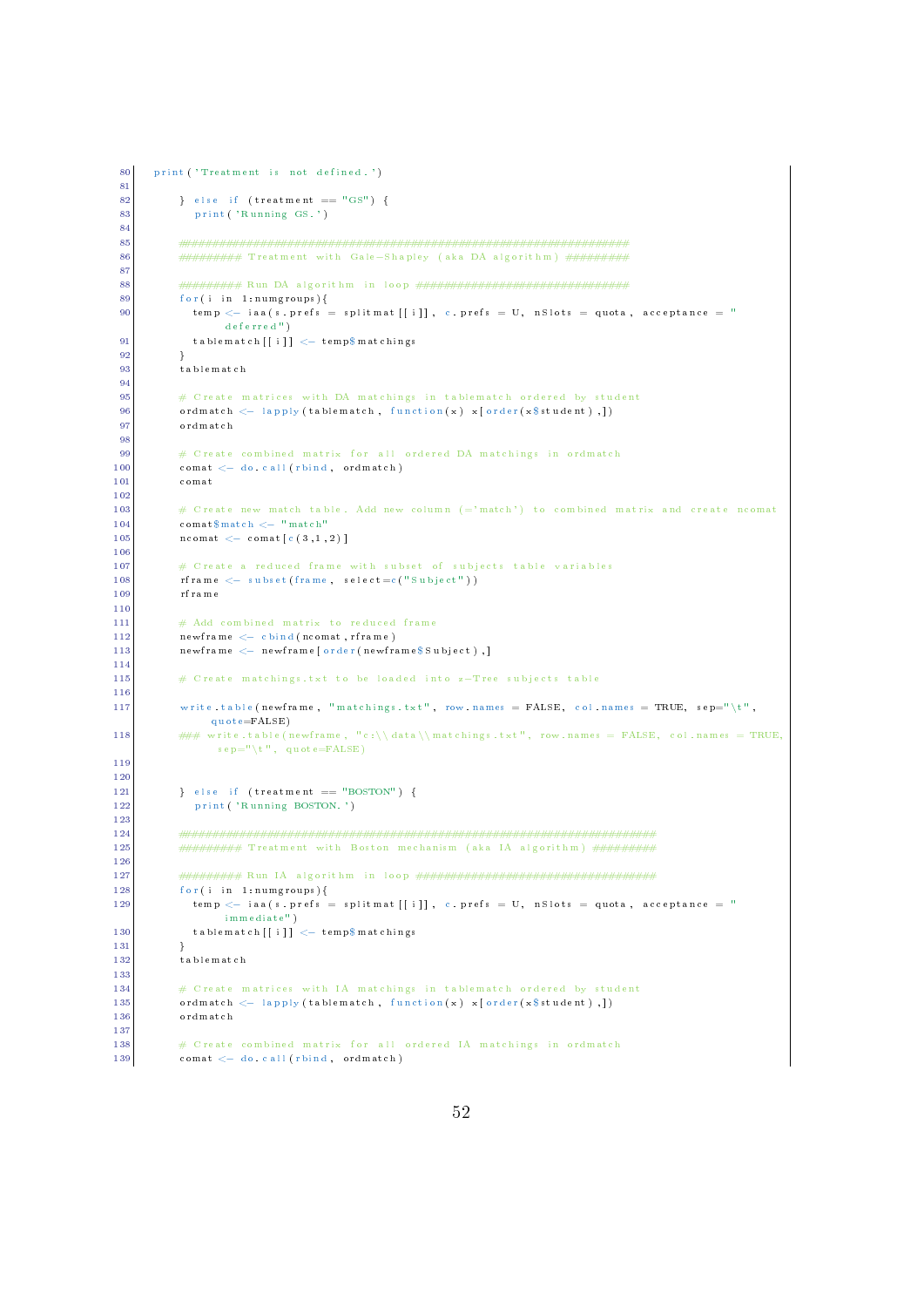```
140 comat
141
142 \# C reate new match table. Add new column (= 'match ' ) to combined matrix and create ncomat
143 comat$match <− "match"
144 ncomat \langle comat [ c ( 3, 1, 2 ) ]145
146 # C reate a reduced frame with subset of subjects table variables
147 r frame \leftarrow subset (frame, select=c ("Subject"))
148 r frame
149
150 # Add combined matrix to reduced frame
151 newframe \leftarrow cbind (ncomat, rframe)
152
153 # C r e a t e mat ch ings . t x t t o be l o ad ed i n t o z−Tree s u b j e c t s t a b l e
154
155 write table (newframe, "matchings txt", row names = FALSE, col.names = TRUE, sep="\t",
              quote=FALSE)
156 \# \# \# write table (newframe, "c:\\data\\matchings.txt", row names = FALSE, col.names = TRUE,
               s e p = "\mathbf{t}", quot e=FALSE)
157
158 } else {
159 print ('Something is wrong.')
160 }
161
162
163 logline \leq paste (Systime (), "Treatment:", treatment)
164 ### write.table (logline, "c:\\data\\log_treatment.txt'
```
## A.4. Additional results

This subsection provides an overview of some additional results. All p-values are those of a Fisher's exact test if not otherwise reported.

#### A.4.1. Treatment effects under the BOS mechanism

Table [9](#page-56-0) reports the treatment effects under the BOS mechanism with the baseline BOS mechanism as the reference category in a multinomial logistic regression. In the treatment with combined information, the negative effect on truth-telling is close to marginally significant for Type-1 and Type-2 students ( $p = 0.128$  and  $p =$  $0.121$ ). However, the effects on both dropping strategies are clearly insignificant. In sum, strategic and combined information seem to reduce truth-telling, without a positive effect on the adoption of equilibrium strategies.

#### A.4.2. Effect of risk aversion on strategies

Table [10](#page-58-0) reports the effect of risk aversion on strategies. Under the baseline BOS mechanism, risk aversion explains a decrease in truth-telling and an increase in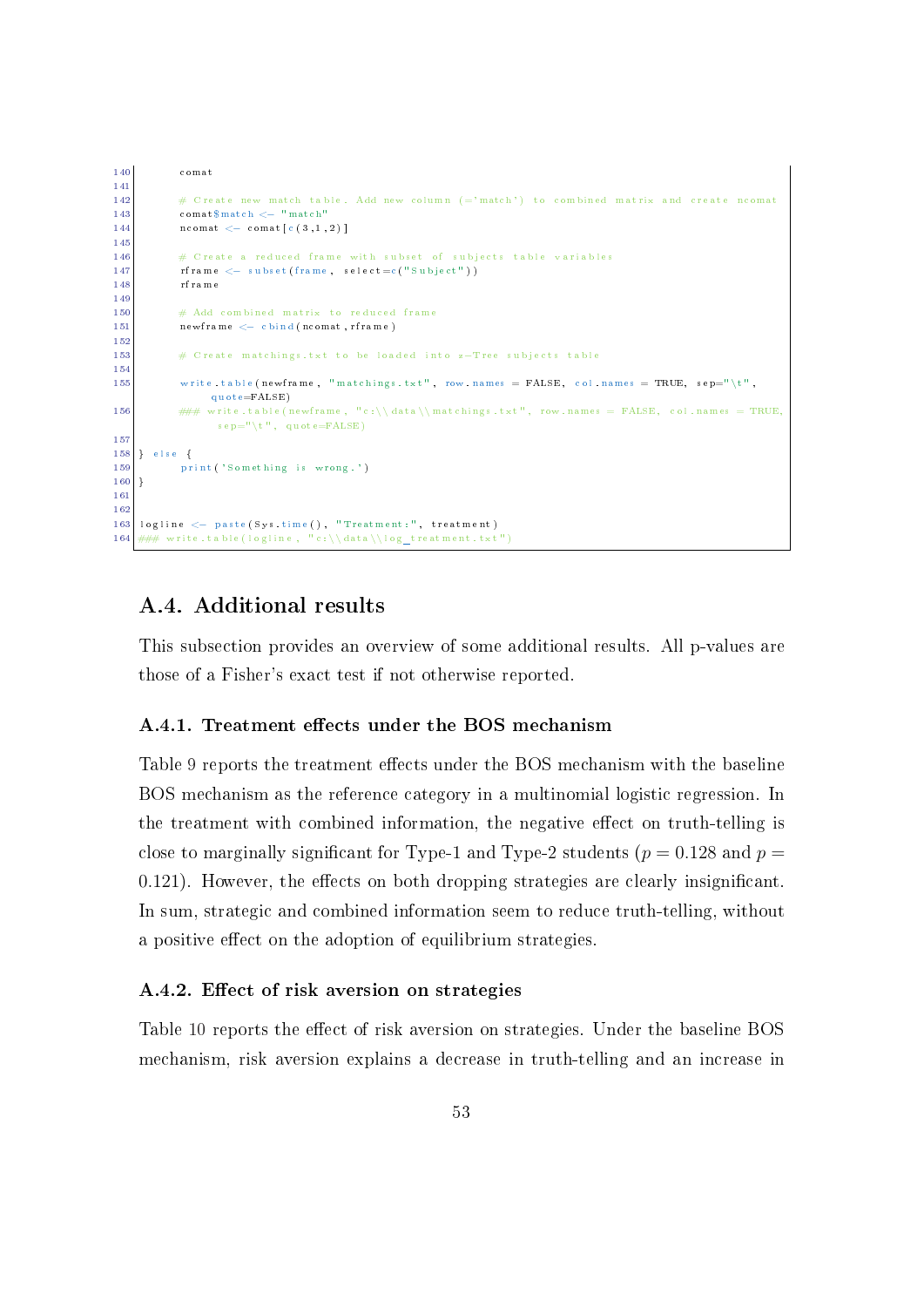<span id="page-56-0"></span>

| Strategy            | Truth     | Skip-the-middle | Skip-the-top |
|---------------------|-----------|-----------------|--------------|
| Ref. cat.: BOS Base |           |                 |              |
| BOS StratInfo       |           |                 |              |
| Type 1              | $-0.262*$ | 0.107           | 0.155        |
|                     | (0.138)   | (0.117)         | (0.109)      |
| Type 2              | $-0.076$  | 0.091           | $-0.015$     |
|                     | (0.138)   | (0.087)         | (0.158)      |
| <b>BOS</b> Combined |           |                 |              |
| Type 1              | $-0.232$  | 0.092           | 0.140        |
|                     | (0.153)   | (0.128)         | (0.121)      |
| Type 2              | $-0.167$  | 0.083           | 0.083        |
|                     | (0.108)   | (0.080)         | (0.134)      |

Table 9: Treatment effects on strategies

Multinomial logit regression with interaction between treatment and type. Standard errors in parentheses. Treatment coefficients are reported as average marginal treatment effects. All columns report estimates of one and the same multinomial logit regression. Each cell can be interpreted as the difference in the probability of adopting one of the reported strategies (categorical DV: Truth, Skip-the-middle, Skip-the-top) between the respective treatment and BOS Base (reference category) for Type-1 students (top panel) and Type-2 students (bottom panel). The category Other was dropped due to singularity.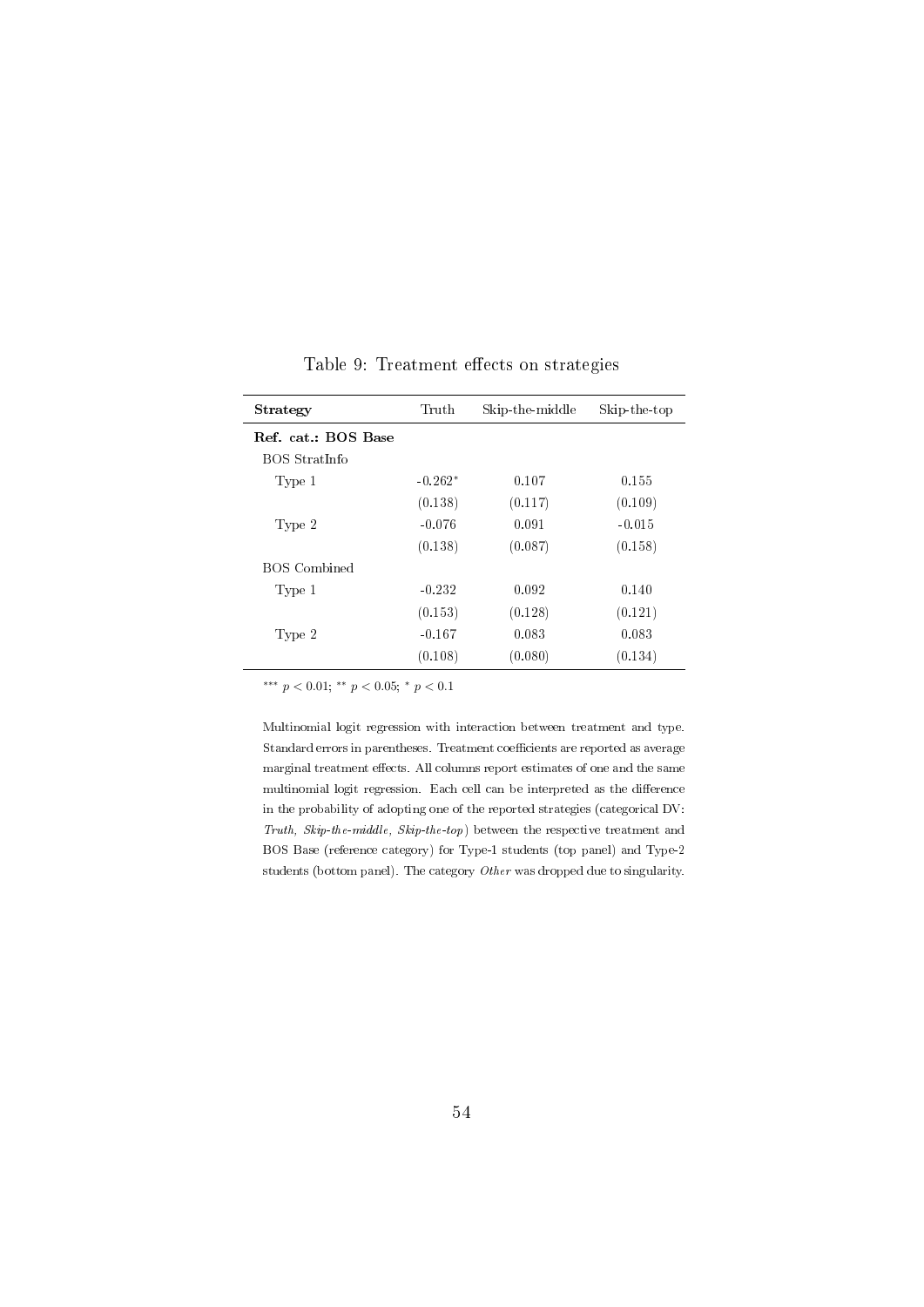skip-the-top rates. Under the BOS mechanism with combined information, however, risk aversion yields a decrease in truth-telling and an increase in other (nonequilibrium) strategies. One potential explanation for the first result is that risk averse students may have been afraid of foregoing a potential seat at university A. This result is in line with the rationale of risk aversion. One potential explanation for the second result is that combined information may have spurred risk averse students to seek for even better strategies to obviate a foregone seat. This result points at a context-specific instance of bounded rationality and suggests that detailed information about the assignment procedure may trigger backfiring effects for risk averse applicants.[35](#page-57-0)

#### A.4.3. Treatment effects on stability and welfare

Table [11](#page-59-0) reports the treatment effects on stability. Under the GS mechanism, strategic and combined information yield a strong increase in stability levels relative to the baseline. Under the BOS mechanism, a strong reduction of stability levels can be observed in all treatments. This result highlights that, even under the GS mechanism, stability cannot be achieved without adequately informing applicants about the best response (truth-telling).

Table [12](#page-60-0) presents the descriptive statistics of the outcome obtained in each treatment. The results on preference manipulations under the BOS mechanism indicate that Type-1 students suffered welfare losses, while Type-2 students benefited from considerable welfare gains. This results from a redistribution of seats at university B from Type-1 students to Type-2 students. Using the conservative estimate of a Fisher's exact test, I find that the fraction of Type-1 students matched with university B is not lower under the BOS mechanism than under the GS mechanism ( $p = 0.118$ ). However, I find that Type-2 students are matched with university B more frequently under the BOS mechanism than under the GS mechanism  $(p = 0.011)$ .

<span id="page-57-0"></span><sup>35.</sup> The results also show that none of the strategies can be explained through experience with the BOS mechanism. Accordingly, students who are familiar with the German university admissions procedure for medical school are not more likely to adopt an equilibrium strategy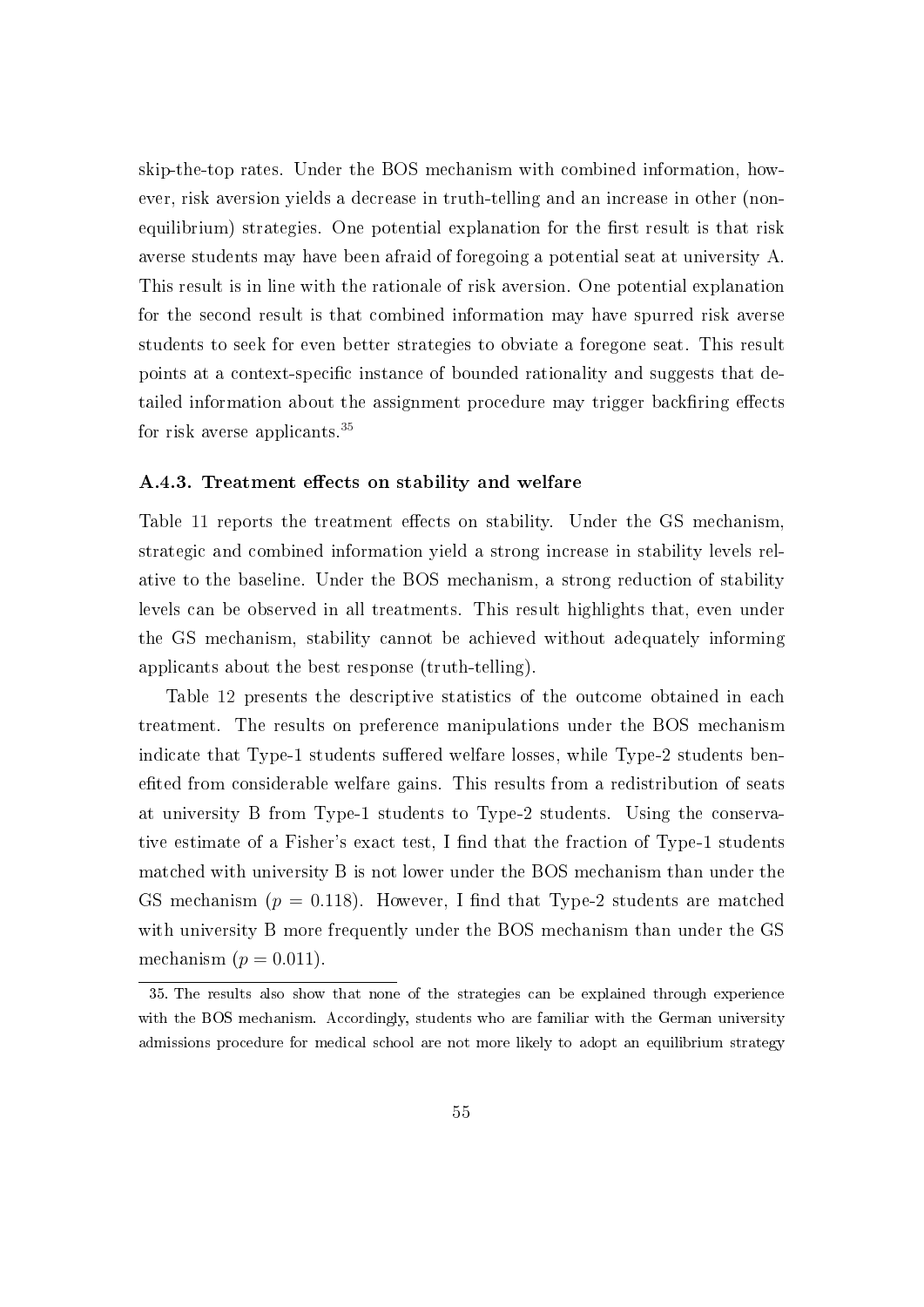<span id="page-58-0"></span>

| Strategy            | Truth      | Skip-the-middle | Skip-the-top | Other      |
|---------------------|------------|-----------------|--------------|------------|
| GS Base             |            |                 |              |            |
| xRisk aversion      | 0.175      | $-0.011$        | $-0.144$     | $-0.020$   |
|                     | (0.144)    | (0.048)         | (0.134)      | (0.115)    |
| GS StratInfo        |            |                 |              |            |
| xRisk aversion      | $-0.032$   | < 0.001         | 0.096        | $-0.065$   |
|                     | (0.118)    | (<0.001)        | (0.090)      | (0.080)    |
| GS Combined         |            |                 |              |            |
| xRisk aversion      | 0.091      | $-0.047$        | 0.133        | $-0.177$   |
|                     | (0.162)    | (0.076)         | (0.093)      | (0.137)    |
| <b>BOS Base</b>     |            |                 |              |            |
| xRisk aversion      | $-0.296**$ | 0.126           | $0.263*$     | $-0.092$   |
|                     | (0.143)    | (0.118)         | (0.155)      | (0.078)    |
| BOS StratInfo       |            |                 |              |            |
| xRisk aversion      | 0.054      | $-0.079$        | $-0.140$     | 0.165      |
|                     | (0.158)    | (0.127)         | (0.159)      | (0.124)    |
| <b>BOS</b> Combined |            |                 |              |            |
| xRisk aversion      | $-0.015$   | 0.030           | $-0.317**$   | $0.302***$ |
|                     | (0.123)    | (0.093)         | (0.130)      | (0.089)    |

Table 10: Effect of risk aversion on strategies

Multinomial logit regression with interaction between treatment and risk aversion. Standard errors in parentheses. All coefficients are reported as average marginal effects. All columns report estimates of one and the same multinomial logit regression. Each cell can be interpreted as the difference in the probability of adopting one of the reported strategies (categorical DV: Truth, Skip-the-middle, Skip-the-top, Other) generated by an increase in risk aversion in each treatment.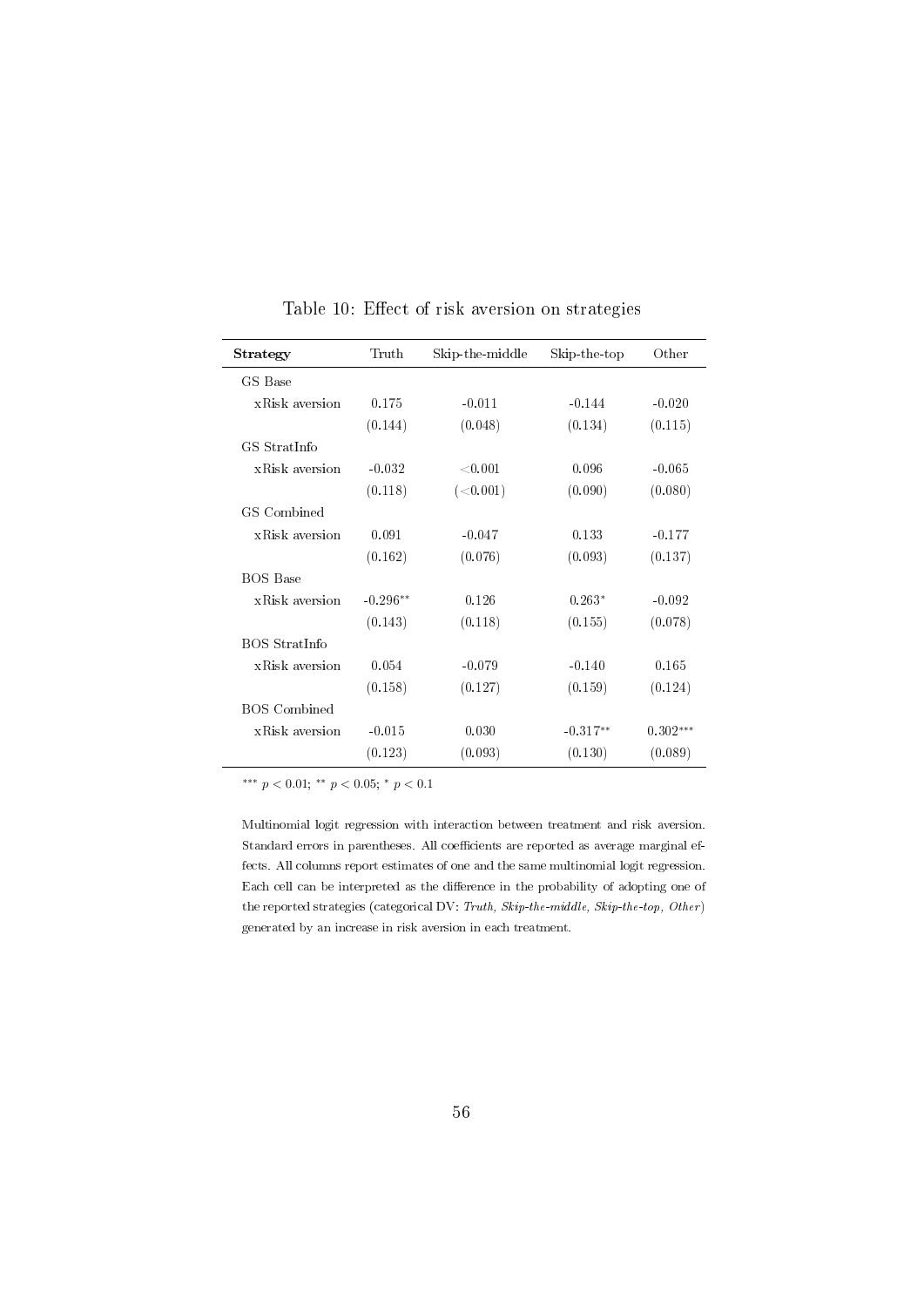<span id="page-59-0"></span>

|                     | Stability   |             |  |  |
|---------------------|-------------|-------------|--|--|
| Ref. cat.: GS Base  |             |             |  |  |
| GS StratInfo        | $0.651***$  | $0.650***$  |  |  |
|                     | (0.072)     | (0.071)     |  |  |
| GS Combined         | $0.529***$  | $0.523***$  |  |  |
|                     | (0.088)     | (0.088)     |  |  |
| <b>BOS Base</b>     | $-0.323***$ | $-0.323***$ |  |  |
|                     | (0.072)     | (0.072)     |  |  |
| BOS StratInfo       | $-0.203**$  | $-0.202**$  |  |  |
|                     | (0.088)     | (0.087)     |  |  |
| <b>BOS</b> Combined | $-0.323***$ | $-0.324***$ |  |  |
|                     | (0.072)     | (0.072)     |  |  |
| Risk aversion       |             | 0.045       |  |  |
|                     |             | (0.041)     |  |  |
| $\overline{N}$      | 235         | 235         |  |  |

Table 11: Treatment effects on stability

Logit regression. Standard errors in parentheses. Each column corresponds to a different logit regression. Treatment coefficients are reported as average marginal treatment effects. Stability is a dummy variable taking value 1 if the matching in the respective market is stable, and 0 otherwise.

A multinomial logistic regression corroborates this result (Table [13\)](#page-61-0). One potential explanation is that many Type-1 students are unable to solve the highly complex decision problem under the baseline BOS mechanism and fend off the skip-the-top strategy adopted by Type-2 students. The inability of Type-1 students to best respond by skipping the middle based on first-order beliefs about the behavior of Type-2 students results in the observed redistributive effect. The strategic and the combined information treatments mitigate this redistributive effect. As a consequence, the fraction of Type-1 students matched with university B is higher in these treatments than under the baseline BOS mechanism. This sug-

than students who are unfamiliar with the procedure.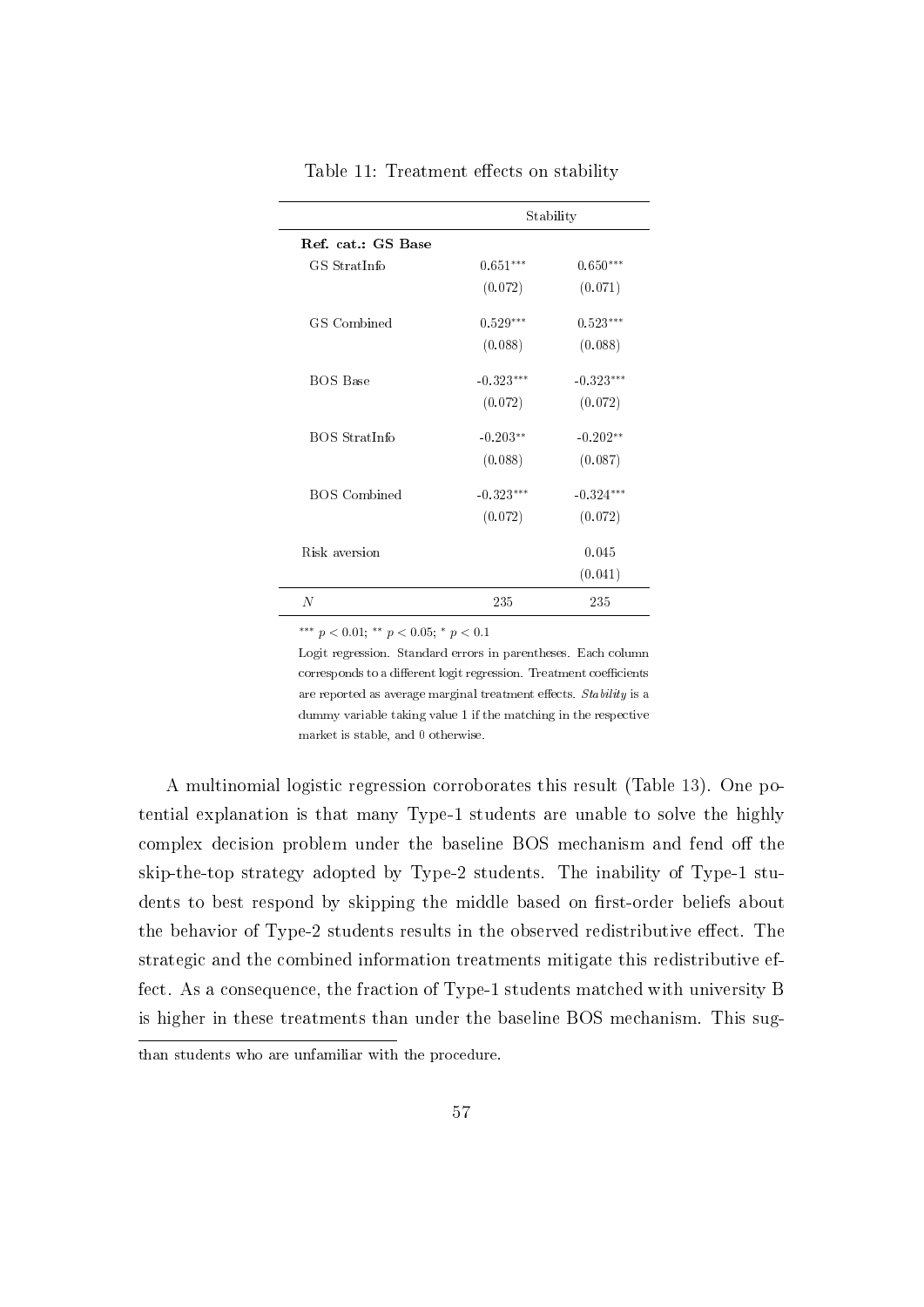<span id="page-60-0"></span>

|        |                  | GS               |                  |                  | <b>BOS</b>       |                  |
|--------|------------------|------------------|------------------|------------------|------------------|------------------|
|        | Base             | StratInfo        | Combined         | <b>Base</b>      | StratInfo        | Combined         |
| $T1-A$ | 66.67 $\%$ (2/3) | 66.67 $\%$ (2/3) | 66.67 $\%$ (2/3) | 66.67 $\%$ (2/3) | 66.67 $\%$ (2/3) | 66.67 $\%$ (2/3) |
| $T1-B$ | 29.63 $\%$ (1/3) | 33.33 $\%$ (1/3) | 29.17 $\%$ (1/3) | $9.52\%$ (0)     | $20.83\%$ (0)    | $23.81\%$ (0)    |
| T1 C   | $0\%$ (0)        | $0 \% (0)$       | $0\%$ (0)        | 14.29 $\%$ (1/3) | 8.33 $\%$ (1/3)  | $9.52\% (1/3)$   |
| $T1-D$ | 3.70 $\%$ (0)    | $0 \% (0)$       | $4.17\%$ (0)     | $9.52\%$ (0)     | 4.17 $\%$ (0)    | $0\%$ (0)        |
| T2A    | $0 \% (0)$       | $0\%$ (0)        | $0\%$ (0)        | $0\%$ (0)        | $0 \% (0)$       | $0\%$ (0)        |
| $T2-B$ | $5.56\%$ (0)     | $0\%$ (0)        | $6.25\%$ (0)     | 35.71 $\%$ (1/2) | 18.75 $\%$ (1/2) | 14.29 $\%$ (1/2) |
| T2C    | 50.00 $\%$ (1/2) | $50\%~(1/2)$     | 43.75 $\%$ (1/2) | 28.57 % (0)      | 37.50 % (0)      | 35.71 % (0)      |
| T2D    | 44.44 $\%$ (1/2) | $50\%~(1/2)$     | $50\%~(1/2)$     | 35.71 $% (1/2)$  | 43.75 $\%$ (1/2) | $50\%~(1/2)$     |

Table 12: Matchings

T1-A denotes that a Type-1 student was matched with university A. Percentages report the fraction of students of a certain type matched with a certain university. Equilibrium prediction in parentheses.

gests that information about the strategic properties of the mechanism facilitates sensible defense strategies for students facing a very complex decision problem and even entails some convergence of the outcome obtained under the BOS mechanism and the equilibrium outcome of the GS mechanism.

#### A.4.4. Cognitive abilities

Table [14](#page-62-0) reports the effect of cognitive abilities on strategies in each treatment. Overall, the results show that applicants with higher cognitive abilities benet from strategic information, while applicants with lower cognitive abilities benefit from combined information. This points at a potential trade-off between simplicity (information about sensible application strategies, with higher benets to applicants with higher cognitive abilities) and full transparency (information about the assignment procedure and sensible application strategies, with higher benefits to applicants with lower cognitive abilities).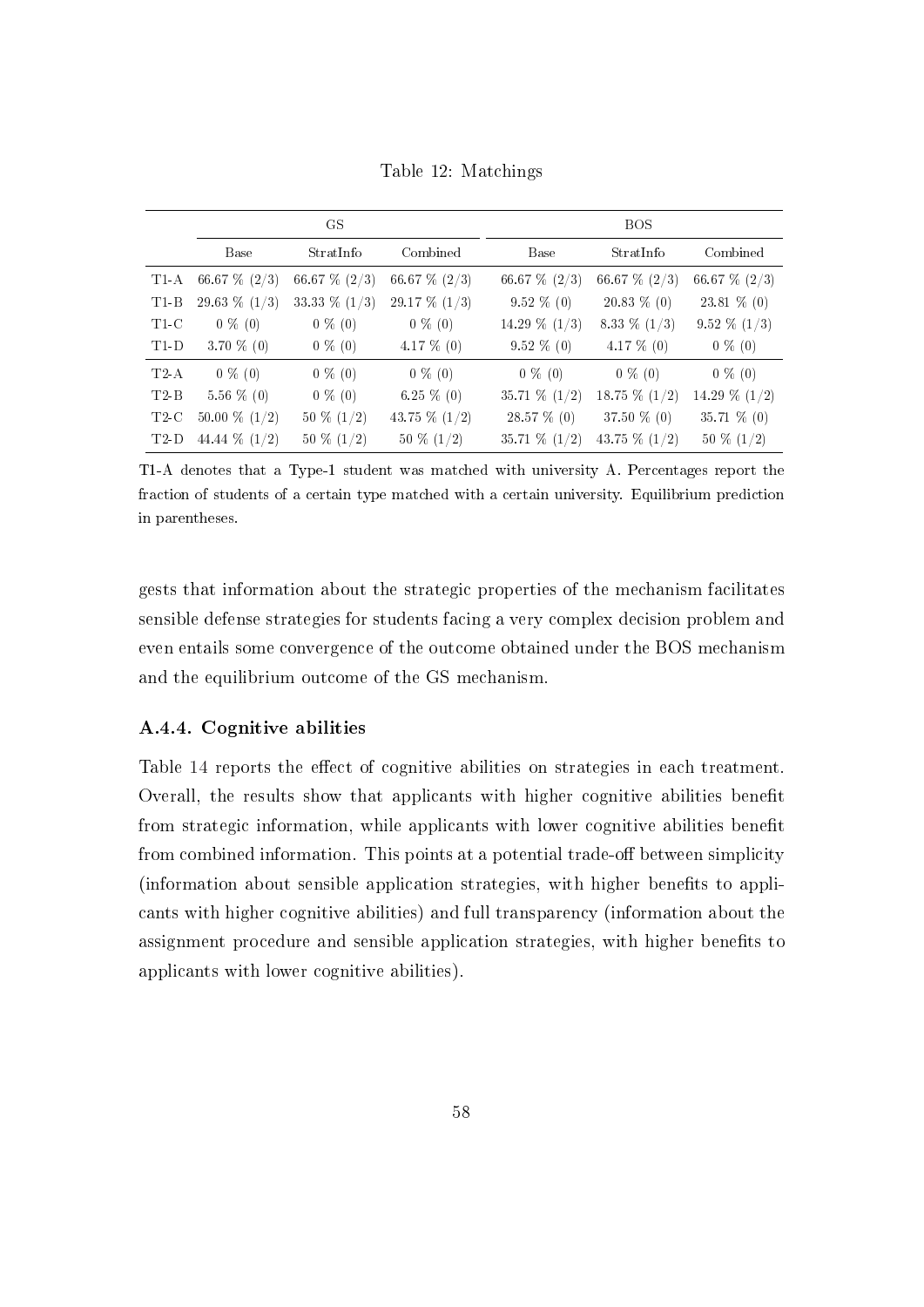<span id="page-61-0"></span>

| University           | A          | B         | $\mathcal{C}$ | D        |
|----------------------|------------|-----------|---------------|----------|
| Ref. cat.: GS Base   |            |           |               |          |
| GS StratInfo         |            |           |               |          |
| Type 1               | < 0.001    | 0.037     | < 0.001       | $-0.037$ |
|                      | (0.132)    | (0.130)   | (<0.001)      | (0.036)  |
| Type 2               | ${<}0.001$ | $-0.056$  | < 0.001       | 0.056    |
|                      | (<0.001)   | (0.054)   | (0.172)       | (0.171)  |
| GS Combined          |            |           |               |          |
| Type 1               | < 0.001    | $-0.005$  | 0.042         | $-0.037$ |
|                      | (0.132)    | (0.128)   | (0.041)       | (0.036)  |
| Type 2               | ${<}0.001$ | 0.007     | $-0.063$      | 0.056    |
|                      | (<0.001)   | (0.081)   | (0.171)       | (0.171)  |
| <b>BOS</b> Base      |            |           |               |          |
| Type 1               | ${<}0.001$ | $-0.201*$ | $0.143*$      | 0.058    |
|                      | (0.137)    | (0.109)   | (0.076)       | (0.074)  |
| Type 2               | ${<}0.001$ | $0.302**$ | $-0.214$      | $-0.087$ |
|                      | (<0.001)   | (0.139)   | (0.169)       | (0.174)  |
| <b>BOS</b> StratInfo |            |           |               |          |
| Type 1               | ${<}0.001$ | $-0.088$  | 0.083         | 0.005    |
|                      | (0.132)    | (0.121)   | (0.056)       | (0.055)  |
| Type 2               | ${<}0.001$ | 0.132     | $-0.125$      | $-0.007$ |
|                      | (<0.001)   | (0.112)   | (0.169)       | (0.171)  |
| <b>BOS</b> Combined  |            |           |               |          |
| Type 1               | < 0.001    | $-0.058$  | 0.095         | $-0.037$ |
|                      | (0.137)    | (0.128)   | (0.064)       | (0.036)  |
| Type 2               | ${<}0.001$ | 0.087     | $-0.143$      | 0.056    |
|                      | (<0.001)   | (0.108)   | (0.174)       | (0.178)  |

Table 13: Treatment effects on matchings

Multinomial logit regression with interaction between treatment and type. Standard errors in parentheses. Treatment coefficients are reported as average marginal treatment effects. All columns report estimates of one and the same multinomial logit regression. Each cell can be interpreted as the difference in the probability of being matched to one of the universities (categorical DV:  $A$ ,  $B$ ,  $C$ ,  $D$ ) between the respective treatment and GS Base (reference category) for Type-1 students (top panel) and Type-2 students (bottom panel).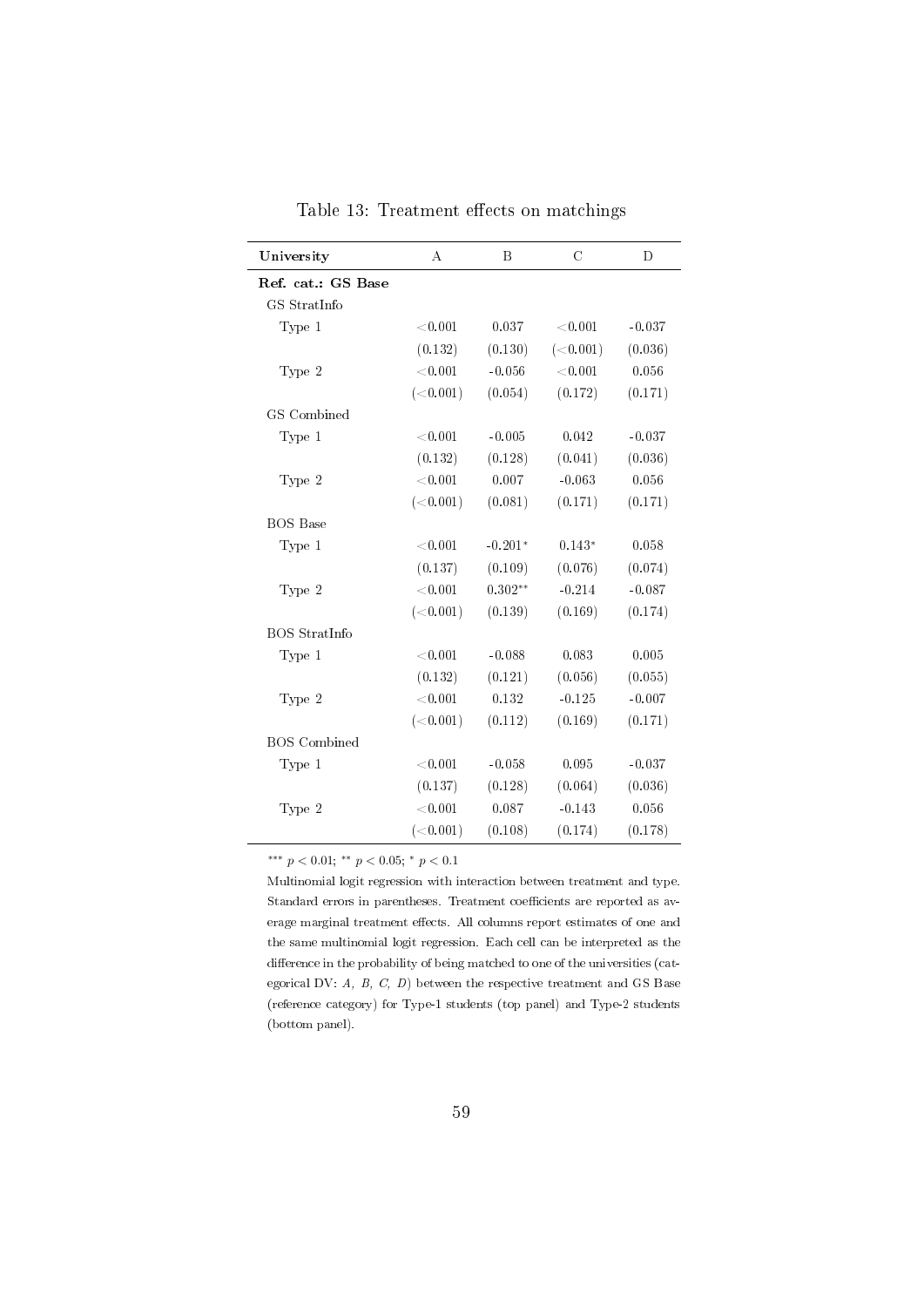| Strategy             | Truth      | Skip-the-middle | Skip-the-top | Other     |
|----------------------|------------|-----------------|--------------|-----------|
| Ref. cat.: GS Base   |            |                 |              |           |
| GS StratInfo         |            |                 |              |           |
| LoCRT                | $0.262**$  | < 0.001         | $-0.125$     | $-0.137*$ |
|                      | (0.121)    | (<0.001)        | (0.106)      | (0.083)   |
| HiCRT                | $0.404***$ | $-0.059$        | $-0.294***$  | $-0.051$  |
|                      | (0.147)    | (0.057)         | (0.111)      | (0.124)   |
| GS Combined          |            |                 |              |           |
| LoCRT                | $0.280**$  | 0.037           | $-0.213**$   | $-0.105$  |
|                      | (0.116)    | (0.036)         | (0.090)      | (0.088)   |
| HiCRT                | $0.376**$  | $-0.059$        | $-0.140$     | $-0.176*$ |
|                      | (0.157)    | (0.057)         | (0.149)      | (0.092)   |
| <b>BOS</b> Base      |            |                 |              |           |
| LoCRT                | $-0.121$   | 0.050           | 0.150        | $-0.079$  |
|                      | (0.145)    | (0.049)         | (0.137)      | (0.099)   |
| HiCRT                | 0.129      | 0.075           | $-0.027$     | $-0.176*$ |
|                      | (0.175)    | (0.105)         | (0.159)      | (0.092)   |
| <b>BOS</b> StratInfo |            |                 |              |           |
| LoCRT                | $-0.203$   | 0.105           | 0.118        | $-0.021$  |
|                      | (0.145)    | (0.070)         | (0.138)      | (0.111)   |
| HiCRT                | $-0.185$   | $0.179*$        | 0.087        | $-0.081$  |
|                      | (0.156)    | (0.109)         | (0.153)      | (0.112)   |
| <b>BOS</b> Combined  |            |                 |              |           |
| LoCRT                | $-0.299**$ | $0.136*$        | 0.159        | 0.003     |
|                      | (0.133)    | (0.073)         | (0.133)      | (0.110)   |
| HiCRT                | $-0.240$   | 0.095           | 0.167        | $-0.023$  |
|                      | (0.168)    | (0.115)         | (0.177)      | (0.136)   |

Table 14: Effect of cognitive abilities on strategies

<span id="page-62-0"></span> $\overline{a}$ 

Multinomial logit regression with interaction between treatment and cognitive reflection abilities. Standard errors in parentheses. All coefficients are reported as average marginal effects. All columns report estimates of one and the same multinomial logit regression. LoCRT (HiCRT) is an ordinal variable clustering participants who provided two or less correct answers (three or more correct answers) to the 6-item cognitive reflection test. Each cell can be interpreted as the difference in the probability of adopting one of the reported strategies (categorical DV: Truth, Skip-the-middle, Skip-the-top, Other ) between the respective treatment and GS Base (reference category).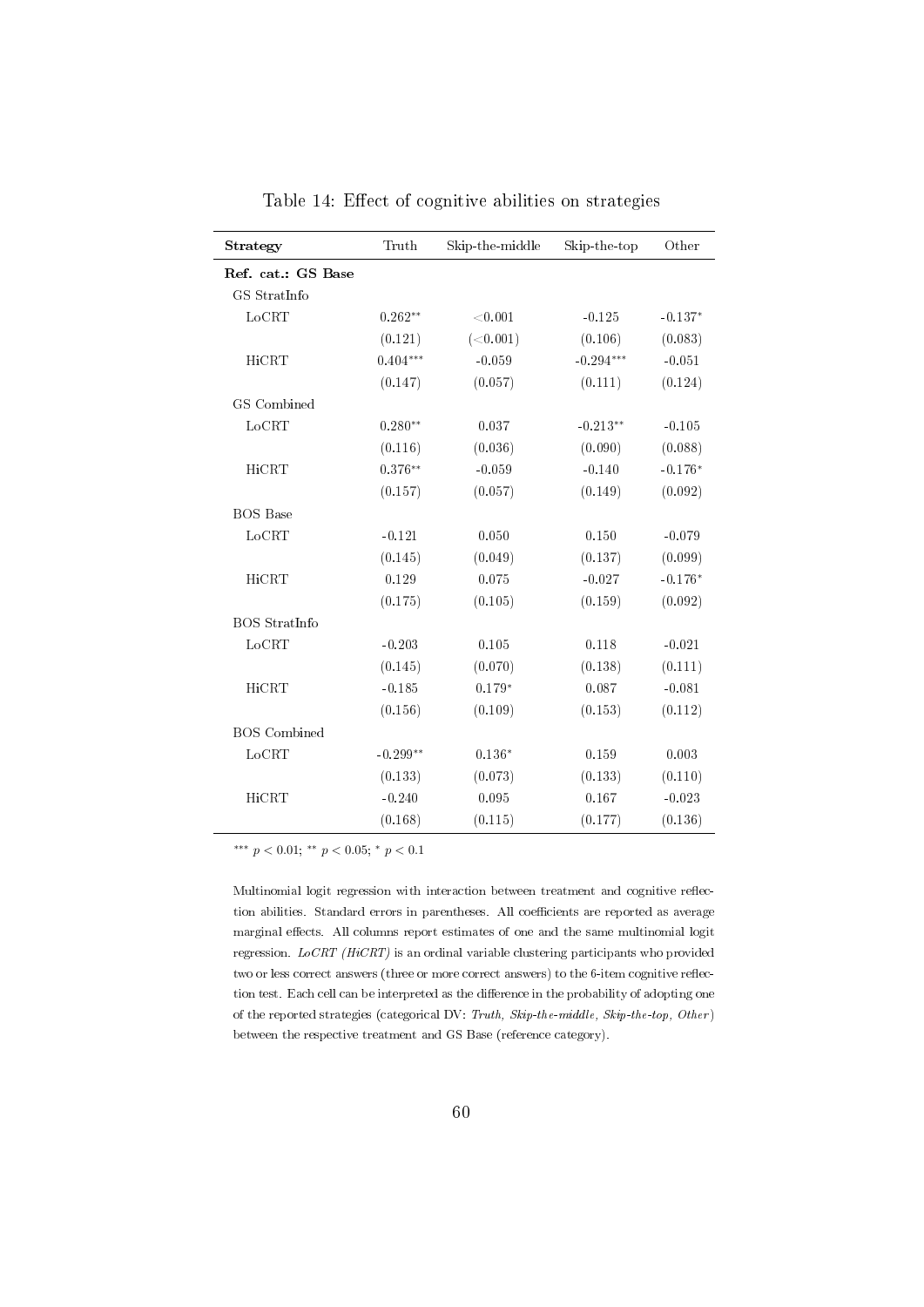# A.5. Instructions

#### INSTRUCTIONS

Welcome to this experiment in decision making. Please read the following instructions carefully. You can earn money in this experiment. Your earnings depend on your decisions, on the decisions of the other participants, and on a lottery. At the end of the experiment, the total amount of money earned will be paid to you in cash. In addition, you will receive 5 Euro for participating in the experiment. The payment is private and confidential.

During the experiment, some monetary amounts are not quoted in Euros, but in Points. At the end of the experiment, Points earned during the experiment will be converted into Euros, where:

1 Point  $= 0.10$  Euro.

The experiment consists of two parts. All participants receive the same instructions. All decisions in this experiment are made anonymously. You are not allowed to use your cell phones or electronic devices during the experiment. Communicating with other participants is not permitted throughout the experiment. If you do not comply with these rules, you will be excluded from the experiment and lose all earnings.

It is important that you understand the instructions before you start the experiment. If you have questions or need assistance, please raise your hand. We will then help you at your desk.

#### PART 1

In Part 1 of the experiment, you will take part in a simulated procedure to assign university seats to students. You and the other participants take the role of applicants, from now on referred to as students.

Each student applies for a seat at university. In order to apply, each student has to indicate, which university she prefers. If a student, for example, prefers university A over university B, we will refer to this as a preference for A over B. Each student orders her preferences for universities on a list. This list will be referred to as a rank-order list.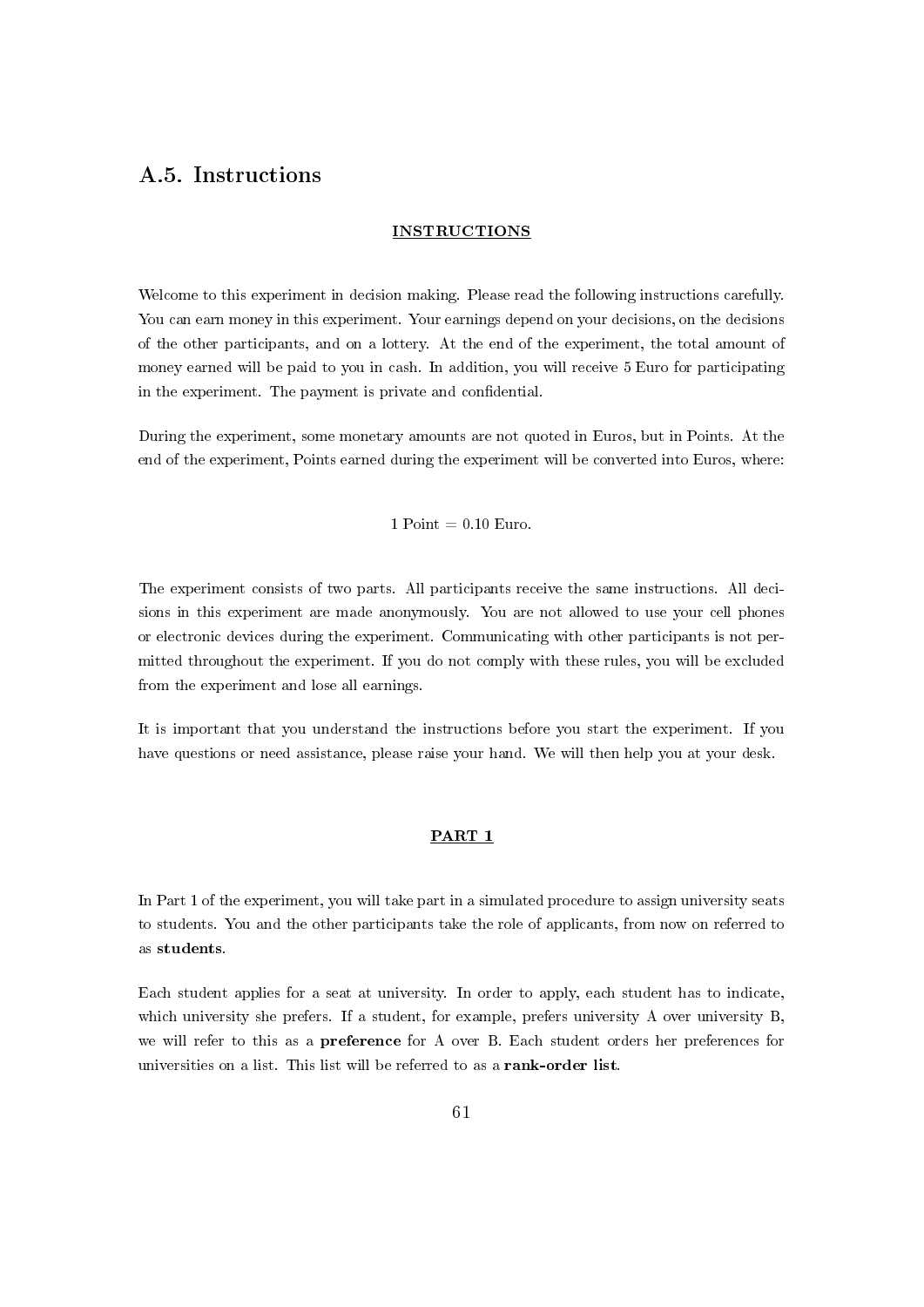Your earnings in part 1 depend on the university you are admitted to. A centralized assignment procedure will determine who receives a seat at which university. The outcome of this procedure depends on the rank-order lists submitted by you and the other students.

#### Students

At the beginning of the experiment, groups of five students will be determined randomly. A lottery will determine which group you are assigned to. Your decisions only affect you and the other students in your group.

There are two kinds of students in each group: Type 1 and Type 2. There are three students of Type 1 (= Type-1 students) and two students of Type  $2$  (= Type-2 students). Your type will be determined randomly before the procedure starts. We will inform you about the type that has been assigned to you.

#### Available seats

There are five available seats in each group. This means there is one seat available for each student in your group. The seats are distributed over four universities: A, B, C and D. University A has two seats. University B, C and D have one seat each.

#### **Priorities**

Each university prefers Type-1 students over Type-2 students. We refer to this as a priority of Type-1 students over Type-2 students. The priority that universities give to students of the same type will be determined randomly. This means that a lottery will determine the priorities of Type-1 students amongst each other and the priorities of Type-2 students amongst each other.

The priorities of universities are depicted in the table below.

|                          | All universities prefer: |                     |
|--------------------------|--------------------------|---------------------|
| Type 1 (3 Students) over |                          | Type 2 (2 Students) |

#### Earnings

A centralized assignment procedure will determine who receives a seat at which university. The outcome of this procedure depends on the rank-order lists submitted by you and the other students in your group.

Your earnings depend on the university you are admitted to. Your potential earnings are sum-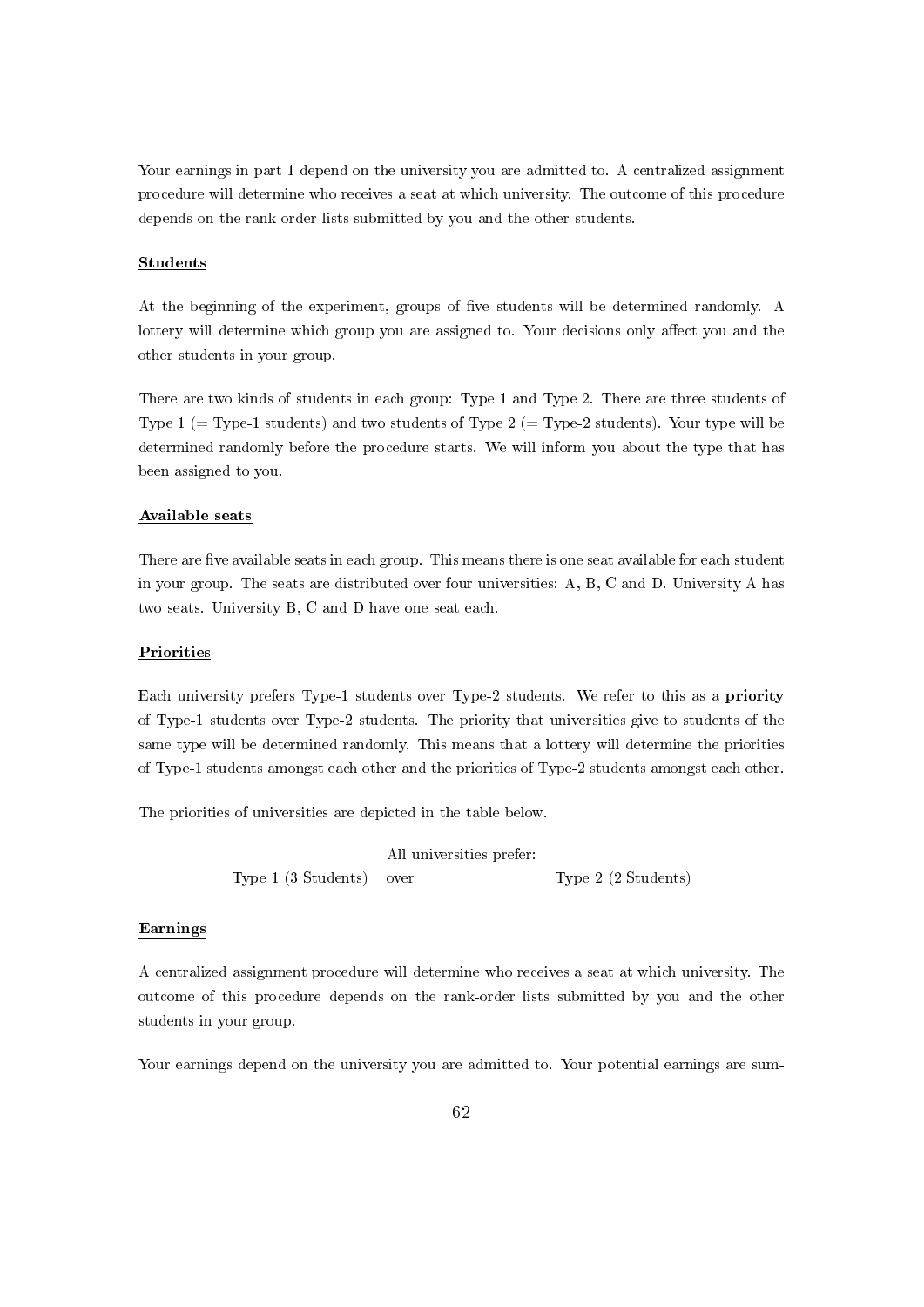marized in the table below.

|            |                   | University A   University B   University C   University D |                  |
|------------|-------------------|-----------------------------------------------------------|------------------|
| 2 seats    | $\vert$ 1 seat    | $\vert$ 1 seat                                            | 1 seat           |
| 100 Points | $\vert$ 67 Points | 25 Points                                                 | $\vert$ 0 Points |

For example, if you are admitted at university A, you earn 100 Points. However, if you are admitted at university D, you earn 0 Points.

#### Decision

In order to apply for a seat, you will submit an application form with a rank-order list indicating your preferences for all universities. The form contains four boxes representing the order of your preferences: First choice, Second choice, Third choice and Fourth choice. Each box can be filled with the name of the respective university: A, B, C or D.

You have to rank all four universities. This ranking determines the order, in which your applications are sent to the universities. You are free to choose the order, in which you rank universities. When you are done, please confirm your rank-order list by clicking "Submit".

#### Assignment procedure

Once you have ranked all universities and submitted your rank-order list, the computer will automatically implement the procedure determining the assignment of students to available seats.

We will use a procedure that takes into account the priorities, your preferences and the preferences of the other students.

#### [1 Baseline DA Treatment]

The computer will go through the following steps for the students:

Step 1

- Each student applies at the university she ranked as first choice on her rank-order list.
- If more students apply at a university than the university has seats, the university preliminarily admits students in the order of their priority up to capacity. Students who do not receive a seat are permanently rejected at the respective university.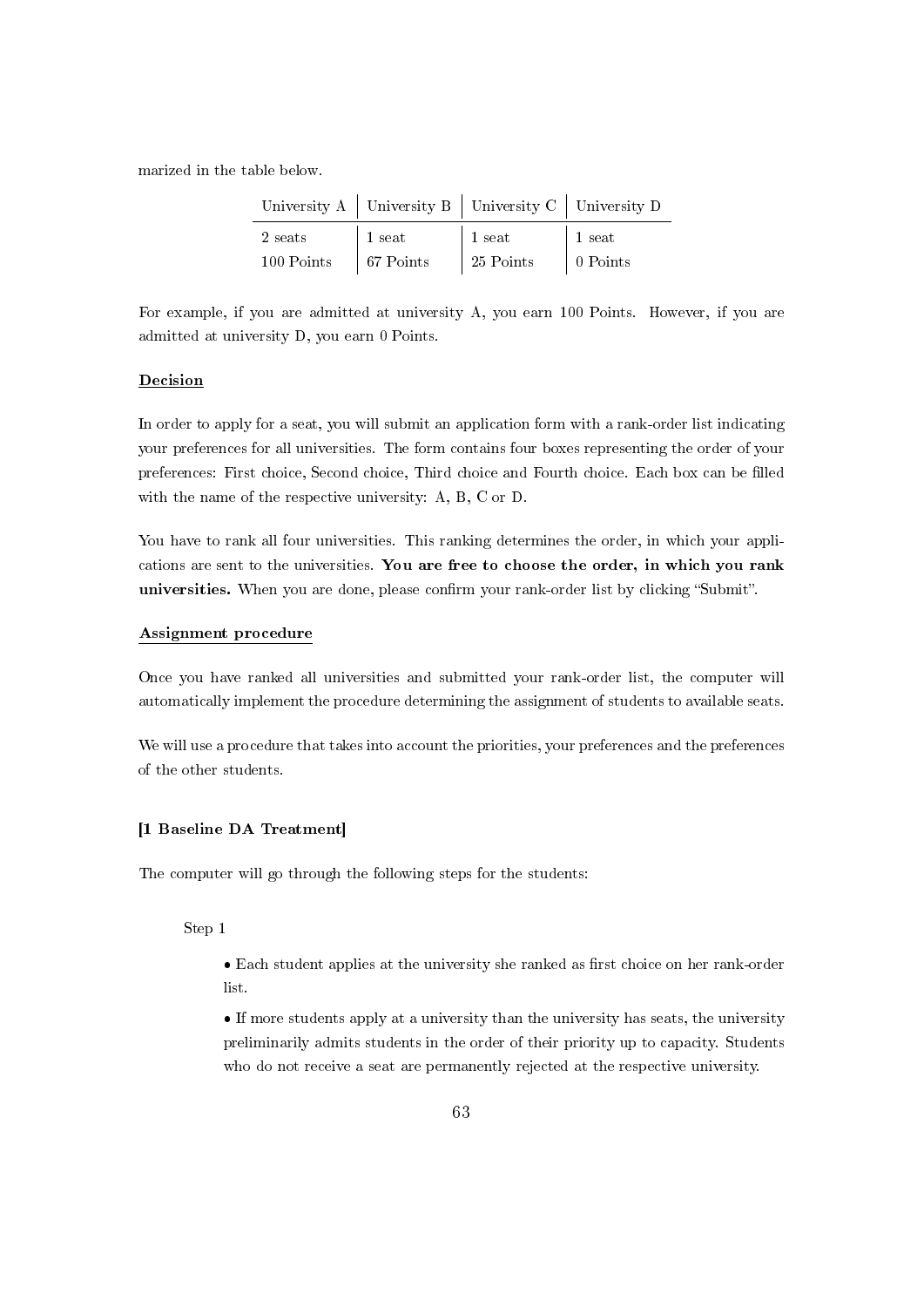Step 2

 $\bullet$  Every student who has been admitted preliminarily in the previous step (= Step 1) continues to apply at the university that is ranked as first choice on her rankorder list in the current step (= Step 2). Every student who has been rejected in the previous step applies at the university that is ranked next on her rank-order list in the current step.

 $\bullet$  Each university compares the applications in the current step (= Step 2) with the applications from students preliminary admitted in the previous step  $(=$  Step 1). Each university preliminarily admits students in the order of their priority up to capacity. This means: Preliminary admissions from the previous step are revoked if students with a higher priority apply at the respective university in the current step. Students who do not receive a seat are permanently rejected at the respective university. Further steps

The procedure continues according to these rules in each following step.

End

 The procedure ends when no more applications are rejected. Preliminary assignment then becomes permanent assignment: Each student is assigned a seat at the university that last admitted her.

At the end of the procedure, we will inform you about the university you were finally assigned to.

#### Example

The following example illustrates how the procedure works. Please note that this example is not an indicator for how you should behave in the experiment.

In this example, there are three students  $(S1, S2, and S3)$  and three universities  $(A, B, and C)$ . Each university has 1 seat. Students submit the following rank-order lists for universities:

| Student       |   | S2 | 83 |
|---------------|---|----|----|
| First choice  | B |    | R  |
| Second choice |   |    |    |
| Third choice  |   |    |    |

Universities have the following priorities over students: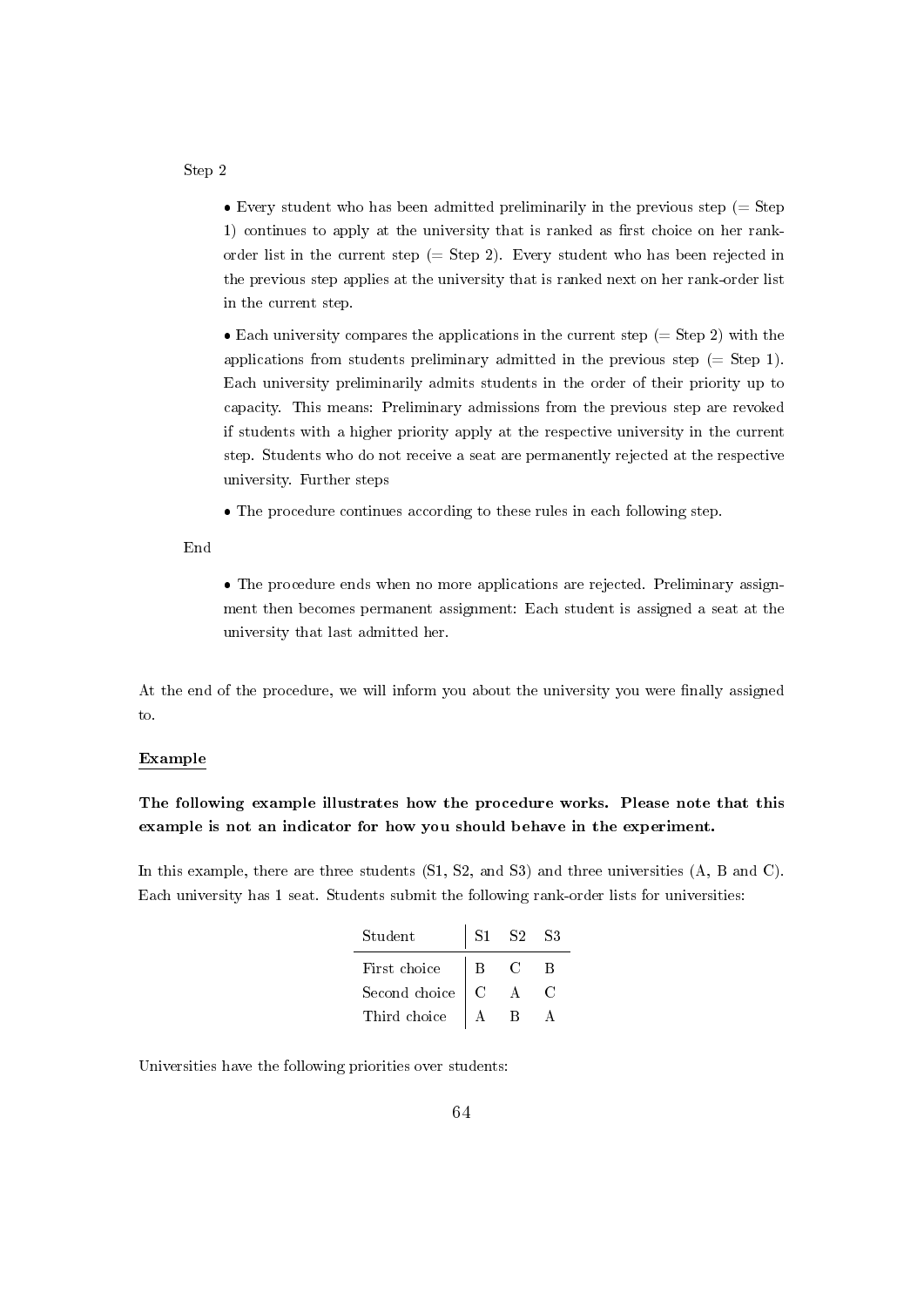| University      |                |                |                |
|-----------------|----------------|----------------|----------------|
| First priority  | S <sub>2</sub> | <b>S2</b>      | S <sub>1</sub> |
| Second priority | S <sub>3</sub> | S <sub>1</sub> | S3             |
| Third priority  |                | 83             |                |

The procedure is carried out as follows:

Step 1

• Each student applies at the university she ranked as first choice on her rank-order list.

 S1 and S3 apply at university B. University B temporarily admits S1 (second priority) and rejects S3 (third priority).

S2 applies at university C. University C temporarily admits S2.

The procedure moves to the next step.

Step 2

 Every student who has been rejected in Step 1 applies at the university that is ranked next on her rank-order list.

 S3 applies at university C. University C compares S2 and S3. It temporarily admits S3 (second priority) and rejects S2 (third priority). This means: The temporary admission of S2 is revoked.

The procedure moves to the next step.

Step 3

S2 applies at university A. University A temporarily admits S2.

End

All students have a preliminary assignment at the end of Step 3.

 The assignment procedure ends. Preliminary assignment then becomes permanent assignment.

The procedure results in the following assignment:

### [2 Baseline IA Treatment]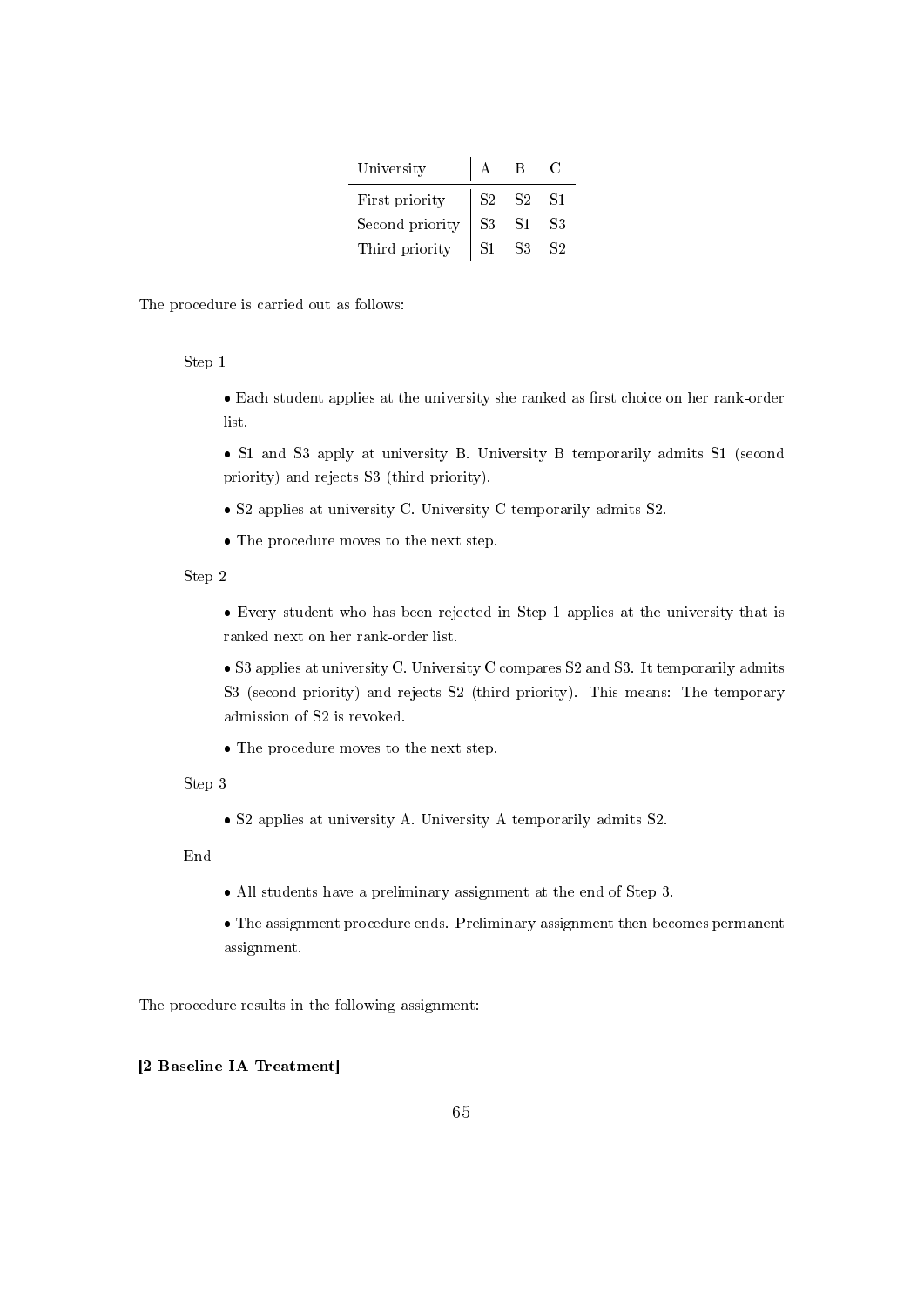| Student    | S1. | S <sub>2</sub> | - S3 |
|------------|-----|----------------|------|
| University | B   | $\mathbf{A}$   |      |

The computer will go through the following steps for the students:

Step 1

• Each student applies at the university she ranked as first choice on her rank-order list.

 If more students apply at a university than the university has seats, the university permanently admits students in the order of their priority up to capacity. Students who are assigned a seat in Step 1 are admitted for good. For them, the assignment procedure ends. Students who do not receive a seat move to the next step.

Step 2

 Every student who has been rejected in Step 1 applies at the university that is ranked next on her application form.

 If more students apply at a university than the university has seats, the university permanently admits students in the order of their priority up to capacity. Students who are assigned a seat in Step 2 are admitted for good. For them, the assignment procedure ends. Students who do not receive a seat move to the next step.

Further steps

The procedure continues according to these rules in each following step.

End

The procedure ends when no more applications are rejected.

At the end of the procedure, we will inform you about the university you were assigned to.

#### Example

## The following example illustrates how the procedure works. Please note that this example is not an indicator for how you should behave in the experiment.

In this example, there are three students  $(S1, S2, and S3)$  and three universities  $(A, B, and C)$ . Each university has 1 seat. Students submit the following rank-order lists for universities: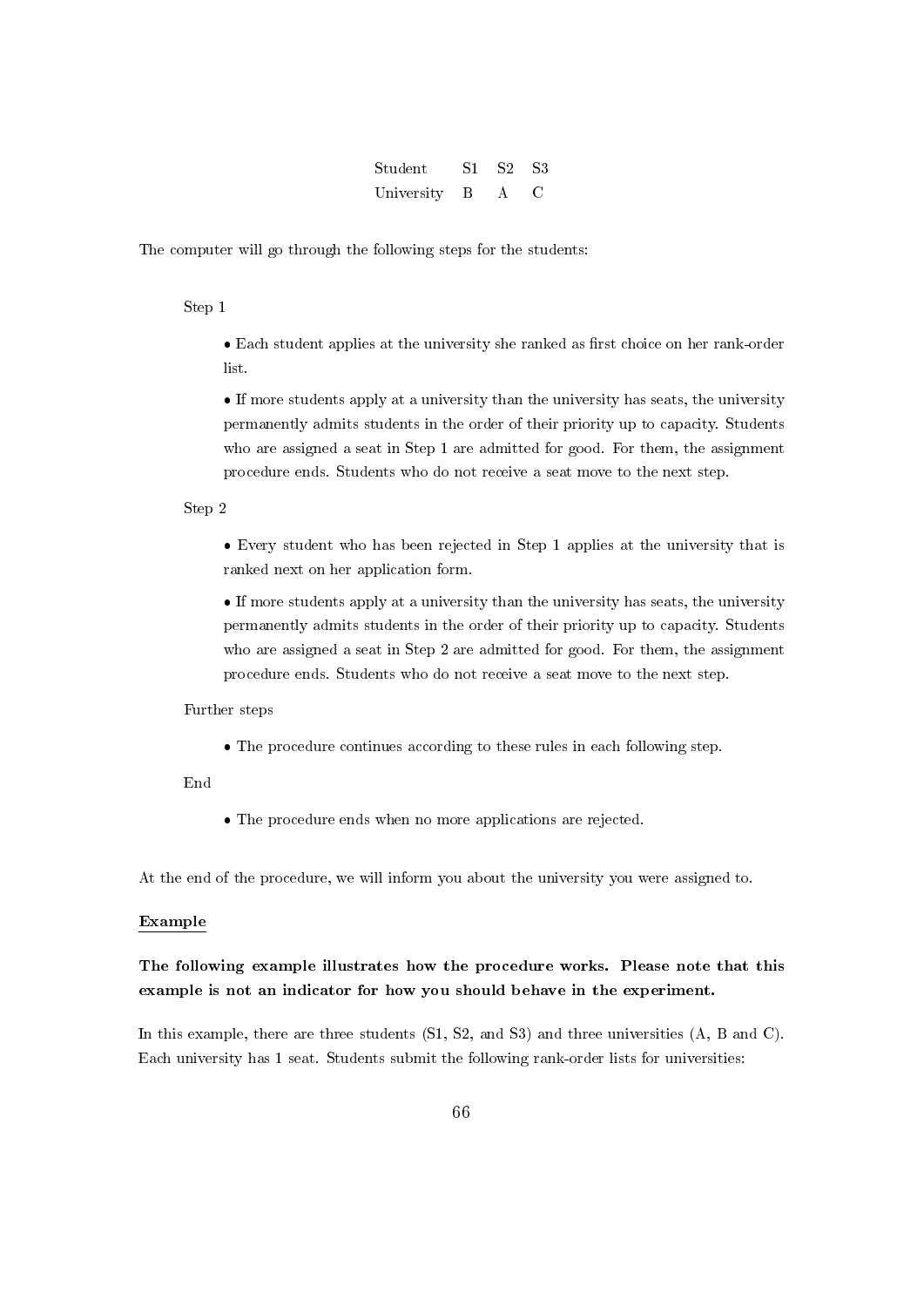| $\operatorname{Student}$ | S1             | S2 | S3 |
|--------------------------|----------------|----|----|
| First choice             | в              | C  | В  |
| Second choice            | С              | A  | C  |
| Third choice             | А              | В  | А  |
| University               | A              | В  | C  |
| First priority           | S <sub>2</sub> | S2 | S1 |
| Second priority          | S3             | S1 | S3 |
| Third priority           | S1             | S3 | S2 |

Universities have the following priorities over students:

The procedure is carried out as follows:

#### Step 1

• Each student applies at the university she ranked as first choice on her rank-order list.

 S1 and S3 apply at university B. University B admits S1 (second priority) and rejects S3 (third priority).

- S2 applies at university C. University C admits S2.
- The procedure moves to the next step.

#### Step 2

- Every student who has been rejected in Step 1 applies at the university that is ranked next on her application form.
- S3 applies at university C. University C rejects S3 (second priority) because the seat has previously been assigned to S2 (third priority).
- The procedure moves to the next step.

#### Step 3

S3 applies at university A. University A admits S3.

End

- All students have an assignment at the end of Step 3.
- The assignment procedure ends.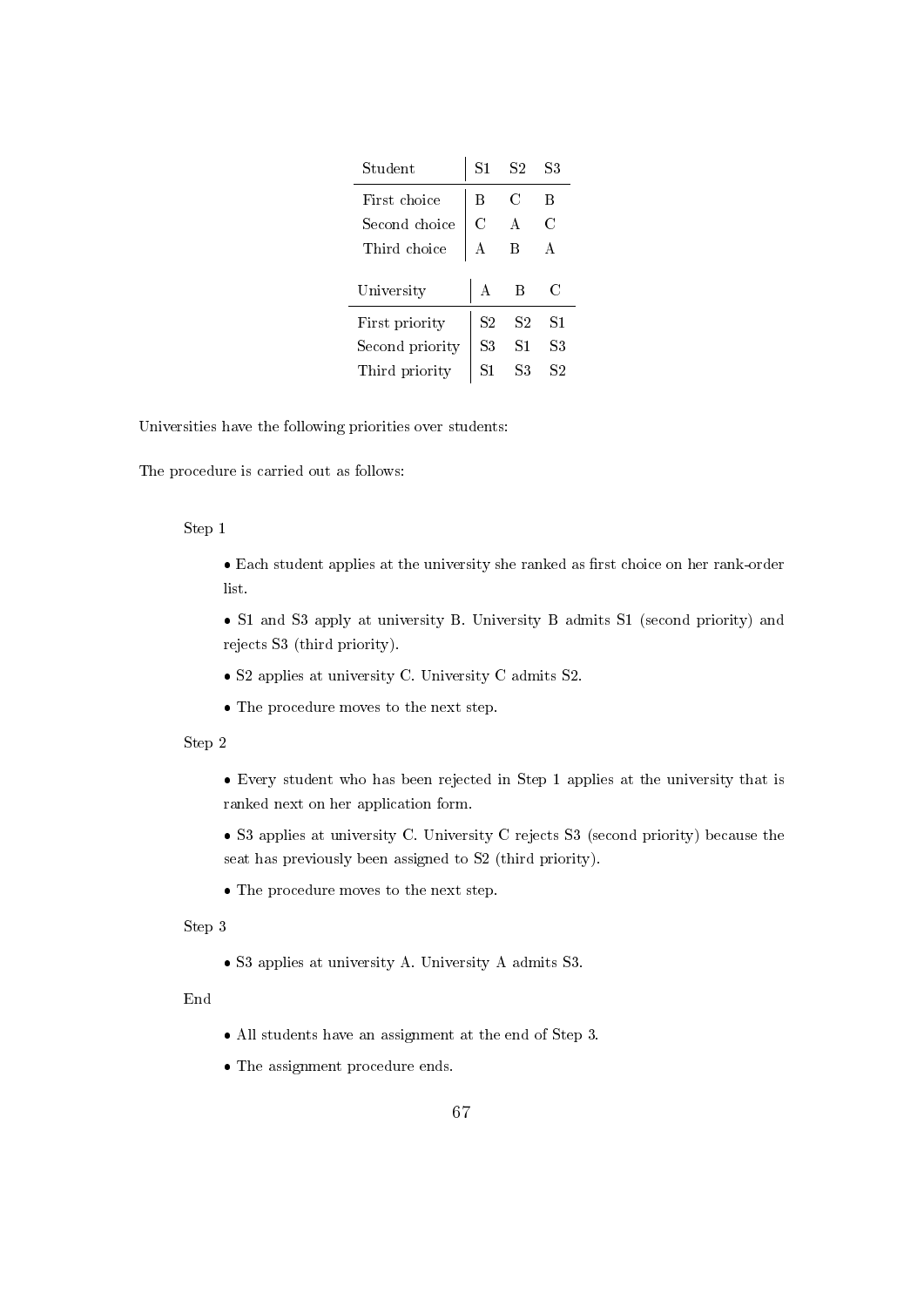The procedure results in the following assignment:

| $\operatorname{Student}$ | S1 | S2 S3        |   |
|--------------------------|----|--------------|---|
| University               | B  | $\mathbf{C}$ | A |

#### [3 StratInfo DA Treatment]

#### Procedural information

Please note that the procedure is secured against strategic decisions.

Regardless of what other students do, you will never be better off by submitting a rank-order list that does not reflect your true preferences.

This means: Your chances of being admitted to a preferred university  $(=$  yielding higher earnings) do not improve if you put a less preferred university  $(=$  yielding lower earnings) on a higher rank on the rank-order list. For example, neither Type-1 students nor Type-2 students can improve their chances of being admitted to a preferred university by ranking university A as their second choice and university B as their first choice.

At the end of the procedure, we will inform you about the university you were assigned to.

#### [4 StratInfo IA Treatment]

#### Procedural information

Please note that the procedure is not secured against strategic decisions.

Depending on what other students do, you might be better off by submitting a rank-order list that does not reflect your true preferences.

This means: Your chances of being admitted to a preferred university  $(=$  yielding higher earnings) might improve if you put a less preferred university  $(=$  yielding lower earnings) on a higher rank on the rank-order list. Type-2 students might be better off by manipulating their first choice, e.g. rank university  $B$  as their first choice. In that case, Type-1 students might be better off by manipulating their second choice, e.g. rank university C as their second choice. This can increase the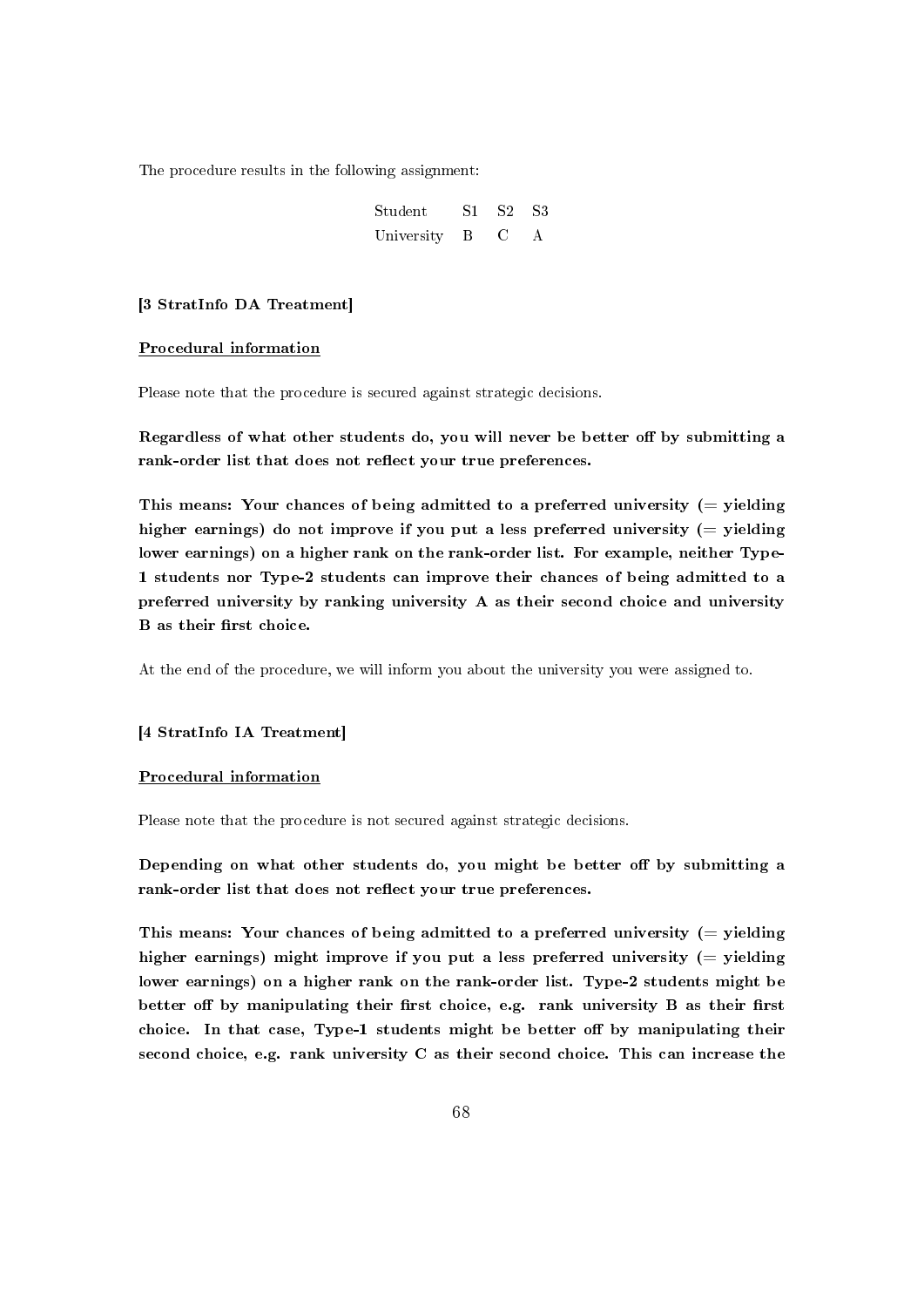## chances for Type-1 students of being admitted at university C if no seat at university B is available any more.

At the end of the procedure, we will inform you about the university you were assigned to.

[5 Combined DA Treatment]

Baseline DA + StratInfo DA

[6 Combined IA Treatment]

Baseline IA + StratInfo IA

#### PART 2

In Part 2 of the experiment you will take part in two choice tasks and a survey. The instructions for this part of the experiment will appear in your screen once Part 1 is finished.

#### Cognitive Reflection Test

1) A bat and a ball cost 1.10 Euro in total. The bat costs 1.00 Euro more than the ball. How much does the ball cost? Please indicate your answer in cents. (Intuitive answer: 10 / Correct answer: 5)

2) If it takes 5 machines 5 minutes to make 5 widgets, how long would it take 100 machines to make 100 widgets? Please indicate your answer in minutes. (Intuitive answer 100 / Correct answer: 5)

3) In a lake there is a patch of lily pads. Every day the patch doubles in size. If it takes 48 days for the patch to cover the entire lake, how many days would it take for the patch to cover half the lake? (Intuitive answer: 24 / Corect answer: 47)

4) A man buys a pig for 60 Euros, sells it for 70 Euros, buys it back for 80 Euros, and sells it finally for 90 Euros. How much has he made? Please indicate your answer in Euros. (Intuitive answer: 10 / Correct answer: 20)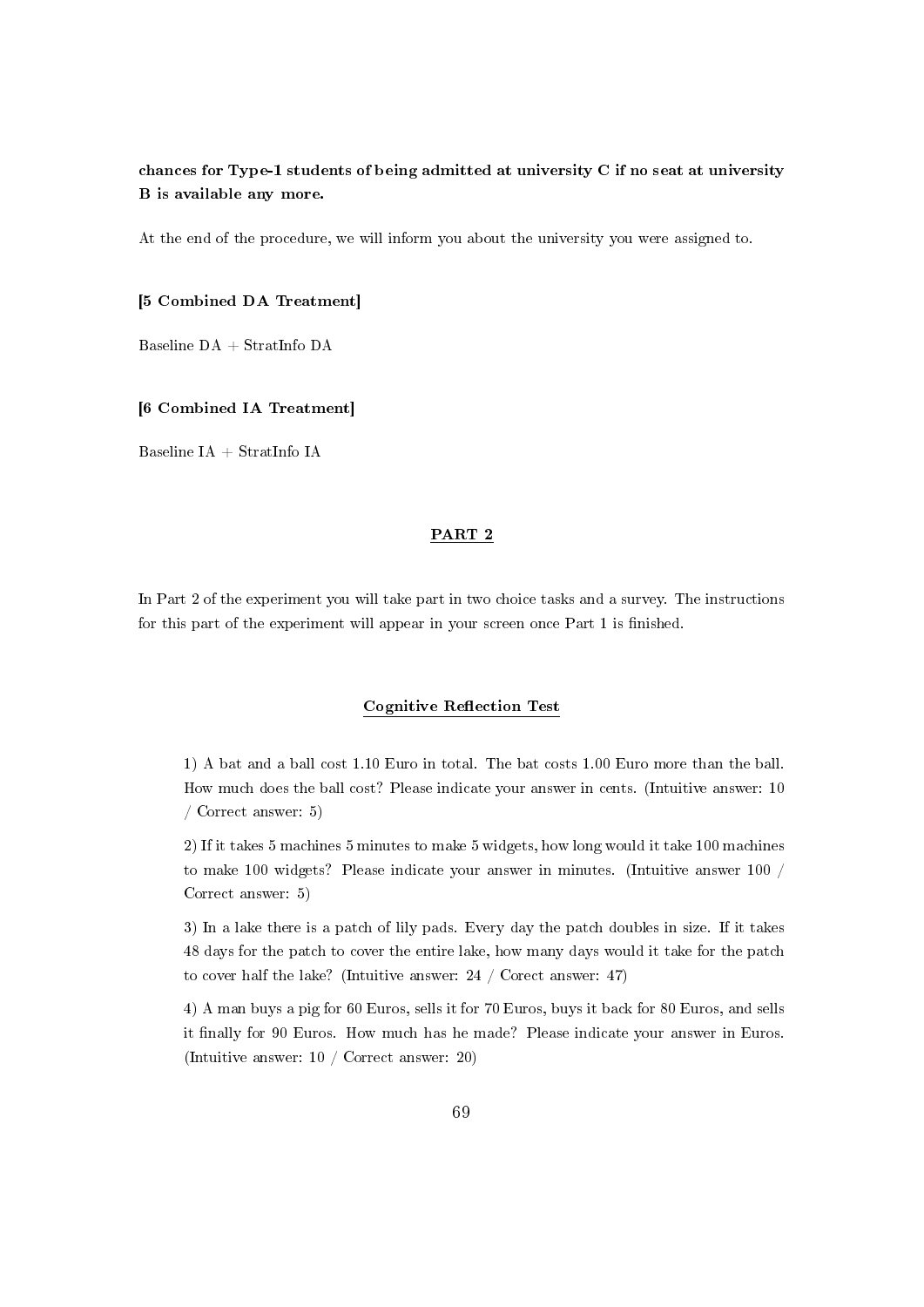5) In an athletics team, tall members are three times more likely to win a medal than short members. This year the team has won 60 medals so far. How many of these have been won by short athletes? (Intuitive answer: 20 / Correct answer: 15)

6) If John can drink one barrel of water in 6 days, and Mary can drink one barrel of water in 12 days, how long would it take them to drink one barrel of water together? Please indicate your answer in days. (Intuitive answer: 9 / Correct answer: 4)

## Questionnaire

1) Did you report your preferences truthfully, that is, in descending order of value?

2) How difficult was the choice you had to make in the assignment procedure? (1: very easy, 7: very difficult)

3a) If you had another chance in the assignment procedure would you act differently?

3b) Please briefly explain why  $/$  why not:

4) The explanation of the procedure made the task easier. (1: strongly disagree, 7: strongly agree)

5a) Was there a best strategy for reporting preferences in the assignment procedure?

5b) If possible, please briefly explain this strategy:

6) You followed the best strategy. (1: strongly disagree, 7: strongly agree)

7) Did you take into account the following piece of information when submitting your application form? [Extract of instructions]

8) How satisfied are you with the **outcome** of the assignment procedure, that is, the university seat assigned to you? (1: very dissatisfied, 7: very satisfied)

9) How fair do you consider the outcome of the assignment procedure? (1: very unfair, 7: very fair)

10) How satisfied are you with the assignment procedure, that is, the rules used to allocate the university seats?  $(1: \text{very dissatisfied}, 7: \text{very satisfied})$ 

11) How fair do you consider the assignment procedure? (1: very unfair, 7: very fair)

12) To what extent was the assignment procedure explained thoroughly? (1: not at all, 7: completely)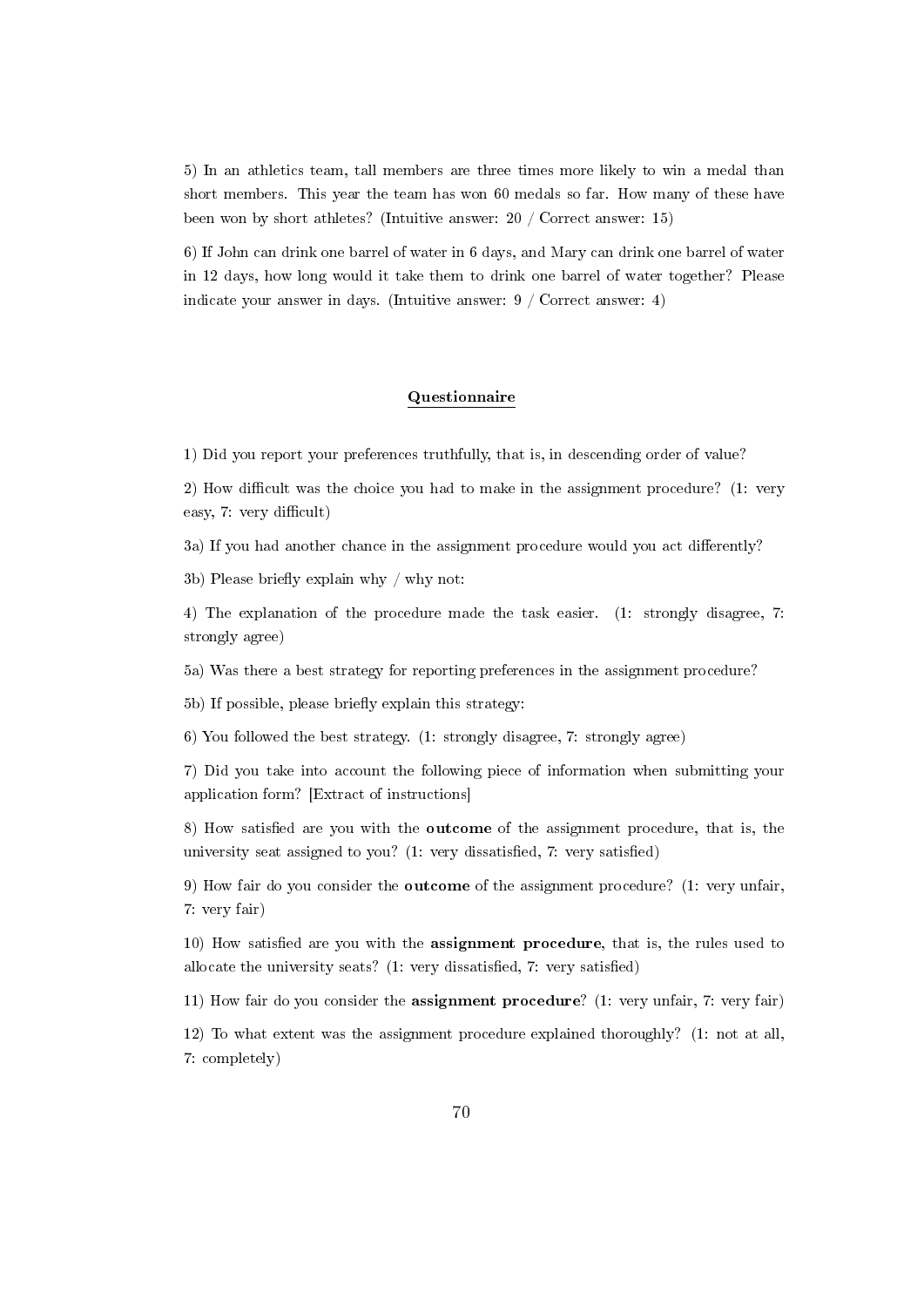13) To what extent was the assignment procedure explained honestly? (1: not at all, 7: completely)

14) To what extent was the assignment procedure explained accurately? (1: not at all, 7: completely)

15) To what extent was the explanation of the assignment procedure comprehensible? (1: not at all, 7: completely)

16) How fair do you consider the information about the assignment procedure? (1: very unfair, 7: very fair)

17) To what extent did you trust the information about the assignment procedure? (1: not at all, 7: completely)

18) To what extent was the outcome of the assignment procedure predictable? (1: not at all, 7: completely)

## Demographics

1) Please indicate your age:

2) Please indicate your gender:

3) Are you an international student?

4) In which student program are you currently enrolled?

5) Have you ever applied for a seat via the SfH (hochschulstart.de), formerly the Central Authority for University Admission?

6) How many years of education have you completed (including primary, secondary, tertiary)?

7) In how many experiments have you participated?

8) What were your impressions of this experiment (comprehension problems, positive aspects, negative aspects)?

## Control Questions